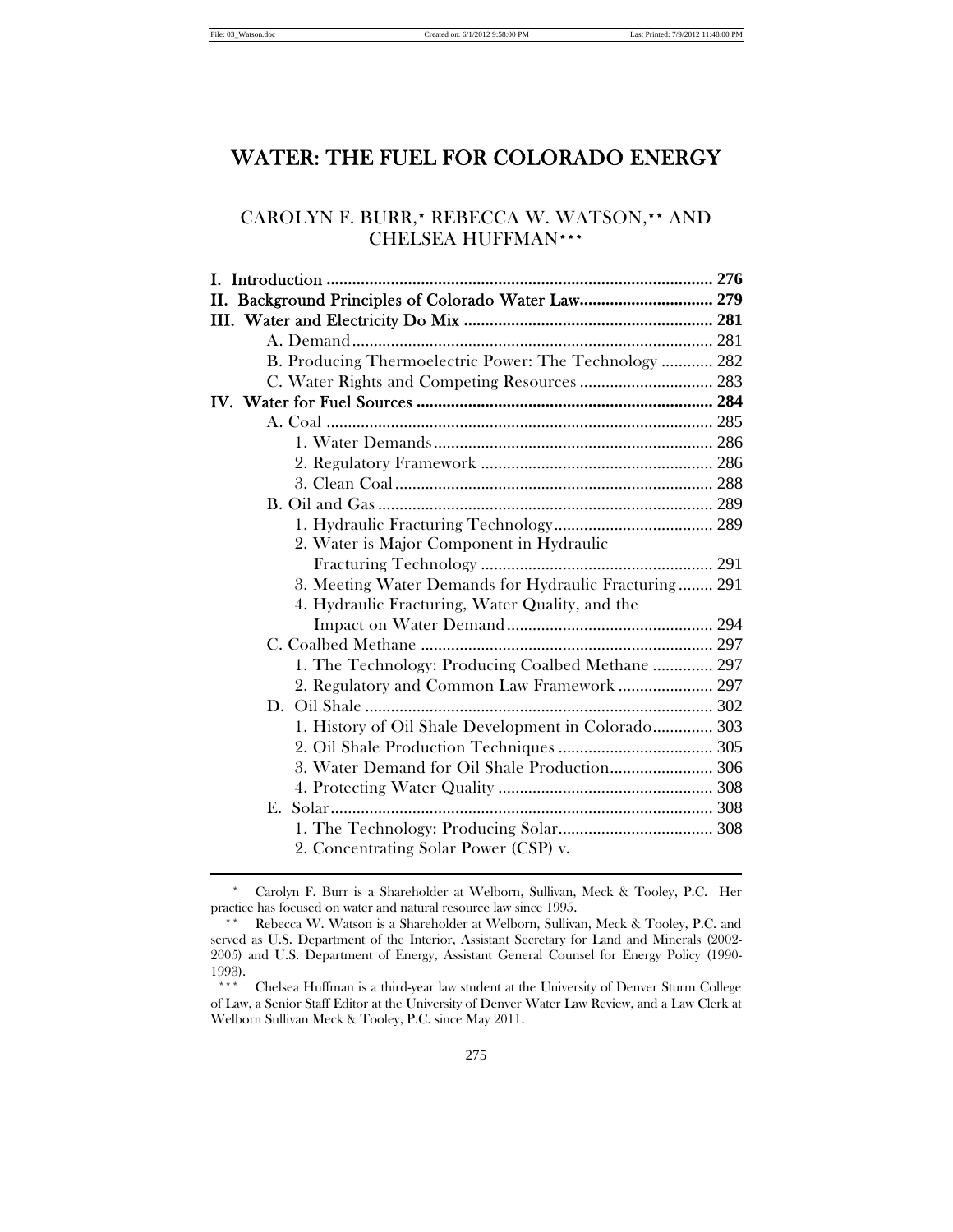| 3. Reconciling Federal and State Objectives:               |  |
|------------------------------------------------------------|--|
|                                                            |  |
|                                                            |  |
| 4. Water Availability Issues: Meeting the                  |  |
|                                                            |  |
|                                                            |  |
| 1. The Technology: Producing Hydropower 314                |  |
| 2. Federal Permitting Regulation v. State                  |  |
|                                                            |  |
| 3. The Shoshone Hydro Plant: A Critical Link               |  |
|                                                            |  |
|                                                            |  |
|                                                            |  |
| 1. The Technology: Producing Geothermal  321               |  |
| 2. Demand for Geothermal (and GHP                          |  |
|                                                            |  |
|                                                            |  |
| 3. Federal Geothermal Law and the Geothermal               |  |
|                                                            |  |
| 4. State Water Law and Geothermal Development  325         |  |
| 5. Conflicts over BLM Leasing of Geothermal in Colorado325 |  |
|                                                            |  |
|                                                            |  |

# I. INTRODUCTION

"We used to think that energy and water would be the critical issues for the next century. Now we think water will be the critical issue." $\cdot$  This observation by Dr. Mostafa Tolba of Egypt, former head of the U.N. Environmental Program, may also prove a fitting perspective for Colorado. Since before statehood, water has played a fundamental role in Colorado's economy. It was a critical resource to the miners who flooded into the state in the 1850s and 1860s to search for gold and silver; it was the driving force behind the agricultural settlement of the state, from the peach orchards in Mesa County to the cantaloupe fields in Rocky Ford; and it was brought over and through the Continental Divide to support the a growing population in the state's economic hub—Denver and the Front Range.

Although producing energy in Colorado has historically created a relatively minor water demand compared to agriculture, which still accounts for approximately ninety percent of the water used in Colorado,<sup>2</sup>

 <sup>1.</sup> HERBERT C. YOUNG, UNDERSTANDING WATER RIGHTS AND CONFLICTS 21 (2d. ed. 2006) (quoting Dr. Mostafa Tolba).

 <sup>2.</sup> Douglas Kenney, Water and Growth in Colorado Frequently Asked Questions, http://www.colorado.edu/law/centers/nrlc/publications/water\_and\_growth\_faq.pdf (last visited Feb. 17, 2012). See also DOUGLAS KENNEY & ROBERT WILKINSON, THE WATER-ENERGY NEXUS IN THE AMERICAN WEST 222 (2011) ("Water demands for thermoelectric generation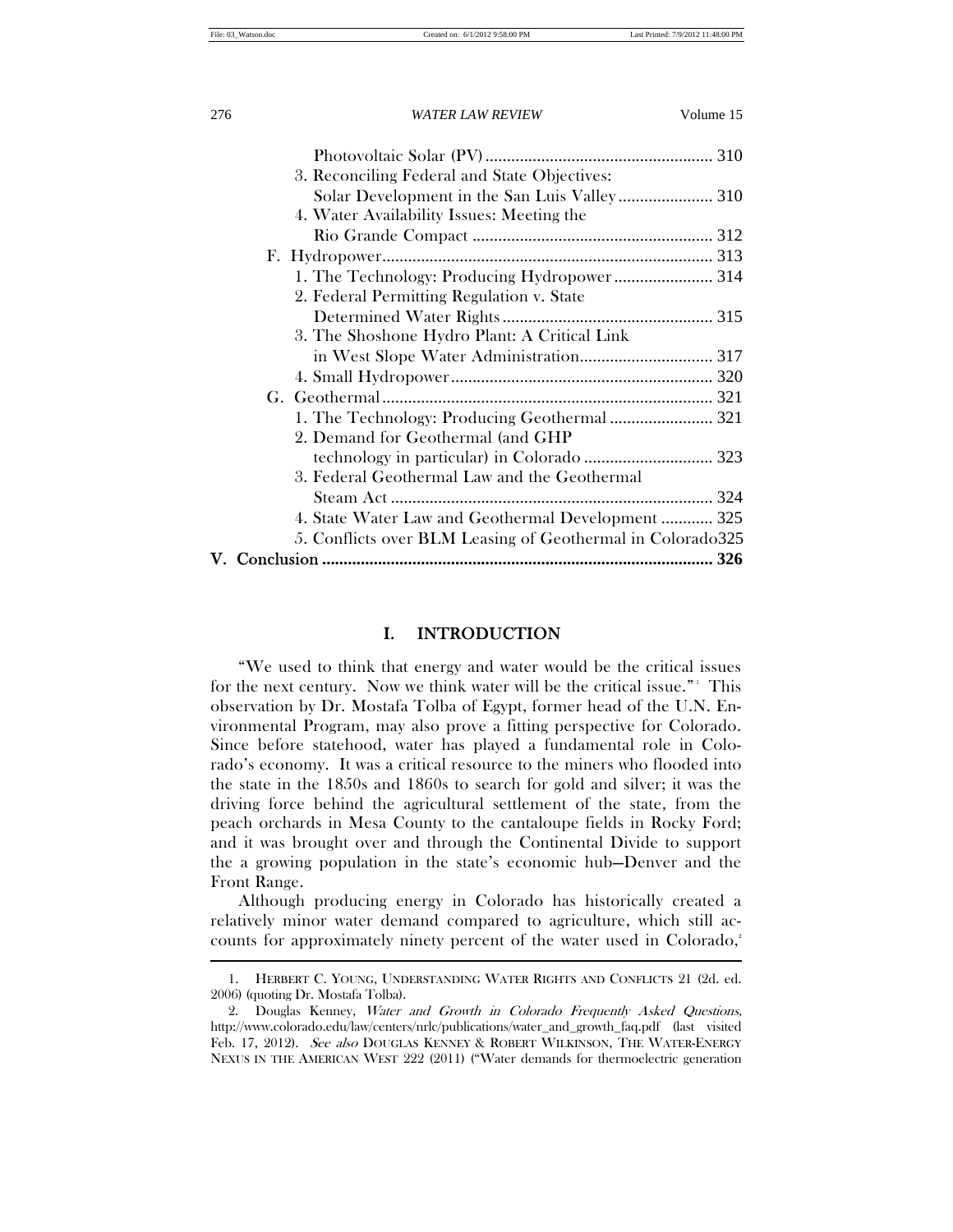acquiring a reliable water supply has long gone hand-in-hand with the development of various energy resources—from coal to hydropower—as well as the hydroelectric generation stations needed to convert the energy resource to electricity and supply it to the power grid. In the  $21<sup>{st}</sup>$  century, water's historic role in supporting western agricultural, municipal, and industrial development is being challenged by a growing population, a changing climate, and escalating demands—not only for traditional water uses, but also for relatively new uses such as recreation, environmental preservation, and new methods of energy production.

The U.S. Department of Energy Information Administration ("EIA") projects that electricity demand will grow by thirty-one percent between 2009 and 2035 (an average of one percent per year, from 3,745 billion hours in 2009 to 4,908 billion in 2035).<sup>3</sup> While the U.S. and world demand for energy will only increase, in Colorado our ability to develop our state's own substantial energy resources is hurtling head-on toward water supplies that are more and more limited by other demands, as well as anticipated reductions in certainty of supply due to climate change.<sup>4</sup> Colorado will need an additional 600,000 to one million acre-feet of water per year by 2050 for municipal and industrial needs, including energy industry development.5 More specifically, a Colorado oil shale industry yielding 1,500,000 barrels of oil per day could require from zero to  $120,000$  acre-feet of water per year. $\delta$ 

Other Colorado-specific cases illustrate some of the challenges of limited water supplies impacting energy development. The San Luis Valley receives the most intense sunshine in Colorado, and as such this region is considered optimal for commercial-level solar development.7 Despite this abundance of sunshine, the water needed to cool-down a solar powered turbine is a scarce resource in the San Luis Valley.<sup>8</sup> In 2011, com-

6. Id.

are relatively small in relation to water demands for agriculture or municipal use across the Western States.").

 <sup>3.</sup> U.S. ENERGY INFO. ADMIN., ANNUAL ENERGY OUTLOOK 2011: WITH PROJECTIONS TO 2034, 73 (2011).

<sup>4.</sup> See URS CORP., DRAFT ENERGY DEVELOPMENT WATER NEEDS ASSESSMENT, PREPARED FOR COLO., YAMPA, AND WHITE RIVER BASIN ROUNDTABLES ENERGY SUBCOMMITTEE at ES1-ES14 (2008) [hereinafter WATER NEEDS ASSESSMENT] (a report prepared for the Colorado, Yampa and White River Basin Roundtables Energy Subcommittee ("RES") summarizing northwest Colorado's water needs in regard to natural gas, coal, uranium, and oil shale development).

 <sup>5.</sup> Statewide Water Supply Initiative, SWSI 2010 Mission Statement, Key Findings, and Recommendations, at 3 (Jan. 26, 2011), http://cwcb.state.co.us/watermanagement/water-supply-planning/Documents/SWSI2010/SWSI2010FactSheet.pdf [hereinafter Water Supply Fact Sheet].

<sup>7.</sup> See SAN LUIS VALLEY COLO. INFO. CTR. AND REAL ESTATE, San Luis Valley --An Alpine Valley with Solar Opportunities (May 5, 2010, 6:57 AM), http://www.sanluisvalley.us.

<sup>8.</sup> See B.C. Farhar, et. al., Community Response to Concentrating Solar Power in the San Luis Valley, 27 (2010), available at http://www.nrel.gov/csp/pdfs/48041.pdf ("The most frequently occurring environmental comments concerned water availability by stakeholders within . . . and outside . . . the Valley.").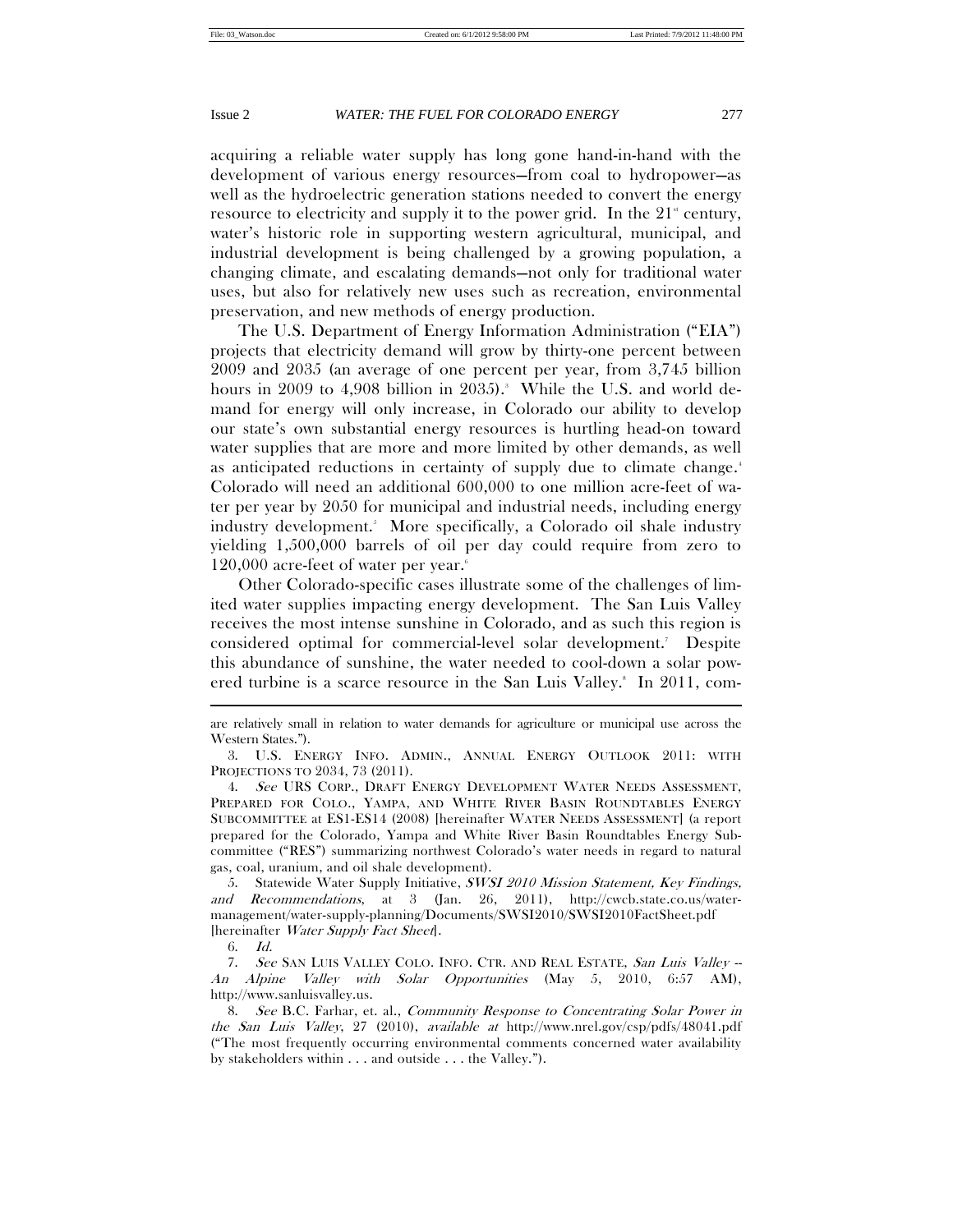$\overline{a}$ 

## 278 *WATER LAW REVIEW* Volume 15

munity outcry prompted a solar company to withdraw its application for a utility scale solar plant it planned to locate there.<sup>9</sup>

Colorado may contain approximately 500 million to 1.5 billion barrels of recoverable unconventional oil in the rapidly developing Niobrara formation centered in the northeastern portion of the state.<sup>10</sup> In order to recover that oil trapped in the shale, the process of hydraulic fracturing ("fracking") is employed. $\text{``Fracking}$  shale for unconventional oil uses large amounts of water: the Colorado Oil and Gas Commission recently estimated that developing the Niobrara in Colorado may requireabout 6.5 billion gallons, or  $20,000$  acre-feet, of water.<sup>22</sup> The demand for fracking water to develop the Niobrara, and other unconventional oil and gas resources, must compete with a plethora of other demands, such as agricultural, municipal, industrial, recreational, and environmental interests. Although small in terms of overall demand, development of the Niobrara is anticipated to occur in an area that has seen significant transfers from agricultural to municipal use, and irrigators who were reliant on wells shut down due to inadequate water supplies.<sup>13</sup> Moreover, state water officials predict that Colorado could fall short of the water needed to sustain population and agriculture by 600,000 to one million acre feet.14

This paper focuses on water quantity issues impacting the various energy resources that are developed to generate Colorado's electrical power: the energy that powers Colorado homes, businesses, and industries, as well as energy demands in other states that use Coloradogenerated energy. Throughout the paper the authors highlight Colorado's unique water market, and how, in Colorado, private transactions and water courts play a major role in the development of energy. Section II begins by providing a brief introduction to the legal basics governing Colorado's administration of water rights and protection of water quality. Section III addresses the important relationship between water and the generation of electricity, and how new energy technologies affect that relationship. Finally, Section IV addresses the several energy resources found in Colorado—coal, oil & gas, coalbed methane, oil shale, solar,

http://www.eia.gov/forecasts/ieo/hei.cfm.

<sup>9.</sup> Ceal Smith, Tessera Solar Withdraws Saguache County Application, THE SALIDA CITIZEN, July 17, 2011, http://www.salidacitizen.com/2011/07/tessera-solar-withdrawssaguache-county-application/.

 <sup>10.</sup> Mark Jaffe, Anadarko Estimates Colorado Has up to 1.5 Billion Barrel Oil Reserve, DENVER POST (last updated11/15/2011, 4:37 PM),

http://www.denverpost.com/breakingnews/ci\_19333957.

 <sup>11.</sup> U.S. ENERGY INFO. ADMIN., Shale Gas: Hydraulic Fracturing and Environmental Issues, INTERNATIONAL ENERGY OUTLOOK 2011 (Sept. 19, 2011),

 <sup>12.</sup> Energy Companies Buying Water for Colorado Fracking, DENVER POST (last updated Nov. 23, 2011, 1:32 PM)

http://www.denverpost.com/popular/ci\_19398846?source=pop\_neighbors\_fortcollins.

 <sup>13.</sup> See Bruce Finley, Fracking of Wells Puts Big Demand on Colorado Water, DENVER POST (Nov. 23, 2011, 7:41 AM),

http://www.denverpost.com/news/ci\_19395984.

<sup>14.</sup> Water Supply Fact Sheet, supra note 5, at 3, 5.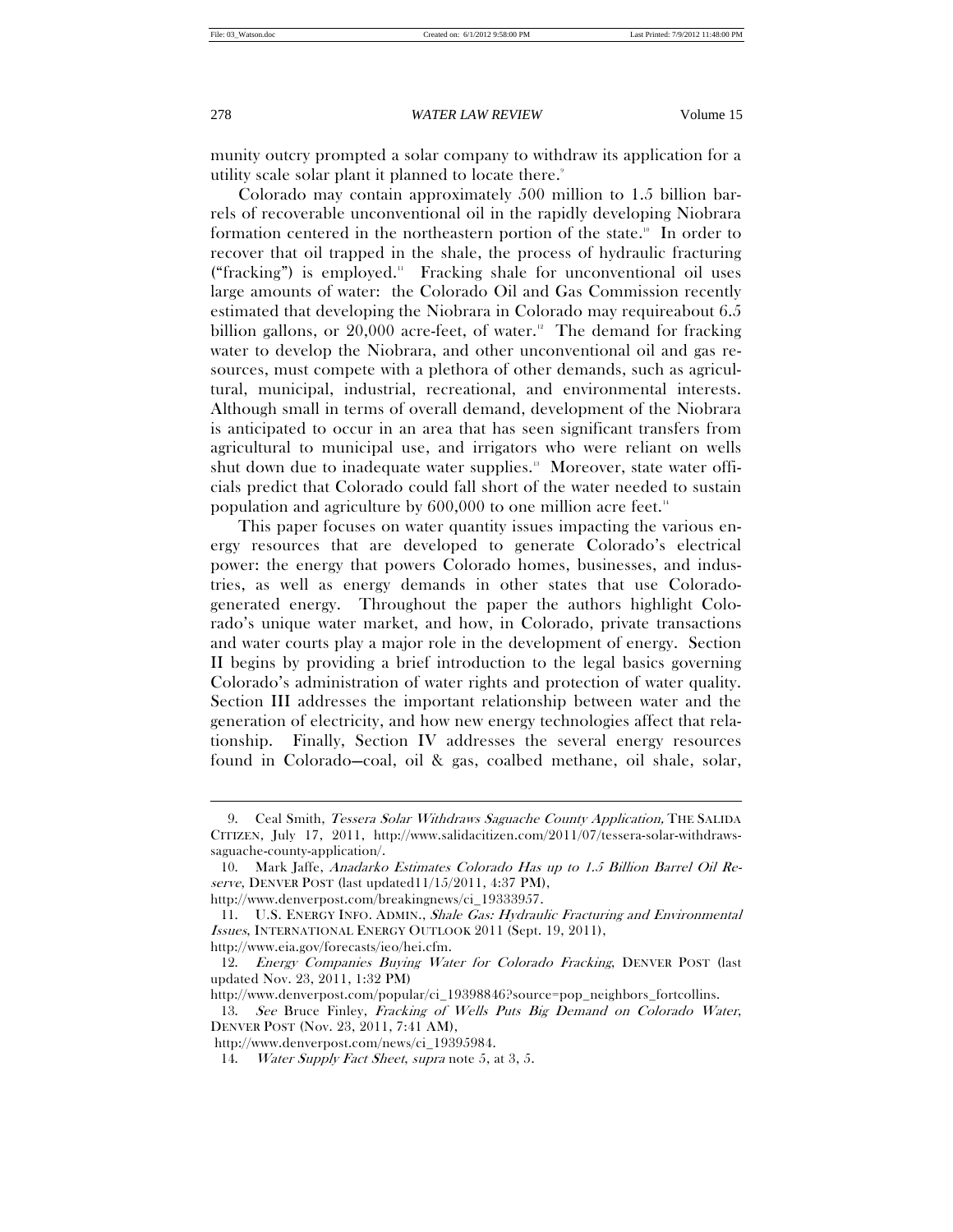hydropower, and geothermal—and the water requirements associated with producing those resources.

# II. BACKGROUND PRINCIPLES OF COLORADO WATER LAW

Water in Colorado is allocated pursuant to the prior appropriation doctrine.15 The first person to put water to a beneficial use establishes a priority right to use a certain quantity of water over every other person who subsequently puts water to a beneficial use.<sup>16</sup> This first-in-time, firstin-right system was necessary to ensure that water in the arid West was allocated to economically important activities, rather than only to those few people fortunate enough to own riparian land.<sup>17</sup> In Colorado, the priority system of water allocation is established through the adjudication of water rights in water courts, which confirm when each water right is appropriated for use.<sup> $\mu$ </sup> Colorado statutes also give water judges the authority to attach conditions and terms to a water right;<sup> $9$ </sup> such terms and conditions typically include a limitation on the quantity of water attributable to the water right, either in terms of a rate of flow limit (cubic feet per second) used to quantify flowing water, or a volumetric limit (acrefeet) used to quantify storage rights. Water court decrees also typically specify what the water can be used for (irrigation, industrial, municipal, and so forth), where the water can be diverted from the river and/or stored,<sup>20</sup> and where the water can be used.

The Colorado Division of Water Resources, Office of the State Engineer, maintains a list of all adjudicated water rights, in order of priority,<sup>21</sup> for each of the seven major river basins.<sup>22</sup> The State and Division Engineers are also responsible for administering water rights in accordance with their relative priority, as well as other terms and conditions contained within the water court's decree.<sup>2</sup>

 $\overline{a}$ 

23. Id.

 <sup>15.</sup> Sarah A. Klahn, 2A COLORADO PRACTICE SERIES: METHODS OF PRACTICE § 76.1 (West, 5th ed. 2011).

 <sup>16.</sup> Id.

 <sup>17.</sup> Gregory J. Hobbs, Jr., Colorado Water Law: A Historical Overview, 1 U. DENV. WATER L. REV. 1, 3, 4, 15 (1997).

 <sup>18.</sup> Id. at 10.

 <sup>19.</sup> COLO. REV. STAT. 37-92-305(4)(a) (2012); see also Melinda Kassen, Statutory Expansion of State Agencies' Authority to Administer and Develop Water Resources in Response to Colorado's Drought, 7 U. DENV. WATER L. REV. 47, 53 (2003).

 <sup>20.</sup> Casey S. Funk, Basic Storage 101, 9 U. DENV. WATER L. REV. 519, 522–25 (2006).

 <sup>21.</sup> COLO. REV. STAT. § 37-92-401(1)(a) (2012).

<sup>22.</sup> Id. § 37-92-301; See Division Offices by Major River Basin(s), COLO. DIV. OF WATER RES, http://water.state.co.us/DivisionsOffices/Pages/default.aspx. The seven major river basins in Colorado are the South Platte River Basin (Water Division 1); the Arkansas River Basin (Water Division 2); the Rio Grande River Basin (Water Division 3); the Gunnison River Basin (Water Division 4); the Colorado River Basin (Water Division 5); the Yampa River Basin (Water Division 6); and the Animas River Basin (Water Division 7).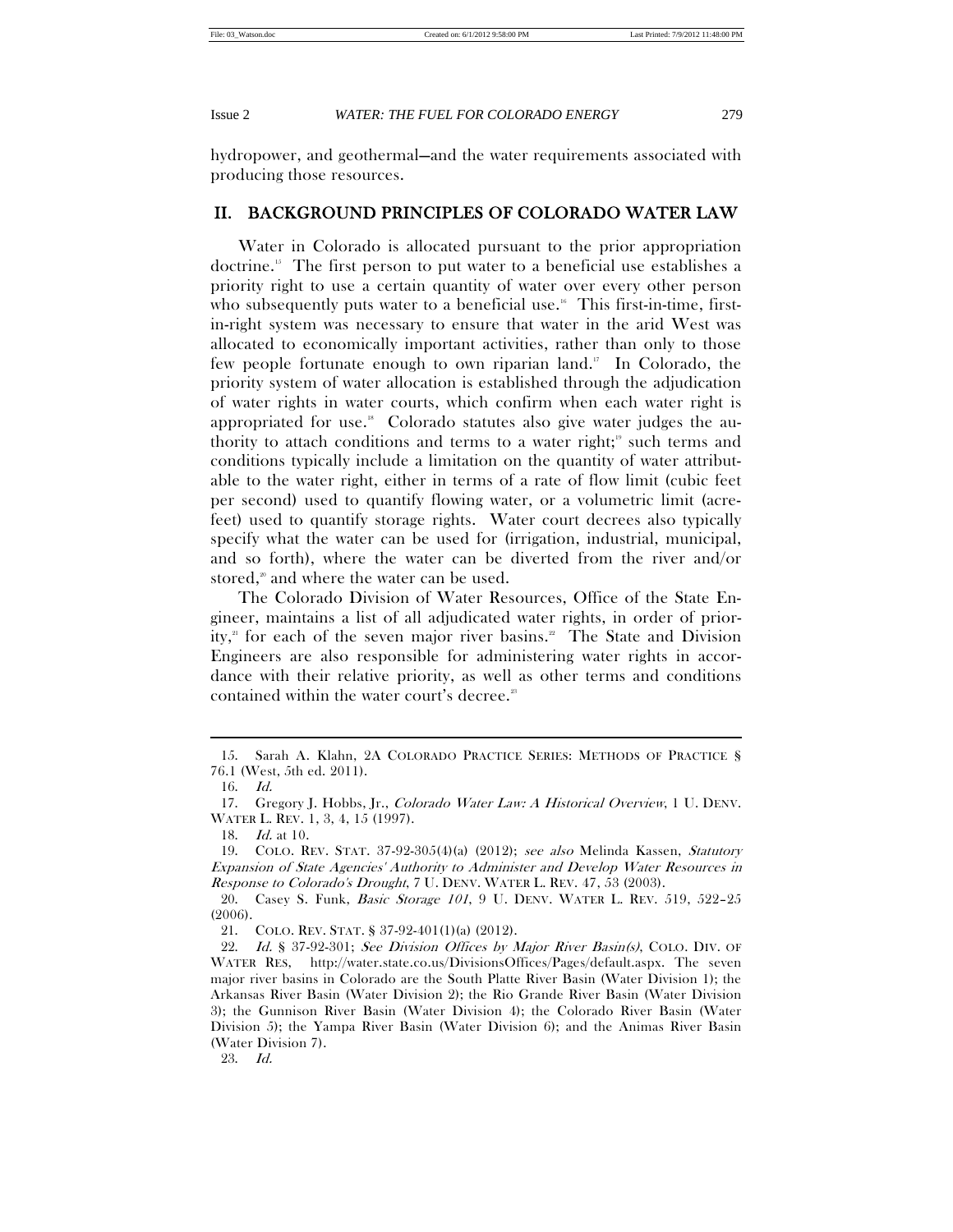Virtually all of the major rivers in Colorado, and their smaller tributaries, are over-appropriated. $24$  This means that under typical circumstances, there are more water rights decreed on paper, and more demands for water, than there is a physical supply of water to meet those demands. Accordingly, when new or increased demands arise for water, one can rarely depend upon appropriating a new, junior water right to reliably meet that demand.<sup>25</sup> Water will simply not be available under a junior priority often enough to provide a reliable water supply. Instead, people typically obtain water for new uses by purchasing existing, senior, water rights, and then applying to the water court to change the water right to the new use.<sup>26</sup>

The good news for latecomers to the water scene, such as energy producers, is that Colorado has a developed water rights market, which distinguishes it from most other prior appropriation states. Water rights in Colorado are considered to be real property rights, which can be severed from the land, and bought and sold.<sup>27</sup> The bad news is that determining whether or not there are sufficient existing water rights available for transfer to new uses is often a highly localized inquiry. When transferrable water rights are available, the transactions costs of purchasing the rights, changing them through a water court application process, and frequently dealing with local regulatory and political concerns can be quite high.<sup>28</sup> When existing, reliable, and transferrable water rights are not readily available, acquiring sufficient water rights for a new project frequently involves complex, multi-phased transactions, which both increases the costs and the timetable required to secure the necessary water supply. $29$ 

Water rights transactions are often very slow moving. It takes time to find water—and the more permanent and reliable the needed water supply, the longer it can take to identify water rights that will provide a dependable, long-term source of water. The energy industry may be better equipped than most water users to absorb the potentially high costs of water rights transactions.<sup>30</sup> However, for fast-moving developments in energy production, such as the discovery of a new oil or gas field, the

 $\overline{a}$ 

29. Id.

 <sup>24.</sup> Derek L. Turner, Pagosa Area Water & Sanitation District v. Trout Unlimited and an Anti-Speculation Doctrine for a New Era of Water Supply Planning, 82 U. COLO. L. REV. 639, 647 (2011).

 <sup>25. 94</sup> C.J.S. Waters § 376 (2011).

 <sup>26.</sup> See Klahn, supra note 15, § 76.12.

 <sup>27.</sup> Id.

 <sup>28.</sup> According to a 1990 report, obtaining legal approval for a transfer in Colorado cost on average \$187 per acre-foot, compared with \$54 in New Mexico and \$66 in Utah. This figure does not include other types of transactions costs: approval of a transfer application took an average of twenty-nine months in Colorado, compared with five or fewer in New Mexico and Utah. Bonnie G. Colby, Transactions Costs and Efficiency in Western Water Allocation, 72 AMER. J. AGR. ECON. NO. 5, at 1184-92 (1990).

 <sup>30.</sup> See Bruce Finley, Fracking bidders top farmers at water auction, THE DENVER POST, Apr. 2, 2012, http://www.denverpost.com/entertainmentcolumnists/ci\_20306480.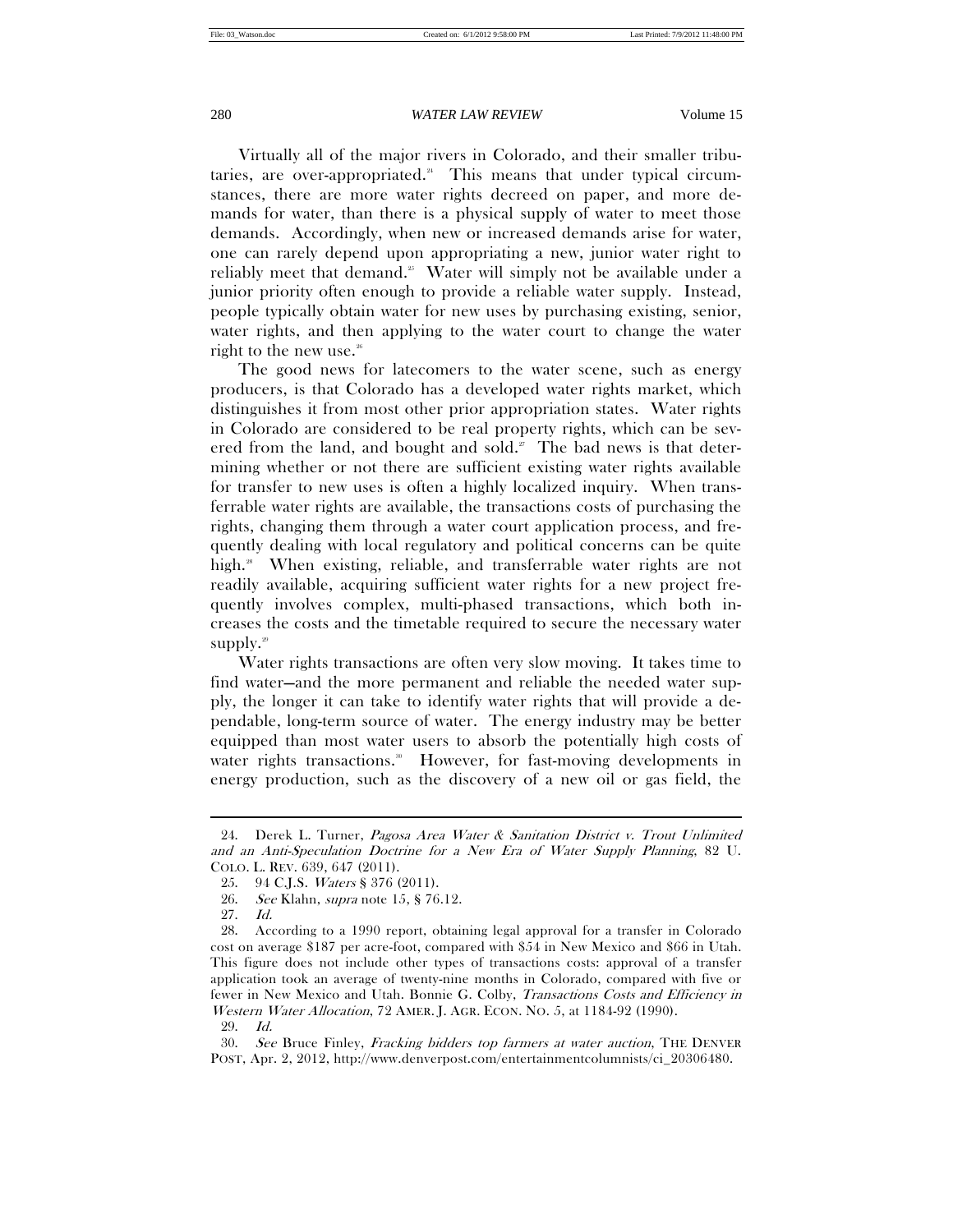time it takes to secure a water supply can be a significant limitation. For these reasons, and as the remainder of this article demonstrates, it is critical for those in the energy industry to:

(1) understand their water demands, including:

- the amount of water needed,
- the amount of water consumed in the process,
- •whether water can be reused,
- •whether there are process-related spikes in demand for water,
- whether water storage is needed for a project,
- •whether water treatment is needed to meet the demand, and
- •how long water will be needed for the project; and
- (2) integrate water acquisition into project planning at the earliest stage possible, and on an ongoing basis in order to ensure that water is available for project demands when needed.

# III. WATER AND ELECTRICITY DO MIX

The generation of electrical power is the end-product of most of the energy development in Colorado. The state has a number of longestablished electric generation stations, including the historic Ames Hydropower Station above Telluride, the Shoshone Hydropower Station on the Colorado River above Glenwood Springs, as well as many gas and coal-fired steam turbine generation stations.<sup>31</sup> However, as the demand for power increases in Colorado and the West due to population demands, the use of electrically-powered devices surges, and the need to replace aging power generation infrastructure accelerates, new capacity for generating electricity requires utility companies to plan for and consider the water requirements necessary to continue to meet electric generation demands.

# A. DEMAND

One cannot address the generation of electricity without also considering water supply.<sup>32</sup> Most electricity-generation technologies use both steam to power a turbine to create electricity and water to cool-down that generation equipment. Thus, a large and reliable water supply is required to maintain utility-scale generation.<sup>38</sup> Modern electric power plants use about two hundred billion gallons of water per day, five times what

 <sup>31.</sup> Hydro, XCEL ENERGY,

http://www.xcelenergy.com/Environment/Renewable\_Energy/Hydro (last visited Feb. 7, 2012); Colorado Overview, U.S. ENERGY INFO. ADMIN., http://www.eia.gov/state/stateenergy-profiles.cfm?sid=CO (last visited Feb. 19, 2012).

 <sup>32.</sup> See Kate Galbraith, The Energy-Water Paradox, N.Y.TIMES BLOG: GREEN (Oct. 24, 2008, 5:45 PM), http://green.blogs.nytimes.com/2008/10/24/the-energy-waterparadox/.

 <sup>33.</sup> See Water Science for Schools: Thermoelectric Power Water Use, U.S. GEOLOGICAL SURVEY (Dec. 22, 2011, 9:41 EST), http://ga.water.usgs.gov/edu/wupt.html [hereinafter Water Science for Schools].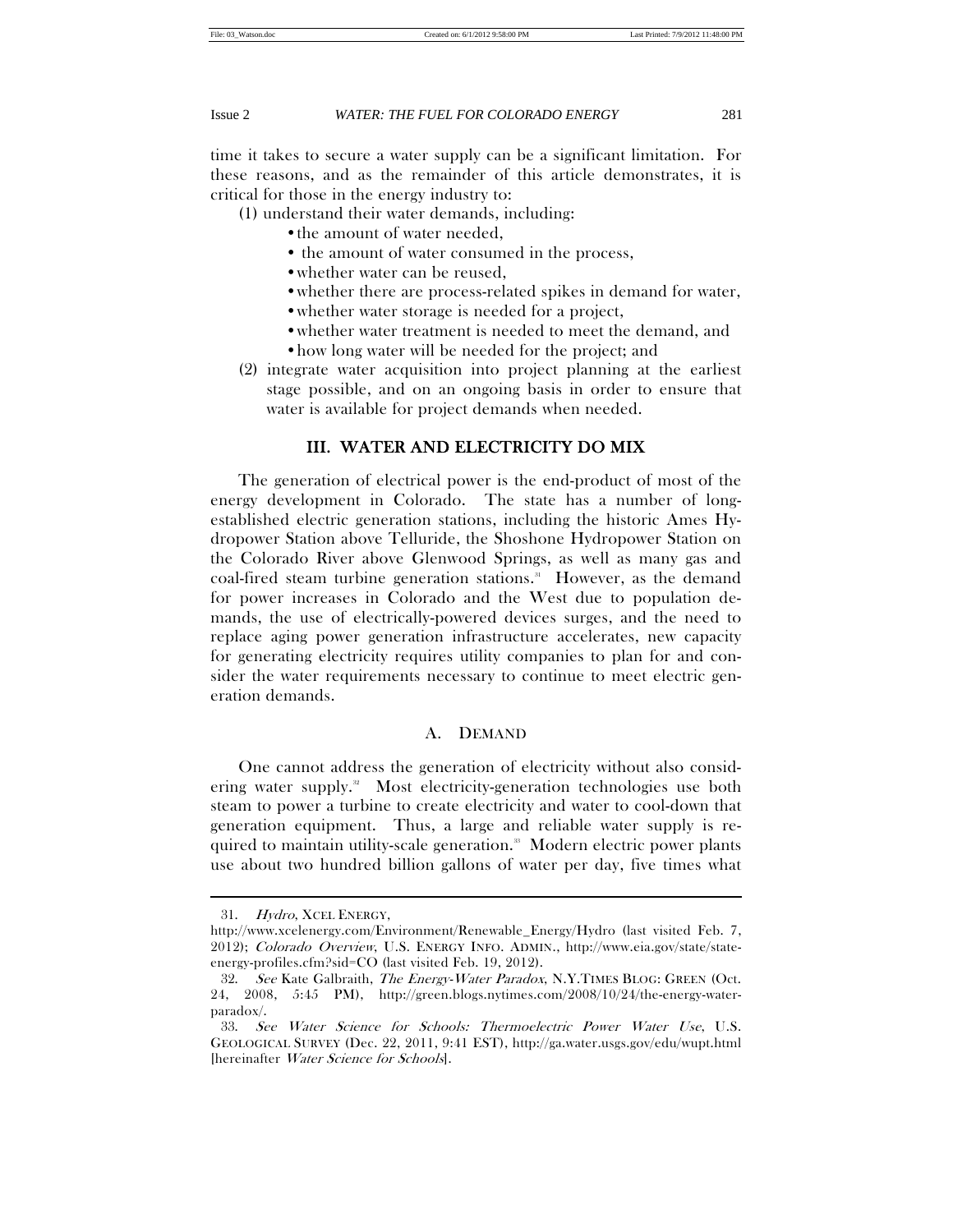they used in 1950.<sup>34</sup> In 2009, the average power plant in the United States used approximately twenty-five gallons of water for every kilowatt-hour  $(kWh)$  produced.<sup>35</sup> According to the U.S. Department of Energy, cooling water for thermoelectric generation ranks just behind irrigation/agriculture in total freshwater withdrawals.<sup>36</sup> While Colorado withdraws significantly less water for use in thermoelectric power generation than most states, water is also more scarce in Colorado than in many other states—indeed, it is estimated that the Denver metropolitan area will have a summer water deficit by the summer of 2025, and with this shortage, Colorado is the eighth most vulnerable state for water deficits due to thermoelectric power generation.<sup>37</sup>

# B. PRODUCING THERMOELECTRIC POWER: THE TECHNOLOGY

Understanding thermoelectric technology is also important for understanding its demand for water. Thermoelectric power production relies on a fuel source (gas, coal, biomass, nuclear, geothermal or solar) to heat a fluid (usually water) to drive a turbine, which converts the thermal energy into electricity.<sup>38</sup> Water is also necessary to cool the steam after it goes through the turbine, and most of the demand for water in thermoelectric plants is cooling water for condensing steam.<sup>39</sup> There are three types of cooling system designs used in thermoelectric power stations: open-loop systems (or "once-through" cooling systems), closed-loop systems (or "recirculating" systems), and dry or air-cooling systems.<sup>40</sup> The water demand for the generating station depends on the type of cooling system.

Open-Cooling System. In once-through systems, the cooling water is withdrawn from a nearby water body, such as lake or reservoir, and subsequently discharged back to the same water body after it passes through

 $\overline{a}$ 

39. Id. at 2.

 <sup>34.</sup> Dr. Benjamin K. Sovacool, Running on Empty The Electricity-Water Nexus and the U.S. Electric Utility Sector, 30 ENERGY L. J. 11, 13 (2009) [hereinafter Running on Empty].

 <sup>35.</sup> Id.

 <sup>36.</sup> BARBARA CARNEY, ET AL., U.S. DEP'T OF ENERGY, WATER REQUIREMENTS FOR THERMOELECTRIC GENERATION 1 (2011), available at

http://www.netl.doe.gov/technologies/coalpower/ewr/water/pdfs/NETL%20Paper%20Un esco%20Conference.pdf.

 <sup>37.</sup> Benjamin K. Sovacool & Kelly E. Sovacool, Preventing National Electricity-Water Crisis Areas in the United States, 34 COLUM. J. ENVTL. L. 333, 362-63 (2009) [hereinafter Preventing National Electricity-Water Crisis]; See also Running on Empty, supra note 34, at 23, n.64.

 <sup>38.</sup> CARNEY, ET AL., supra note 36, at 1.

 <sup>40.</sup> Id.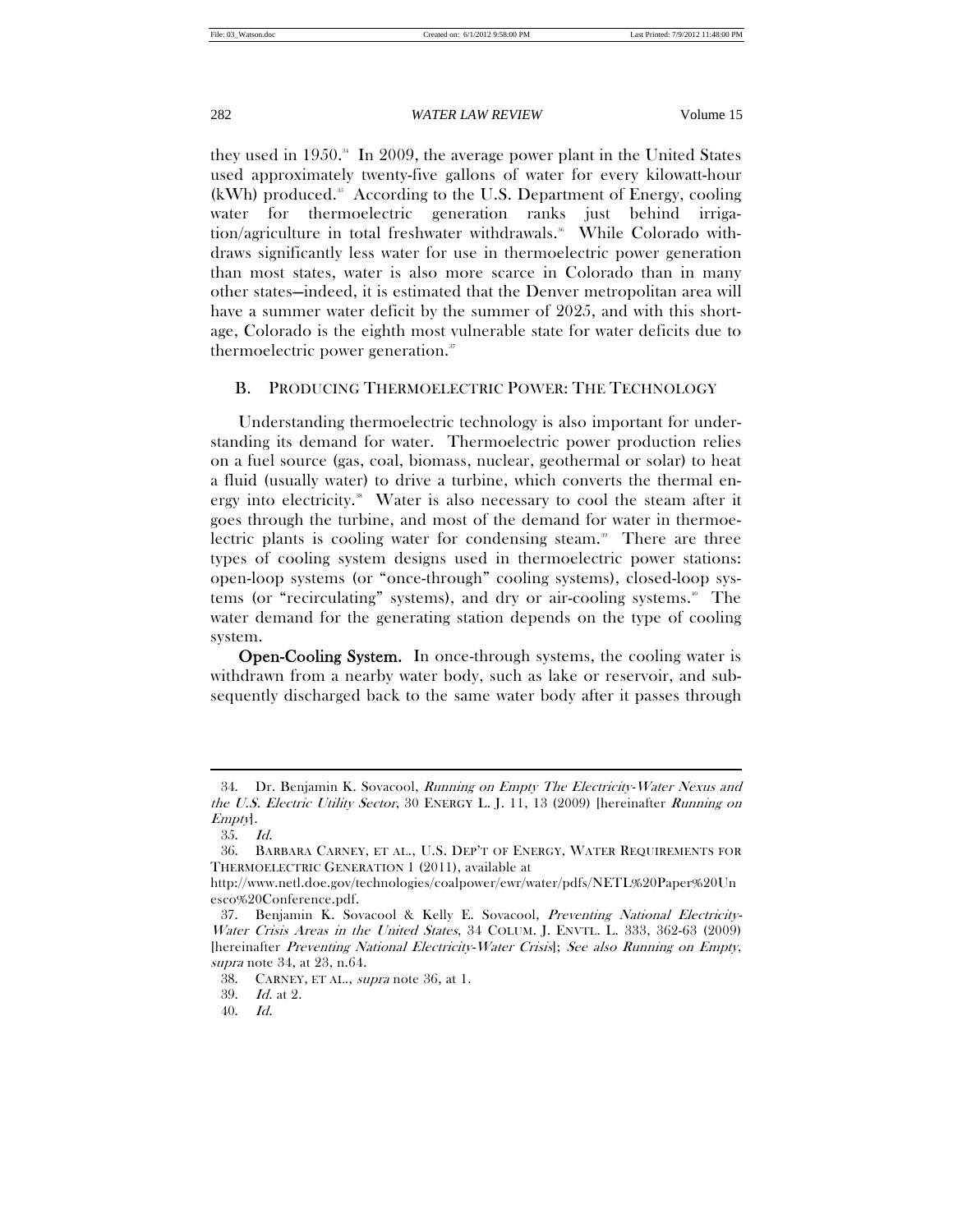the condenser to cool the steam.<sup>41</sup> The once-through process therefore results in relatively high water withdrawal but low water consumption.<sup>42</sup>

Closed-Loop Systems. Closed loop or recirculating systems use wet cooling towers or ponds to dissipate heat from the cooling water to the atmosphere.43 Most of the cooled water is then recycled back to the generating plant to be used again.<sup>44</sup> However, because clean water is evaporated leaving behind salts and minerals, a portion of the cooling water needs to be discharged to prevent a buildup of minerals and sediment in the water that could impact cooling ability and electric generating efficiencies.45 New water is added into the cooling water supply as water is evaporated and discharged.<sup>6</sup> As a result, plants equipped with closedloop systems have relatively low water demands for water withdrawal, but these plants consume a relatively high portion of what they do withdraw (as compared to open-loop systems). $\sqrt[n]{ }$ 

Dry-Cooling Systems. Dry-cooling systems use air or air combined with cooling water to cool steam in power generation stations.<sup>8</sup> In either case, water withdrawal and consumption in dry cooling systems are minimal.<sup>®</sup> Because they depend on the ambient air for cooling, drycooling systems are most often used in wetter, colder climates.<sup>®</sup> Even though the water demands for dry-cooling systems are significantly reduced, less than one percent of the generating capacity in the United States uses a dry-cooling system,<sup>51</sup> because it is significantly less efficient from an energy production standpoint.<sup>52</sup>

# C. WATER RIGHTS AND COMPETING RESOURCES

Not only does cooling for thermoelectric generation compete with other energy resources for water, it competes directly with municipal, agricultural, and other industrial water users.<sup>33</sup> When Xcel Energy, Inc.

*Preventing National Electricity-Water Energy Crisis, supra note 36, at 338. The* open-loop cooling system accounts for 91 percent of United States' water used for thermoelectric power plants. Id.

 <sup>42.</sup> CARNEY, ET AL., supra note 36, at 2.

 <sup>43.</sup> Amit Kohli & Karen Frenken, FOOD AND AGRIC. ORG. OF THE UNITED NATIONS, Cooling Water for Energy Generation and its Impact on National-Level Water Statistics 1 (2011), available at

http://www.fao.org/nr/water/aquastat/catalogues/Thermoelectric\_cooling\_water\_2011042 9.pdf.

 <sup>44.</sup> Id.

 <sup>45.</sup> Preventing National Electricity-Water Energy Crisis, supra note 36, at 338-39.

 <sup>46.</sup> Id.

<sup>47.</sup> Kohli & Frenken, *supra* note 43, at 1.

 <sup>48.</sup> Preventing National Electricity-Water Crisis, supra note 36, at 372.

 <sup>49.</sup> Id.

 <sup>50.</sup> Id.

 <sup>51.</sup> CARNEY, ET. AL., supra note 36, at 3.

 <sup>52.</sup> Preventing National Electricity-Water Crisis, supra note 37, at 372.

<sup>53.</sup> See U.S. DEP'T OF ENERGY, ENERGY DEMANDS ON WATER RESOURCES: REPORT TO CONGRESS ON THE INTERDEPENDENCY OF ENERGY AND WATER (2006), available at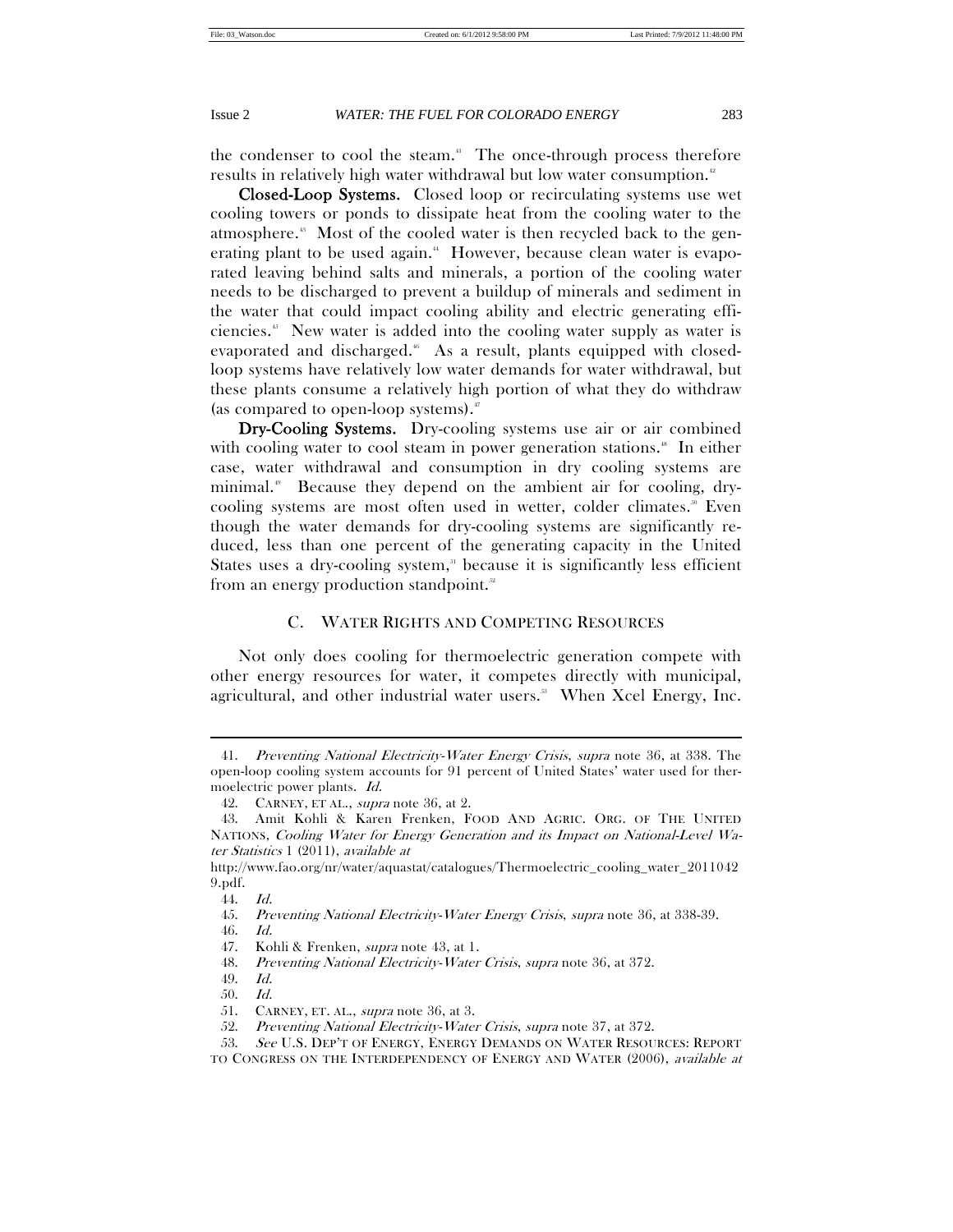was planning for a new generating unit at its Comanche Station near Pueblo, Colorado, water supply was a major consideration.<sup>54</sup> Water requirements for the new unit using a traditional closed-loop system would have been significant, and likely would have required Xcel to acquire and change existing agricultural rights for industrial purposes. However, Xcel designed the new 750-megawatt unit with a low-water use system (aircooled condenser).<sup>55</sup> This system reduced the unit's water use by about half.<sup>56</sup> As a result, Xcel was able to contract with the Pueblo Board of Water Works to meet the water demand of the new unit, rather than having to buy and convert agricultural water rights from local farmers. $^{\circ}$ 

Utility companies generally must make these types of decisions weighing capital costs and efficiencies versus water supply costs—each time new generating capacity is brought online in Colorado. As competition for water increases, utility companies will likely have to look toward technological solutions to reduce their water demand in order to produce energy economically and meet the political demands of customers who value water for other uses.

# IV. WATER FOR FUEL SOURCES

In order to generate electricity, all generating plants require a fuel source such as coal, gas, geothermal water (in the case of hydroelectric generation), or solar.<sup>38</sup> In addition to the water used for the production of electricity, there are varying demands for water in the development of the fuel sources used in the electric generation plants.<sup>39</sup> Water use varies by fuel source, but includes uses such as fracking unconventional oil and gas wells, cleaning sulfur from coal, and washing dusty solar panels. But, in virtually every case, water is required to develop fuel, further demonstrat-

http://www.sandia.gov/energy-water/docs/121-RptToCongress-EWwEIAcomments-FINAL.pdf.

 <sup>54.</sup> Comanche Generating Station: Environmental Highlights, XCEL ENERGY, http://www.xcelenergy.com/About\_Us/Our\_Company/Power\_Generation/Comanche\_G enerating\_Station (last visited Dec. 22, 2011).

 <sup>55.</sup> Id.; Xcel Energy Selects Preferred Site For New Coal Generation, XCEL ENERGY (Feb. 17, 2004),

http://www.xcelenergy.com/About\_Us/Energy\_News/News\_Archive/Xcel\_Energy\_selects \_preferred\_site\_for\_new\_coal\_generation.

 <sup>56.</sup> Comanche Generating Station: Environmental Highlights, supra note 54.

 <sup>57.</sup> See Chris Woodka, Water Board Approves Power Plant Lease, PUEBLO CHEFTAIN (July 20, 2005, 12:00 AM), available at

http://www.chieftain.com/metro/article\_d8eac477-855b-56b7-8c3f-22dff5972877.html.

 <sup>58.</sup> Coal, ENVTL. PROT. AGENCY, http://www.epa.gov/cleanenergy/energy-andyou/affect/coal.html(last visited Feb. 20, 2012); Natural Gas, ENVTL. PROT. AGENCY, http://www.epa.gov/cleanenergy/energy-and-you/affect/non-hydro.html (last visited Feb. 20, 2012); Non-Hydroelectric Renewable Energy: Electricity from Non-Hydroelectric Energy Sources, ENVTL. PROT. AGENCY, http://www.epa.gov/cleanenergy/energy-andyou/affect/natural-gas.html (last visited Feb. 20, 2012).

 <sup>59.</sup> See Water Quality Issues of Electricity Production: Consumption of Water Resources, PACE UNIVERSITY, http://www.powerscorecard.org/issue\_detail.cfm?issue\_id=5 (last visited Jan. 29, 2012).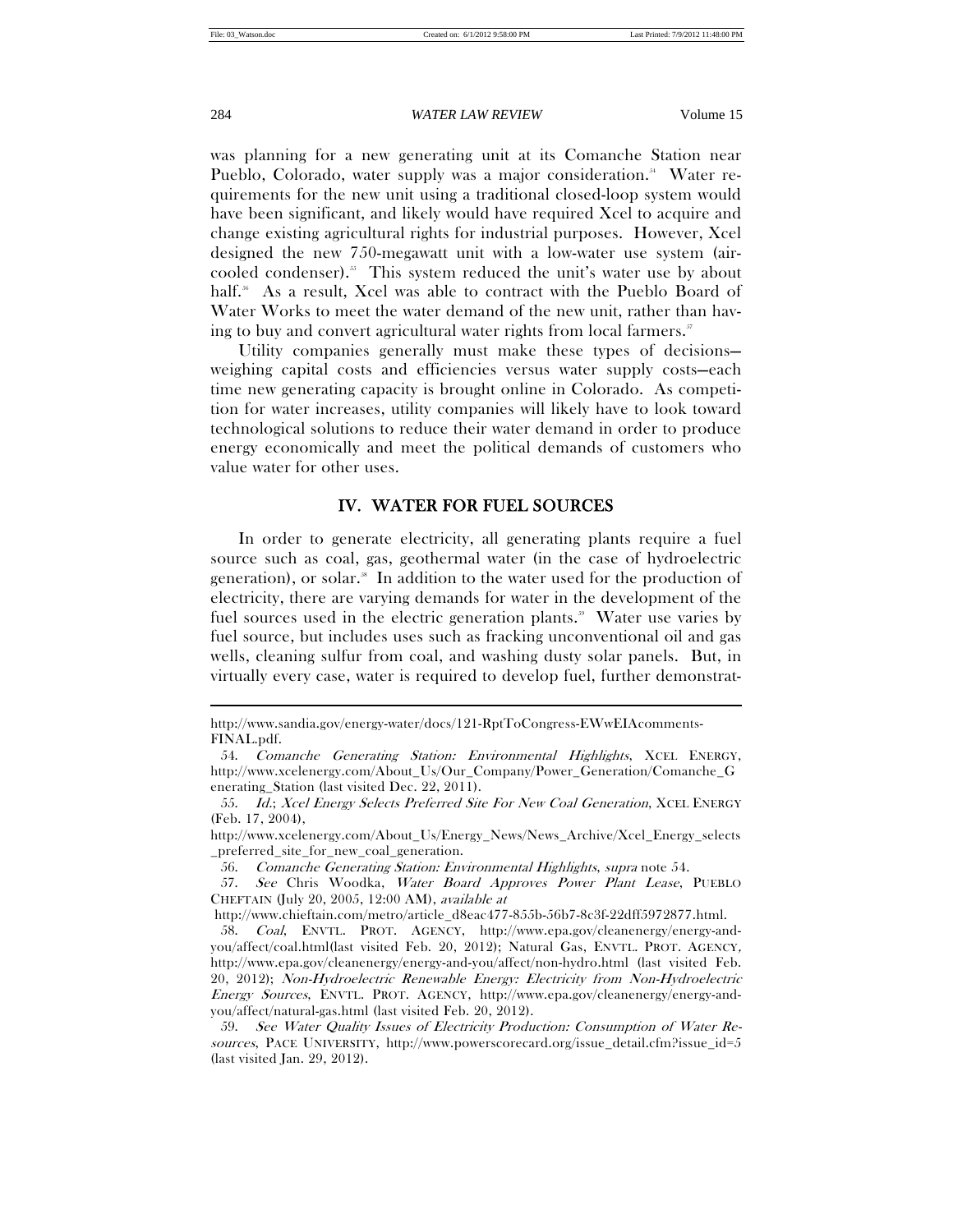ing the close connection between energy development and water. Below is a discussion of several fuel sources produced in Colorado and the water required for development.

# A. COAL

In the United States, coal is still "king"—coal mining operations extract one billion short tons of coal annually, and the energy content of that coal in the United States is comparable to the energy available from worldwide oil reserves.<sup>®</sup> The amount of water used in coal mining varies greatly depending on the method of mining, the equipment used, and the availability of water.<sup>61</sup> In the western United States, most coal is found in seams of sedimentary layers that lie near the surface; as a result, surface mining is the dominant method of coal extraction in Colorado.<sup>62</sup> Coal production in Colorado averaged approximately 32.6 million tons per year between 2001 and 2007.<sup>8</sup> In 2008, approximately thirty-two million tons of Colorado coal was produced for a total value of production at \$887.7 million based on production data provided by the Colorado Mining Association.<sup>4</sup> Coal is used to generate sixty-five percent of Colorado's electricity supply. $\mathfrak{S}^{\circ}$ 

Coal is a solid, brittle carbonaceous sedimentary rock, made up of carbon, hydrogen, oxygen, nitrogen, and lesser amounts of sulfur and other trace elements.<sup>66</sup> There are several different types of coal:<sup>67</sup> 1) lignite, 2) subbituminous, 3) bituminous, and 4) anthracite.<sup>88</sup> Colorado coal is generally of a higher quality compared to coal in the East, with low ash, sulfur, and mercury levels and high heat value.<sup> $\circ$ </sup> The sulfur content in Colorado coal is approximately four times lower than the bituminous coal present in the eastern United States.<sup>70</sup>

63. WATER NEEDS ASSESSMENT, supra note 4, at 3-13.

 <sup>60.</sup> DOUGLAS KENNEY & ROBERT WILKINSON, THE WATER-ENERGY NEXUS IN THE AMERICAN West 33-4 (2011).

 <sup>61.</sup> JIM MAVIS, WATER USE IN INDUSTRIES OF THE FUTURE: MINING INDUSTRY 50 (2003), available at

http://www1.eere.energy.gov/manufacturing/industries\_technologies/mining/pdfs/water\_u se\_mining.pdf.

 <sup>62.</sup> U.S. DEP'T OF ENERGY, EMERGING ISSUES FOR FOSSIL ENERGY AND WATER: INVESTIGATION OF WATER ISSUES RELATED TO COAL MINING, COAL TO LIQUIDS, OIL SHALE, AND CARBON CAPTURE AND SEQUESTRATION 10 (2006), available at http://www.netl.doe.gov/technologies/oil-gas/publications/AP/IssuesforFEandWater.pdf.

 <sup>64.</sup> Colorado Mining Association, Mining Facts & Resources: Unique Facts About Colorado Mining, http://www.coloradomining.org/mc\_miningfacts.php (last visited Jan. 22, 2012).

 <sup>65.</sup> Id.

 <sup>66.</sup> COLO. DEP'T OF NAT. RESOURCES, COLORADO COAL: ENERGY SECURITY FOR THE FUTURE, COLORADO GEOLOGICAL SURVEY, VOL. 8., NO. 2, at 2 (2005), available at http://geosurvey.state.co.us/pubs/Documents/rtv8n21.pdf.

 <sup>67.</sup> Id. at 4.

 <sup>68.</sup> Id. at 2.

<sup>69.</sup> See WATER NEEDS ASSESSMENT, supra note 4, at 3-15.

 <sup>70.</sup> Id.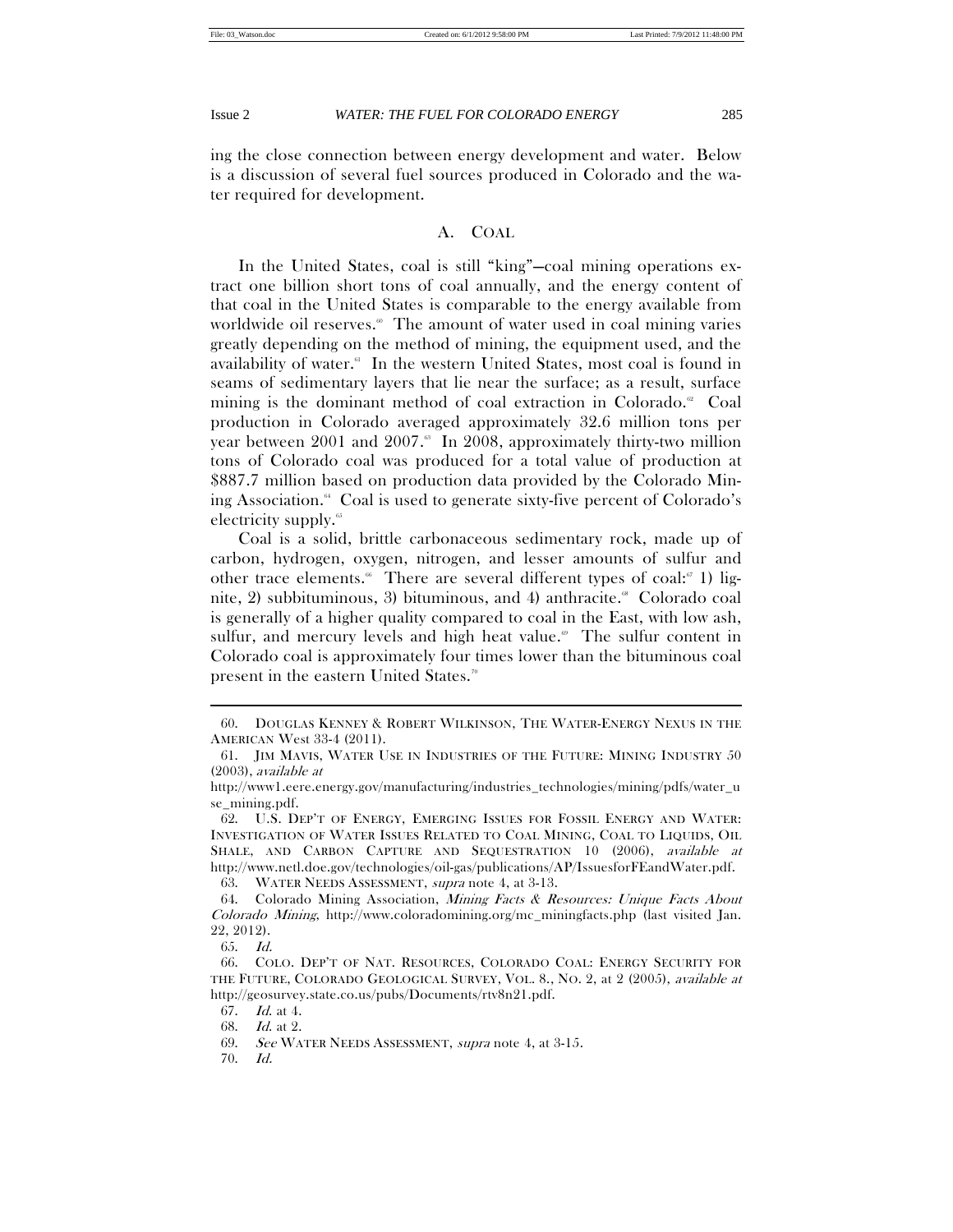# 1. Water Demands

Surface mining requires significantly less water than underground mining, and U.S. Department of Energy estimates put water quantity needs for coal mining at about ten to 150 gallons per ton of coal produced.<sup>7</sup> In Colorado surface coal mining, water is mostly used for three activities: 1) mining (and air quality) demands associated with dust suppression via spraying along conveyer belts, at railway and truck docks, and along access roads; 2) preparation and washing demands from coal by placing coal in pools of high-density water;  $\alpha$  3) reclamation and grading associated with disturbed areas resulting from mining, though this last use is a one-time (or few times) water demand that occurs once the producer closes portions of the mine that are no longer producing coal and reclaims the surface with plantings.<sup>33</sup> But water demands associated with coal mining typically are not significant; many coal mines actually produce more water through dewatering activities than they consume to support mining operations.<sup>74</sup> However, water needs increase dramatically where unconventional coal production activities, like liquefaction or gasification, occur.75

# 2. Regulatory Framework

The federal Surface Mining Control and Reclamation Act of 1977 ("SMCRA") is, as its name implies, focused on surface coal mining.<sup>76</sup> It was enacted by Congress in 1977 to regulate surface mining in a manner to reduce impacts to land, air, and water resources." In Colorado, the use of water for mining coal is regulated both at the federal and state levels.78 One of the SMCRA's distinguishing features is the underlying premise that coal mining should constitute a temporary land use and that mined lands should be reclaimed and returned to the "approximate original contours" that existed prior to mining operations.<sup>79</sup>

 $\overline{a}$ 

79. See Id.

 <sup>71.</sup> MELISSA CHAN ET AL., U.S. DEP'T OF ENERGY, EMERGING ISSUES FOR FOSSIL ENERGY AND WATER: INVESTIGATION OF WATER ISSUES RELATED TO COAL MINING, COAL TO LIQUIDS, OIL SHALE, AND CARBON CAPTURE AND SEQUESTRATION 11 (2006), available at

http://www.netl.doe.gov/technologies/oil-gas/publications/AP/IssuesforFEandWater.pdf. 72. WATER NEEDS ASSESSMENT, supra note 4, at 3-19.

 <sup>73.</sup> Id.

 <sup>74.</sup> Id. at 3-13.

 <sup>75.</sup> Id.

 <sup>76.</sup> MICHAEL S. MCCARTHY & HUBERT A FARBES, JR., FEDERAL AND STATE PERMIT REQUIREMENTS APPLICABLE TO SURFACE COAL MINING OPERATIONS, 9A ROCKY MTN. MIN. L. FOUND. INST. 6 (1979).

 <sup>77.</sup> Id..

 <sup>78.</sup> See, e.g., COLO. REV. STAT. § 34-33-120(2)(h) (2012); HAROLD P. QUINN, JR. & BLAIR M. GARDNER, THINGS DONE AND LEFT UNDONE: THIRTY YEARS OF EXPERIENCE WITH THE SURFACE MINING CONTROL AND RECLAMATION ACT, 54 ROCKY MTN. MIN. L. FOUND. INST. 19-1 (2008).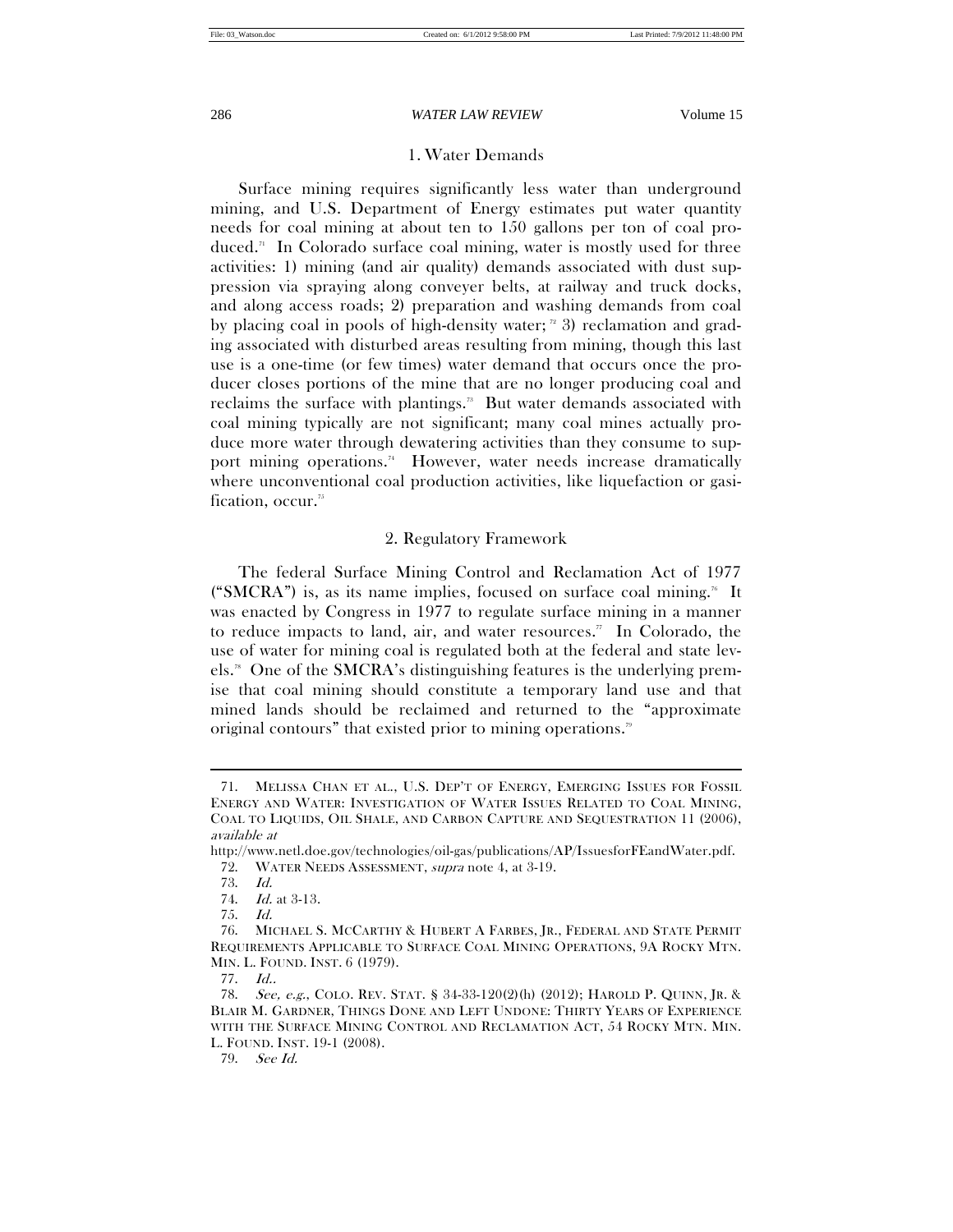The U.S. Department of the Interior, Office of Surface Mining ("OSM") administers the SMCRA programs and delegates regulatory authority to states with properly designed programs for administering the substantive standards and procedural aspects of the Act.<sup>80</sup> Colorado adopted the Colorado Surface Coal Mining Reclamation Act ("CSCMRA") in 1979.<sup>81</sup> The CSCMRA tracks the SMCRA closely, with a few changes unrelated to issues of water quantity or water availability.82 Under both regulatory regimes, water quantity concerns arise particularly as it pertains to reclamation activities.

Under the CSCMRA, each operator is required to adhere to certain environmental protection performance standards, and must create "permanent impoundments of water on mining sites as part of reclamation activities only when it is adequately demonstrated that … such water impoundments will not result in the diminution of water or the quantity of water available to water rights holders for agricultural, industrial, recreational, or domestic uses."83 In addition, the CSCMRA also addresses the surface effects of underground coal mining, requiring coal mining operators to "minimize the disturbances of the prevailing hydrologic balance at the mine site and in associated off-site areas and to the quantity of surface water and groundwater systems both during and after underground coal and during reclamation."<sup>84</sup> Finally, the CSCMRA requires that coal operators give a detailed description of the measures taken during coal mining and reclamation operations to assure the protection of "the quantity of water in surface and groundwater systems. Protection measures may include providing water by exchange, substitution, replacement, or augmentation, as appropriate under state law."<sup>85</sup>

As in SMCRA (§ 510 (b)(5)), one of the most significant water-related provisions in the Colorado coal mining regulations is one designed to protect alluvial valley floors—where most western farms and ranches are located. The Colorado Code of Regulations section requires certain performance standards for surface mining operations around alluvial floors.® Section 407-2:4.24 "establishes minimum environmental protection performance, reclamation, and design standards for surface coal mining operations on or which affect alluvial valley floors in arid or semi-arid regions."87 Surface mining operations must preserve the essential hydrologic functions of alluvial valley floors not within a surface mine operation's permit area, and most relevantly, "shall not cause material damage to the quality or quantity of water in surface or underground water sys-

 <sup>80.</sup> MCCARTHY & FARBES, supra note 76.

 <sup>81.</sup> COLO. REV. STAT. § 34-33-101 (2012).

 <sup>82.</sup> See id. §§ 34-33-101 to -137.

 <sup>83.</sup> Id. at § 34-33-120.

<sup>84.</sup> Id. at  $$34-33-121(2)(a)(III)(i)$ .

 <sup>85.</sup> Id. at § 34-33-111(1)(m)(III).

 <sup>86.</sup> COLO. CODE REGS. § 407-2:4.24.1 (2007).

 <sup>87.</sup> Id. § 407-2:4.24.1.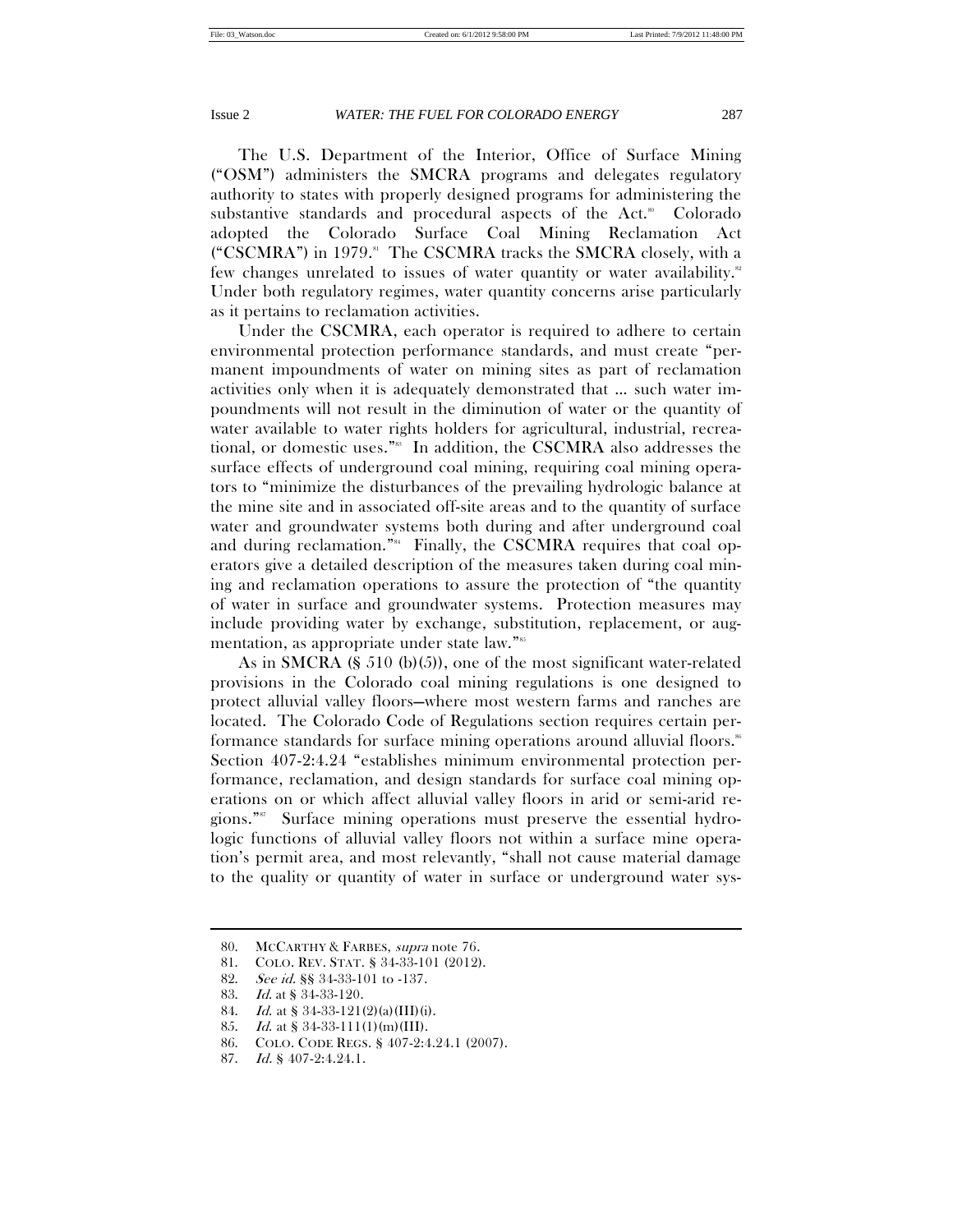tems that supply alluvial floors."<sup>88</sup> The surface coal mining operation must also include an environmental monitoring system to ensure that the quantity or quality of water in the surface or groundwater systems that supply alluvial floors is protected.<sup>89</sup>

# 3. Clean Coal

"Clean coal" does not refer to a special type of coal that burns cleaner than other types. Instead, it refers to advances in technology that have developed cleaner coal-burning systems that can dramatically reduce air pollution including carbon dioxide emissions.<sup>90</sup> Some of those technologies include innovations in scrubbing to remove sulfur compounds from coal before burning, $\alpha$ <sup>1</sup> using combustion chambers to remove nitrogen oxide (NOX) from coal before burning to generate electricity, $\alpha$  and using fluidized bed boilers that burn cooler than standard coal boilers to remove ninety percent of sulfur and nitrogen oxide components.<sup>38</sup> Addressing carbon emissions requires the development and use of carbon capture and storage for coal-fired power plants—a continuing economic and technologic challenge. $4$  Clean coal is promoted as a way to utilize abundant domestic coal resources, while addressing the environmental downsides of burning coal to produce electricity.<sup>85</sup> However, many clean coal technologies require much more water than conventional coal technologies.96

Many clean coal technologies contemplate inclusion of some type of carbon sequestration addition to reduce or prevent the release of sulfides and nitrogen oxide into the air. $\sqrt[n]{\ }$  This is often a multi-stage process, and a significant amount of water can be used at the capture stage as the  $CO<sub>2</sub>$ 

 $\overline{a}$ 

http://www.fe.doe.gov/education/energylessons/coal/coal\_cct2.html.

92. Cleaning Up Coal: Knocking the NOx out of Coal, U.S. DEP'T OF ENERGY (last updated Mar. 29, 2011),

 <sup>88.</sup> Id. § 407-2:4.24.3.

<sup>89.</sup> Id. § 407-2:4.24.4(1)(c).

 <sup>90.</sup> C. LOWELL MILLER, U.S. DEP'T OF ENERGY, CLEAN COAL TECHNOLOGIES, CLEAR AIR LEGISLATION, AND NATIONAL ENERGY STRATEGY 1358-59, available at http://www.anl.gov/PCS/acsfuel/preprint%20archive/Files/Merge/Vol-35\_4-0003.pdf.

 <sup>91.</sup> Cleaning Up Coal: The Clean Coal Technology, U.S. DEP'T OF ENERGY (last updated Mar. 29, 2011),

http://www.fe.doe.gov/education/energylessons/coal/coal\_cct3.html.

 <sup>93.</sup> Cleaning Up Coal: A "Bed" for Burning Coal?, U.S. DEP'T OF ENERGY, http://www.fossil.energy.gov/education/energylessons/coal/coal\_cct4.html (Mar. 29, 2011).

 <sup>94.</sup> See Clean Coal Technology & The Clean Coal Power Initiative, U.S. DEP'T OF ENERGY http://www.fossil.energy.gov/programs/powersystems/cleancoal/ (last updated Oct. 04, 2011).

 <sup>95.</sup> Id., Cleaning Up Coal: Introduction to Coal Technology, U.S. DEP'T OF ENERGY, http://www.fossil.energy.gov/education/energylessons/coal/index.html (last updated Oct. 09, 2008).

 <sup>96.</sup> WATER NEEDS ASSESSMENT, supra note 4, at 3-13.

<sup>97.</sup> See World Nuclear Association, "Clean Coal" Technologies, Carbon Capture & Sequestration, http://world-nuclear.org/info/inf83.html (last updated Dec. 2011).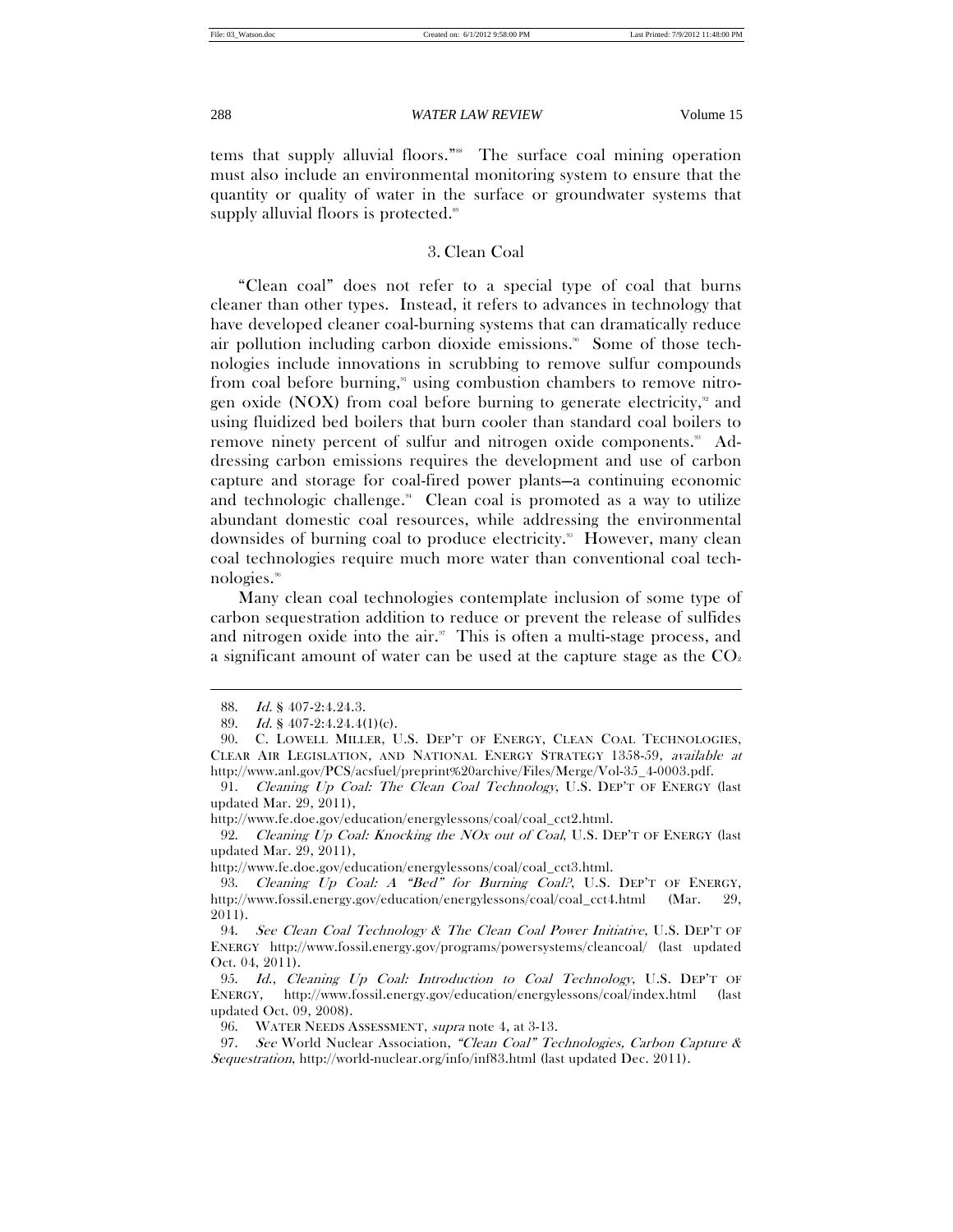$\overline{a}$ 

Issue 2 *WATER: THE FUEL FOR COLORADO ENERGY* 289

is separated and stored.<sup>88</sup> In order to sequester the  $CO<sub>2</sub>$ , the  $CO<sub>2</sub>$  has to be impounded by something, and possible mediums include saline water, depleted oil and gas reservoirs, and unmineable coal seams.<sup>99</sup> Groundwater contamination can occur if the sequestered  $CO<sub>2</sub>$  migrates or leaks, potentially impacting the availability of safe or clean water.<sup>100</sup>

# B. OIL AND GAS

# 1. Hydraulic Fracturing Technology

Technological advancements in hydraulic fracturing or "fracking" and horizontal drilling are opening up reserves and formations where oil and gas were not previously retrievable.101 In Colorado, over ninety percent of gas wells are fracked.<sup>102</sup> Fracking is incredibly effective at producing unconventional gas in the Piceance Basin in western Colorado, and energy companies are also ramping up unconventional oil development in the Niobrara formation, mainly in northeastern Colorado.<sup>108</sup> Fracking is controversial in terms of its possible effects on water quality, and there is a growing concern about the amount of water necessary to fully develop the Niobrara play, if it proves to be as extensive as predicted.<sup>104</sup> Essentially, water is a primary component of this technology, which uses up to five

<sup>98.</sup> Preventing National Electricity-Water Crisis, supra note 37, at 376; see also Jeffrey Logan et. al., Opportunities and Challenges for Carbon Capture and Sequestration, WRI ISSUE BRIEF: CARBON CAPTURE AND SEQUESTRATION, Oct. 2007, at 2, *available at* http:// pdf.wri.org/opportunities-challenges-carbon-capture-sequestration.pdf (describing four different possible approaches to capturing  $CO<sub>2</sub>$ ).

<sup>99.</sup> National Energy Technology Laboratory, U.S. DEPARTMENT OF ENERGY, Carbon Sequestration FAQ Information Portal: Carbon Storage,

http://www.netl.doe.gov/technologies/carbon\_seq/FAQs/carbonstorage2.html (last visited Feb. 6, 2012).

 <sup>100.</sup> Preventing National Electricity-Water Crisis, supra note 37, at 377.

<sup>101.</sup> See, e.g., GROUND WATER PROT. COUNCIL & ALL CONSULTING, U.S. DEP'T OF ENERGY, MODERN SHALE GAS DEVELOPMENT IN THE UNITED STATES: A PRIMER ES-3 (2009), available at

http://www.netl.doe.gov/technologies/oilgas/publications/epreports/shale\_gas\_primer\_20 09.pdf.

<sup>102.</sup> Hydraulic Fracturing, COLO. OIL & GAS ASS'N.,

http://www.coga.org/index.php/Hydraulic%20Fracturing (last visited Feb. 4, 2012).

 <sup>103.</sup> Fast Facts: The Niobrara, COLORADO OIL & GAS ASS'N., http://www.coga.org/index.php/Hydraulic%20Fracturing (follow "Niobrara" hyperlink) (last updated June 14, 2011); Piceance Basin – Green River Formation – Colorado Oil & Natural Gas Field, OILSHALEGAS.COM, http://oilshalegas.com/piceancebasin.html (last visited Feb. 7, 2012).

 <sup>104.</sup> In 2011, there were 3,000 oil and gas well completions, accounting for 0.9 percent of the state's water use. Because the COGCC's focus on fracking has primarily dealt with water quality issues, at present, the only reason the Commission knows about water quantity – how much water a company uses is as a result of companies voluntarily sharing the information – the COGCC does not track the amount of water used separately. See Chris Woodka, State Bores Into Water Data for Oil Drilling, THE PUEBLO CHIEFTAIN (Dec. 13, 2011), http://www.chieftain.com/news/local/state-bores-into-waterdata-for-oil-drilling/article\_91cd38ea-1274-11e1-9802-001cc4c03286.html.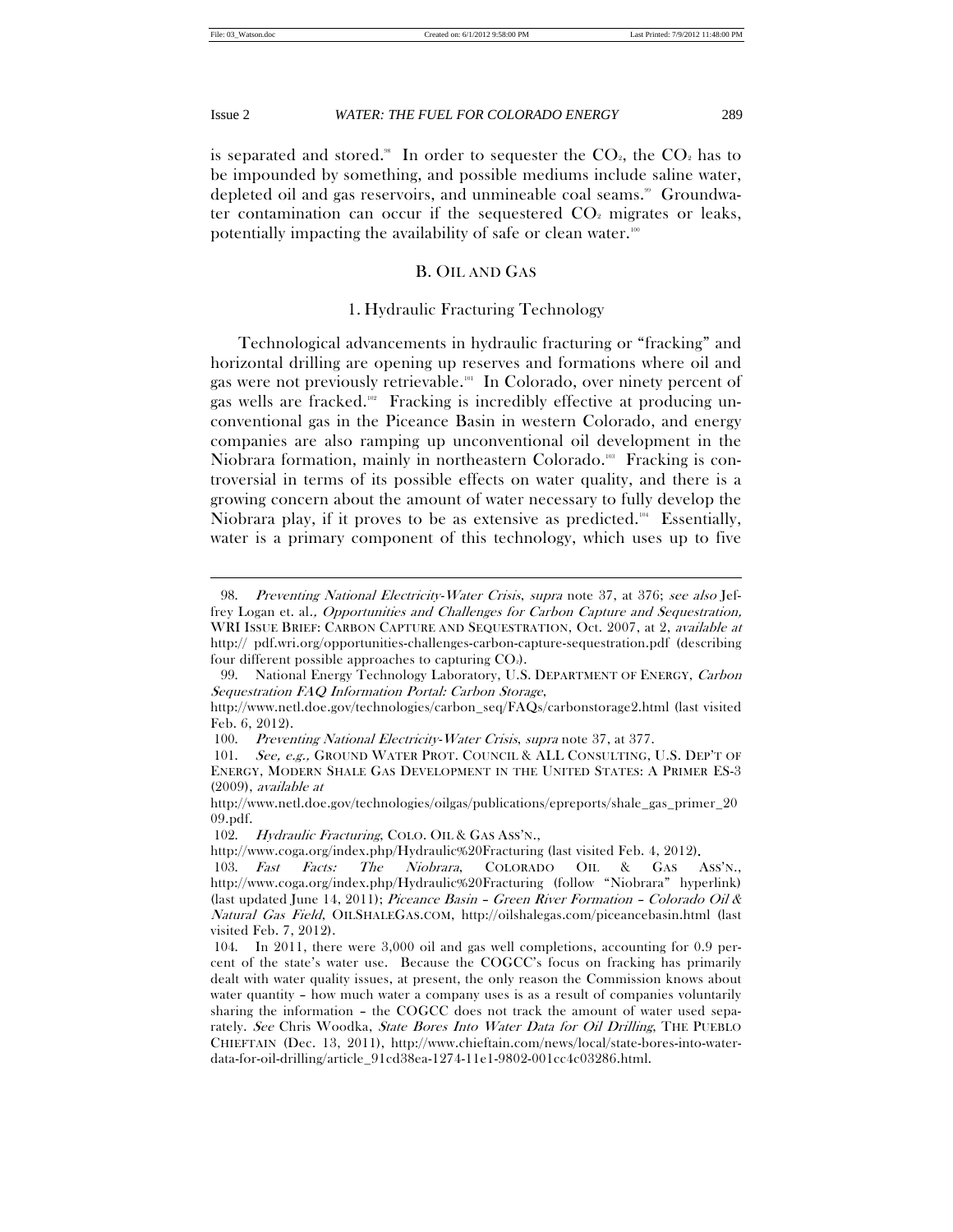million gallons of water for each well that is fracked, depending on the type of well.<sup>105</sup>

It is important, here, to highlight the distinctions among unconventional oil and gas resources—e.g. shale gas, shale oil, and coalbed methane. Oil shale—an immature kerogen oil that must be heat-treated either before or after extraction—is discussed in Section IV(4).

Shale Gas. Approximately 400 million years ago, thick shale was deposited as fine silt and clay at the bottom of relatively enclosed bodies of water.<sup>106</sup> Methane—formed from organic matter existing at that time—was buried with the sediment and escaped into sandy rock layers adjacent to the shale, thus forming the conventional accumulations of natural gas.<sup>107</sup> Some of that methane remained locked in the low permeability shale layers.<sup>108</sup> At present, "[t]he [Energy Information Administration] projects that there are 827 trillion cubic feet (TcF) of natural gas recoverable from U.S. shales using the currently available technology."<sup>109</sup>

Shale Oil. Similar to shale gas, shale oil is produced directly from shale oil reservoirs.<sup>110</sup> (Oil shale, discussed *infra*, is different and is either mined, or the reservoir is heated in order to remove the oil shale). Oil hydrocarbons are trapped in the shale rock, and recent technology developments, such as fracking and horizontal drilling, now allow developers to recover them.<sup>111</sup> Major shale oil plays include the Bakken, in Montana and North Dakota,<sup>112</sup> and the Niobrara, in Colorado.<sup>113</sup>

Coalbed Methane. Discussed at greater length below, coalbed methane is an unconventional source of natural gas, in that the methane is adsorbed to coal cleats or fractures in coal seams. Coalbed methane is held in place by the pressure of the coal seam aquifer, $\mu$  and the gas is released once the water is pumped out. <sup>115</sup>

 $\overline{a}$ 

109. Id. at 4.

 <sup>105.</sup> Colorado Oil & Gas Association, Water Use Fast Facts, http://www.coga.org/index.php/Hydraulic%20Fracturing (follow "Water Use" hyperlink) (last visited Feb. 7, 2012).

 <sup>106.</sup> NAT'L ENERGY TECH. LAB., U.S. DEPT. OF ENERGY, SHALE GAS: APPLYING TECHNOLOGY TO SOLVE AMERICA'S ENERGY CHALLENGES 3 (2011), available at

http://www.netl.doe.gov/technologies/oilgas/publications/brochures/Shale\_Gas\_March\_2 011.pdf.

 <sup>107.</sup> Id.

 <sup>108.</sup> Id.

<sup>110.</sup> Shale Oil, HALLIBURTON,

http://www.halliburton.com/ps/default.aspx?navid=1413&pageid=4787 (last visited Feb. 5, 2012).

 <sup>111.</sup> Id.

 <sup>112.</sup> Id.

<sup>113.</sup> Niobrara Play, HALLIBURTON,

http://www.halliburton.com/ps/default.aspx?navid=2280&pageid=5180 (last visited Feb. 5, 2012).

 <sup>114.</sup> See Wyoming Geology: Coalbed Methane Information, WYO. STATE GEOLOGICAL SURVEY,

http://www.wsgs.uwyo.edu/GeologyBySubject/coalbed\_methane.aspx (last visited Feb. 5, 2012) [hereinafter Wyoming Geology].

 <sup>115.</sup> See id.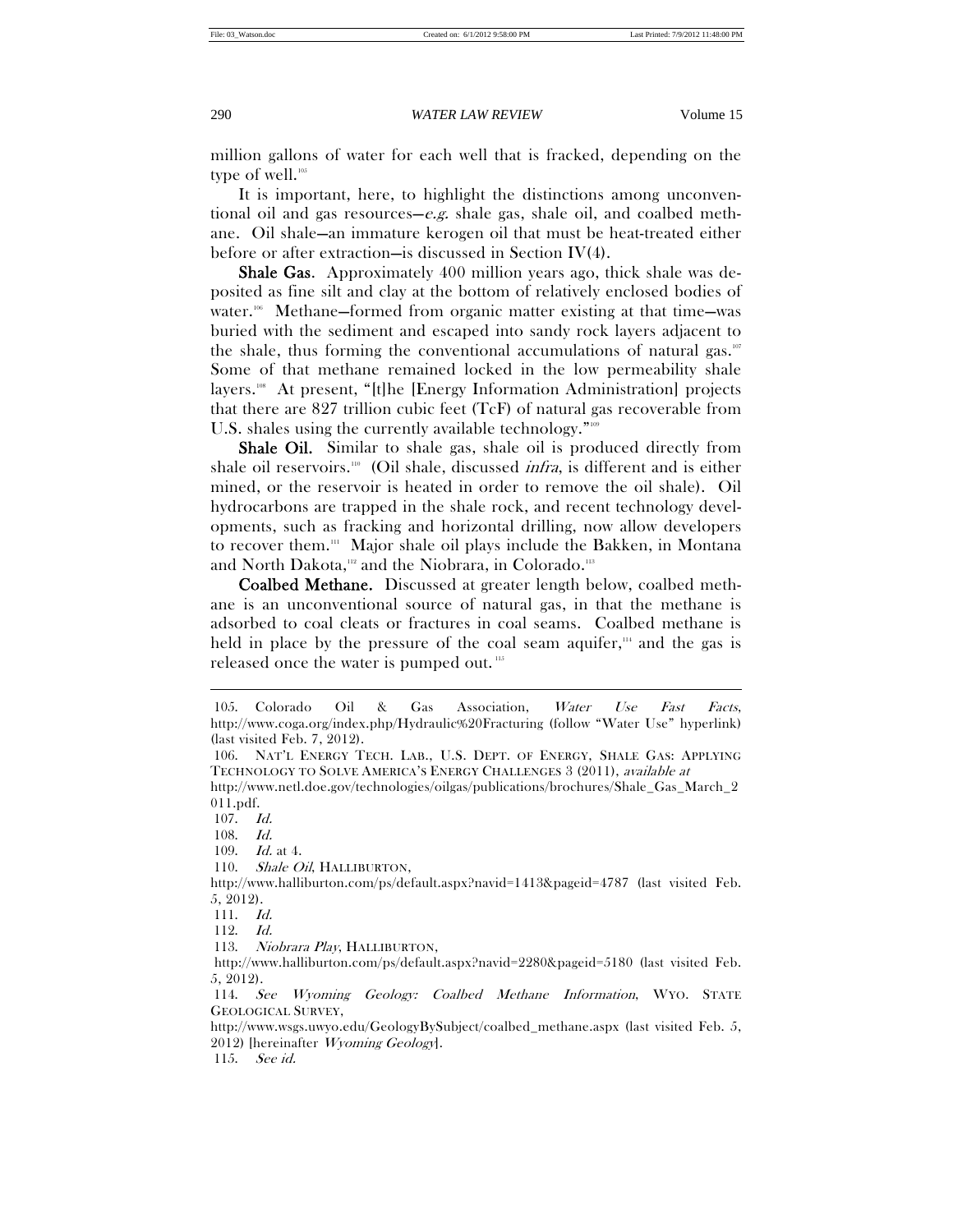# 2. Water is Major Component in Hydraulic Fracturing Technology

The process of fracking is a well stimulation process used to maximize the extraction of oil, natural gas, and even geothermal energy.<sup>116</sup> The process involves the pressurized injection of fluids (comprised mostly of water), propping agents (such as sand), and various chemical additives into a geologic formation. $\mathbb{I}$  The resulting pressure will exceed the strength of the rock, and the fluid opens or enlarges pre-existing fractures in the rock.118 As the formation is fractured, a propping agent, such as sand or ceramic beads, is pumped into those fractures to keep them from closing as the pumping pressure is released.119 The fracturing fluids—the water and chemical additives—are returned back to the surface, and the natural gas or oil will flow from pores and fractures in the rock into the well for later extraction.<sup>120</sup>

The amount of water required for fracking varies by site and by type of formation.121 According to the Colorado Oil & Gas Commission, two to five million gallons of water may be necessary to fracture one horizontal well in a shale formation.<sup>122</sup> In some cases, operators can use the fluids returned from the wellbore to frack more than one well in order to conserve water, money, and perhaps time.<sup>123</sup>

# 3. Meeting Water Demands for Hydraulic Fracturing

While the overall water demand for fracking in Colorado is small in comparison to other kinds of water demands, such as agricultural irrigation, it can still present a stumbling block for oil and gas companies because the ability to obtain water varies greatly from place to place, and also over hydrologic conditions. $124$  For these reasons, it is an element of resource development worthy of advanced planning. For example, recent news articles have focused on water supplies used to develop the Niobrara shale in areas along Colorado's Front Range.125 Contract water haulers are leasing excess municipal water from various cities and towns and hauling that water to the drill sites.<sup>126</sup> Short-term municipal contracts may not always be an option, though, particularly if municipal customers are subject to water restrictions due to drought or other planning pur-

 <sup>116.</sup> ENVIRONMENTAL PROTECTION AGENCY, HYDRAULIC FRACTURING RESEARCH STUDY 1, 2 (2010), available at http://epa.gov/tp/pdf/hydraulic-fracturing-fact-sheet.pdf [hereinafter *EPA Fracking Study*].

 <sup>117.</sup> Id. at 1.

 <sup>118.</sup> Id.

 <sup>119.</sup> Id.

 <sup>120.</sup> Id. at 2.

 <sup>121.</sup> Id.

<sup>122.</sup> *Water Use Fast Facts, supra* note 105, at 1.

<sup>123.</sup> *Id.*, at 3-4; *EPA Fracking Study, supra* note 116, at 2.

<sup>124.</sup> See Bruce Finley, Fracking of wells puts big demand on Colorado water, DENVER

POST Nov. 23, 2011, available at http://www.denverpost.com/news/ci\_19395984.

 <sup>125.</sup> See, e.g., id.

 <sup>126.</sup> Id.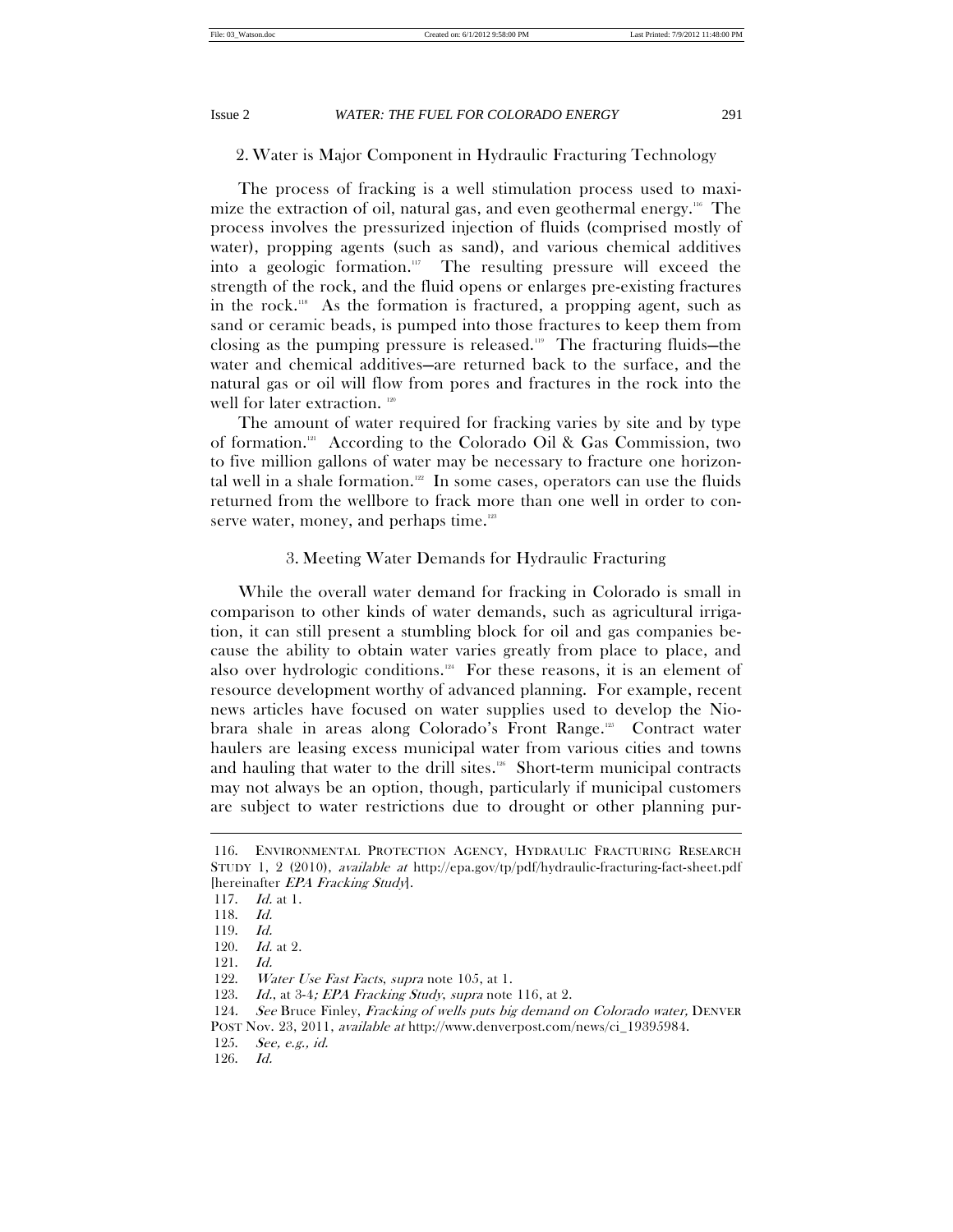poses.127 Therefore, assuming the Niobrara develops into a significant hydrocarbon field, it is likely that oil and gas companies will have to acquire water supplies other than short-term purchases from cities and towns.<sup>128</sup>

Longer-term water supplies can be difficult to obtain along the South Platte River downstream of the Denver metropolitan area.<sup>120</sup> This is a region of the state that has seen substantial water battles in recent years.130 Farmers who irrigate with wells have had to adjudicate augmentation plans to cover their out-of-priority depletions.<sup>131</sup> The two largest plans, decreed by the Division 1 Water Court in Case Nos. 02CW335 and 03CW99, are managed by subdistricts of the Central Colorado Water Conservancy District, and together augment over 800 wells.<sup>132</sup> The 02CW335 plan has provided its members with a marginally increased ability to pump water.<sup>138</sup> The 03CW99 augmentation plan has not allowed pumping by its member wells since the water court's initial entry of the decree approving the plan for augmentation in 2008 due to a lack of replacement supplies.134

In addition to unmet demand for water supplies for agriculture, there have are several large municipal projects that have been, or are in the process of being, completed in the same area. For example, Aurora's Prairie Waters Project captures the city's water using riverside wells, treats the water, and pumps it upstream for use by Aurora customers.<sup>135</sup> East Cherry Creek Valley Water and Sanitation District and Arapahoe County Water and Wastewater Authority, in conjunction with Farmers Reservoir and Irrigation Company and the United Water and Sanitation District, have acquired large amounts of senior South Platte River irrigation rights and changed those rights for municipal use in the south metro area.136 Between the shortage of water for existing irrigation demands, and

 <sup>127.</sup> Id.

 <sup>128.</sup> Id.

<sup>129.</sup> See Jeremy P. Meyer, S. Platte Water Rift Idles Land, DENVER POST (June 29, 2007), http://www.denverpost.com/headlines/ci\_6256517.

<sup>130.</sup> See Jerd Smith, Platte River Use Studied, ROCKY MOUNTAIN NEWS (June 30, 2007), http://m.rockymountainnews.com/news/2007/jun/30/platte-river-use-studied.

 <sup>131.</sup> See, e.g., Simpson v. Bijou Irrigation Co., 69 P.3d 50, 65, 72-3 (Colo. 2003).

 <sup>132.</sup> Application for Water Rights of Lower Logan Well Users, Inc., Case No. 03CW99, Water Court Division 1 (Feb. 2003); Application for Water Rights of Ground Water Management Subdistrict of Central Colorado Water Conservancy District, Case No. 02CW335, Water Court Division 1, 02CW335 (Dec. 2002).

<sup>133.</sup> See CENTRAL COLORADO WATER CONSERVANCY DISTRICT, GMS Quota Raised to 40% (June 22, 2011), http://www.ccwcd.org/gms-quota-raised-to-40/.

 <sup>134.</sup> Telephone Interview with Randy Ray, Executive Director, Central Colorado Water Conservancy District (April 4, 2012).

 <sup>135.</sup> Prairie Waters Project, FAQs, AURORA WATER,

http://www.prairiewaters.org/faqs.asp (last visited Feb. 21, 2012).

<sup>136.</sup> Northern Project FAQs, ECCV WATER & SANITATION DISTRICT, http://www.eccv.org/view/66 (last visited Feb. 8, 2012); ACWWA Flow FAQ's, Arapahoe County Water and Wastewater Authority;

http://www.arapahoewater.org/faq/ACWWA\_Flow\_FAQ.html#4 (last visited April 2, 2012).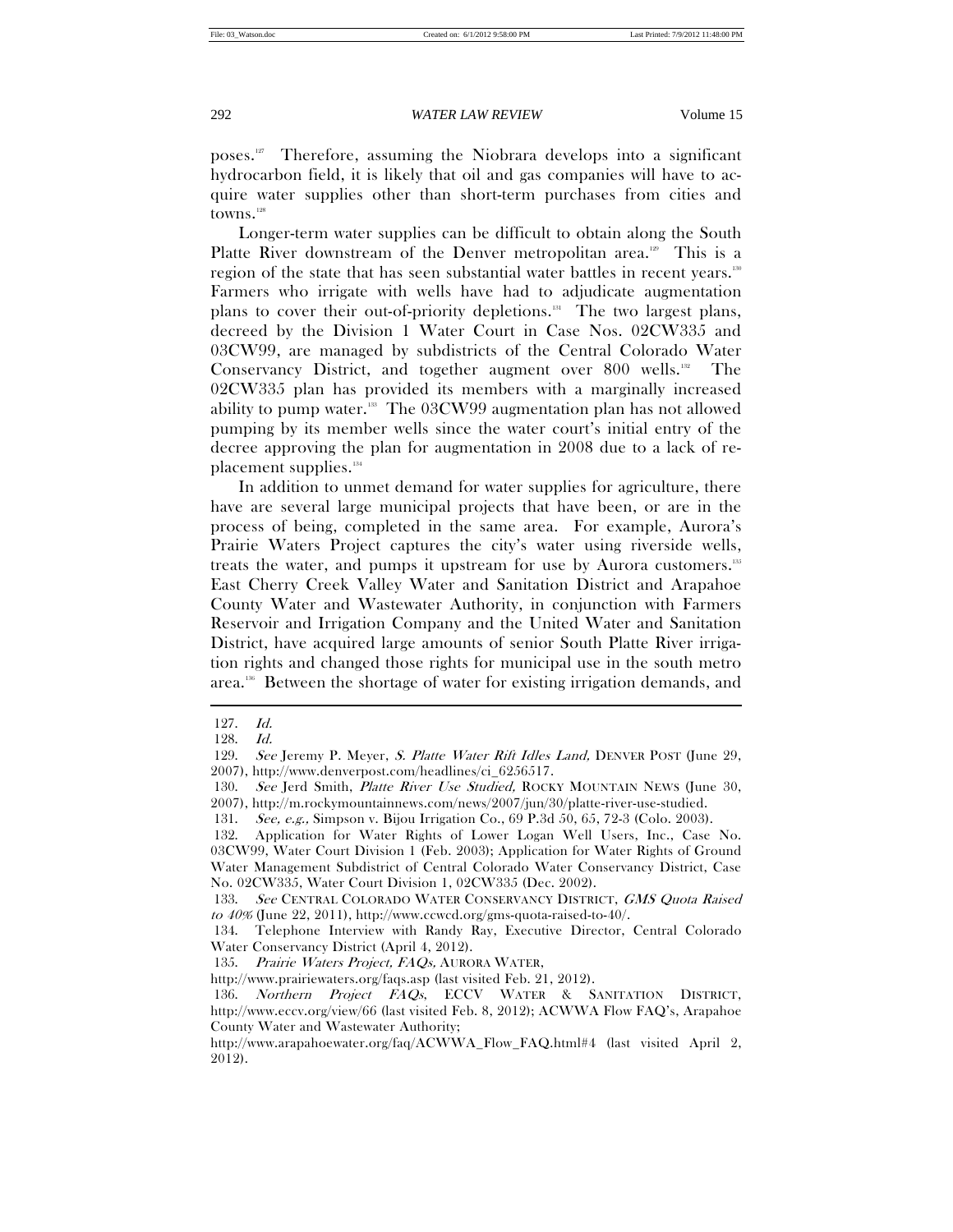the increase in demands from municipalities, the Lower South Platte River Basin is the focus of intensified competition for reliable water supplies.

How will water demands for energy development fit into the competitive water market on the Lower South Platte River? One factor that sets the oil and gas industry apart from most other South Platte water users is that their demand for fracking water is relatively temporary.137 The water needed to frack each well is very short term—it occurs over the course of days or a couple of weeks.<sup>18</sup> The current water demand for development of the Niobrara shale is likely to continue for a decade or two, but does not represent a permanent demand.<sup>139</sup> Accordingly, Colorado's water rights market may provide the oil and gas industry with the opportunity to pursue creative options in order to acquire the water necessary for developing the Niobrara and other hydrocarbon reserves, while at the same time preserving the ability to use water rights for longer-term demands.

One example of such a solution comes out of the Arkansas River basin. The Lower Arkansas Valley Water Conservancy District ("LAVWCD") is working on a plan that uses rotational fallowing to enable irrigators to lease water for temporary use by thirsty cities, water districts, and other water users, while retaining water ownership and irrigation in the Valley.140 The LAVWCD implemented this plan using the "super ditch company" model that has found success in California's Imperial Valley.141 Instead of one farmer selling his water and drying up his land permanently, LAVWCD's strategy draws from a relatively large group of irrigators.<sup>142</sup> Individual irrigators can elect to dry up a small portion of their total irrigated acres, but the aggregate of all these smaller contributions creates a substantial amount of fully consumable water available for other uses. $143$  This is not to say that such plans come without transactional costs. This plan still requires that water users go to water court in order to quantify their irrigation rights and implement augmenta-

<sup>137.</sup> See, e.g., CHESAPEAKE ENERGY CORP., WATER USE IN NIOBRARA DEEP SHALE GAS EXPLORATION 1 (2012) available at http://www.chk.com/media/educationallibrary/fact-sheets/niobrara/niobrara\_water\_use\_fact\_sheet.pdf.

 <sup>138.</sup> Id.

<sup>139.</sup> See Debra K. Higley & Dave O. Cox, U.S. Geological Survey, Oil and Gas Exploration and Development Along the Front Range in the Denver Basin of Colorado, Nebraska and Wyoming 34 (2007) (explaining the scale of potential oil and gas development in the Denver basin).

 <sup>140.</sup> See Arkansas Valley Irrigators Incorporate "Super Ditch Company", LOWER ARK. VALLEY WATER CONSERVANCY DIST.,

http://www.lavwcd.org/pressreleases/Arkansas-Valley-Irrigators-incorporate-Super-Ditch-Company.html (last visited Feb. 11, 2011) [hereinafter LAVWCD Plan].

 <sup>141.</sup> Id.

 <sup>142.</sup> Id.

 <sup>143.</sup> According to the LAVWCD, it is expected that irrigators will forgo irrigation of approximately twenty five percent of their land and lease the water they do not use for municipal and other use. Feasibility studies show that 60,000 acre-feet or more of water can be available for lease each year. See LAVWCD Plan, supra note 140.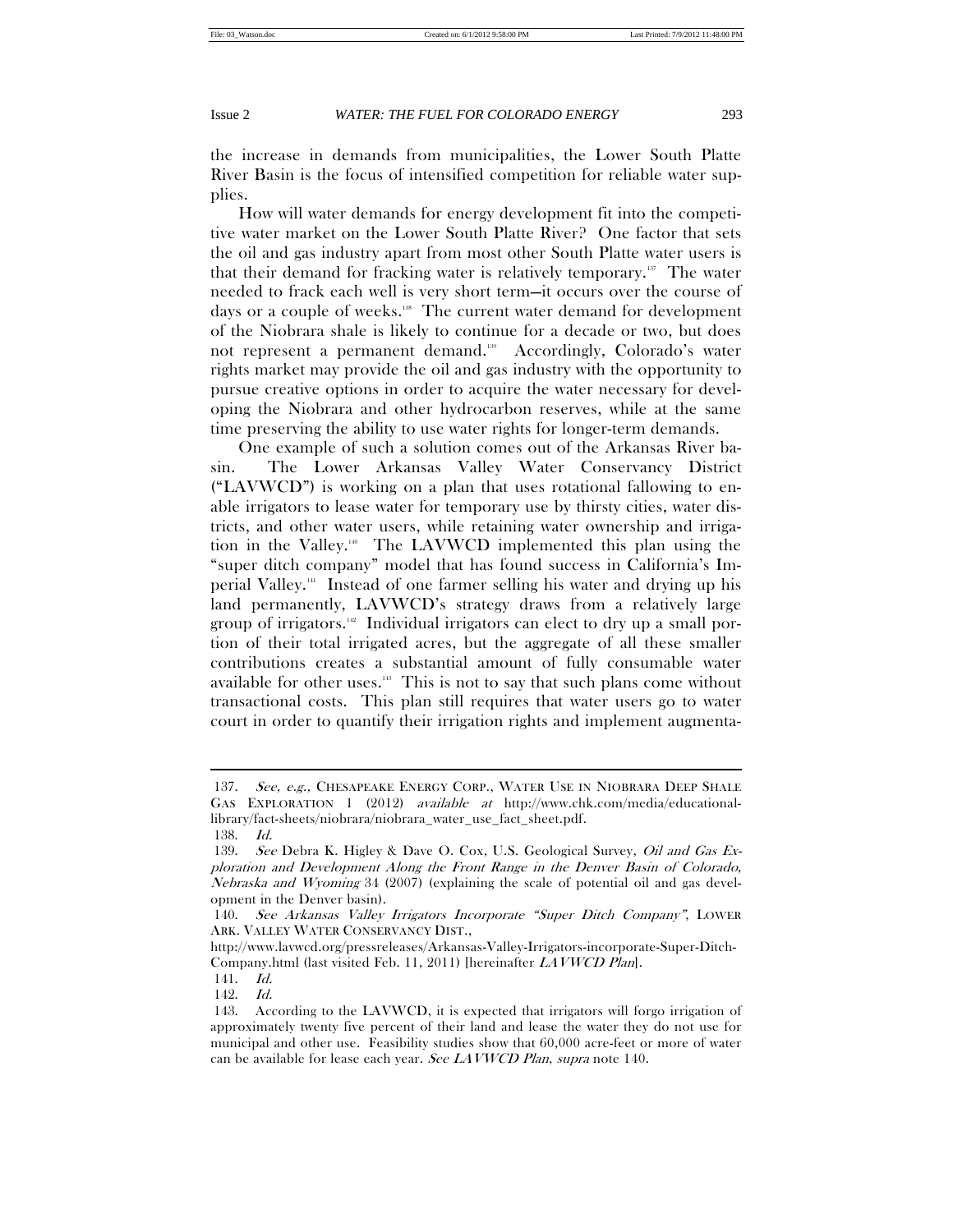tion plans and/or exchanges as necessary.<sup>144</sup> However, such solutions can create incentives for senior water rights owners, particularly farmers, to enter into water deals that senior water users may otherwise be unwilling to consider. Such deals can be structured with a lot of flexibility, thereby enabling energy developers to meet short-term demand, while preserving long-term water supplies for agriculture.

Another option for obtaining temporary water supplies for fracking is through a statutorily created Interruptible Water Supply Agreement as provided in Colorado Revised Statute § 37-92-309.<sup>145</sup> This provision allows for administrative approval for the use of interruptible water supply agreements without the need for adjudicating an application in water court.146 It allows a water rights owner to loan a water right to another user for a specified length of time, provided that it is not exercised more than three years in a ten-year period.<sup>147</sup> The parties to the interruptible water supply agreement submit a written application to the State Engineer, which includes a detailed engineering report containing information such as the historical consumptive use, return flows, terms and conditions to prevent injury to other water rights users, and a plan to prevent erosion, blowing soils and noxious weeds.<sup>18</sup> The application is published in the appropriate water court resume, and interested parties have thirty days to provide comments to the state engineer.<sup>149</sup> The state engineer may deny the application or approve it with any terms and conditions he determines are necessary to prevent injury to other water users.150

# 4. Hydraulic Fracturing, Water Quality, and the Impact on Water Demand

No present-day discussion of hydraulic fracturing is complete without discussing the water quality issues at the forefront of the recent fracking controversy. Such water quality issues can also have an impact on water demand. Although fracking has been used since the 1940's, the recent escalation of its use to develop unconventional oil and gas fields across the country has led to growing concern about the potential threats to water contamination, particularly groundwater contamination, from "produced water."<sup>151</sup> There are two phases of the fracking process where

 <sup>144.</sup> See COLO. REV. STAT. § 37-92-301(2) (2012).

<sup>145.</sup> See id. § 37-92-309(1) ("This section is intended to enable water users to transfer the historical consumptive use of an absolute water right for application to another type or place of use on a temporary basis without permanently changing the water right.").

 <sup>146.</sup> Id.

<sup>147.</sup> Id. § 37-92-309 $(2)(a)$ ,  $(3)(c)$ .

<sup>148.</sup> *Id.* § 37-92-309(3).

<sup>149.</sup> Id. § 37-92-309(3)(a).

<sup>150.</sup> Id. § 37-92-309(3)(b).

 <sup>151. &</sup>quot;Produced water" is naturally occurring water that exists in the formation and is "produced" along with hydrocarbons. It is usually saline or high in total dissolved solids ("TDS"). In a fracked well, produced water mixes with hydraulic fracturing fluid returning to the surface. The mixture of produced water and hydraulic fracturing fluid "flow back" is generally referred to in this article as "produced water." NETL, Produced Wa-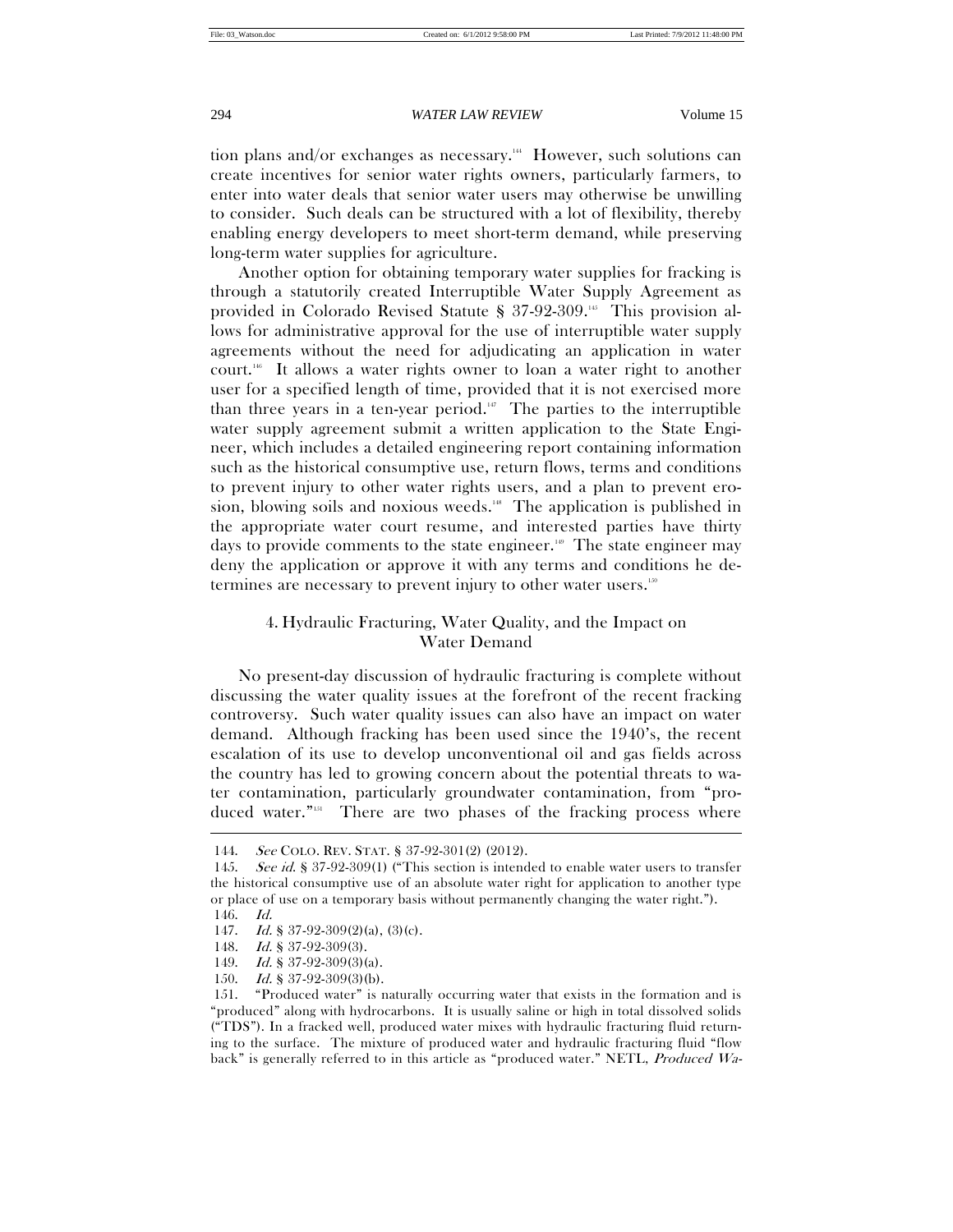groundwater contamination could theoretically occur. First, during the actual fracking process, fracking fluid could escape into groundwater if the integrity of the well casing is insufficient.<sup>152</sup> Second, because some of the fracking fluid returns out of the well (flow back), it must either be reused or disposed of.153 One technique to manage produced water is to store it in lined pits on the surface, and let the water evaporate.<sup>154</sup> If the pits leak or overflow, contamination of surface or groundwater could result.<sup>155</sup> A second technique for disposing of produced water is to reinject it into very deep formations through an injection well.<sup>156</sup> Again, if the integrity of the injection well casing is insufficient, groundwater contamination could occur through leaking of the produced water. Third, produced water may be treated to meet state water quality standards and discharged to surface water with a permit. $157$  Mishandling of the components (salts) that are removed during treatment could result in groundwater contamination.

One way to minimize the risks of produced water is to reuse it to the extent possible in the fracking process. In Colorado, produced water is regulated by the Colorado Oil and Gas Conservation Commission ("COGCC").158 Produced water may be reused for future operations; where there is a high demand for water in other operations, nearly all produced water is reused for servicing new wells.<sup>159</sup> However, reuse and recycling rates vary due to field conditions, and, regardless of the formation, current hydraulic fracturing technologies require the use of relatively low salinity water.<sup>160</sup> High salt content makes pumping the injection fluid

ter Management Information System: Introduction to Produced Water (last visited Feb. 11, 2011), http://www.netl.doe.gov/technologies/pwmis/intropw/index.html [hereinafter NETL Produced Water].

 <sup>152.</sup> See Ken Cohen, "Fracking" Fluid Disclosure: Why It's Important, EXXONMOBIL PERSPECTIVES (Aug. 25, 2011),

http://www.exxonmobilperspectives.com/2011/08/25/fracking-fluid-disclosure-why-itsimportant/; cite to DOE SEAB August 2011 report that identified this as key.

 <sup>153.</sup> The COGCC is working to implement reuse plans between operators, and with the STRONGER Report recommendations, will institute guidelines and requirements for flowback pits in order to implement those reuse and recycle plans. STRONGER, COLORADO HYDRAULIC FRACTURING STATE REVIEW 25 (October 2011) [hereinafter STRONGER Report].

 <sup>154.</sup> See Fast Facts: Produced Water, at 2 COLORADO OIL & GAS ASSOCIATION (June 14, 2011), http://www.coga.org/pdfs\_facts/produced\_water\_fastfacts.pdf [hereinafter COGA Produced Water].

 <sup>155.</sup> See id.

 <sup>156.</sup> Id.

 <sup>157.</sup> See 33 U.S.C. § 1342 (2008).

<sup>158.</sup> Produced Water Treatment and Beneficial Use Information Center, State Regulations: Colorado http://aqwatec.mines.edu/produced\_water/regs/state/co/index.htm (last visited Feb. 11, 2012).

 <sup>159.</sup> COGA Produced Water, supra note 154, at 2.

<sup>160.</sup> Natural Gas Water Usage Facts: Water Recycling, CHESAPEAKE ENERGY http://www.naturalgaswaterusage.com/Water-Recycling/Pages/information.aspx (last visited Feb. 11, 2012).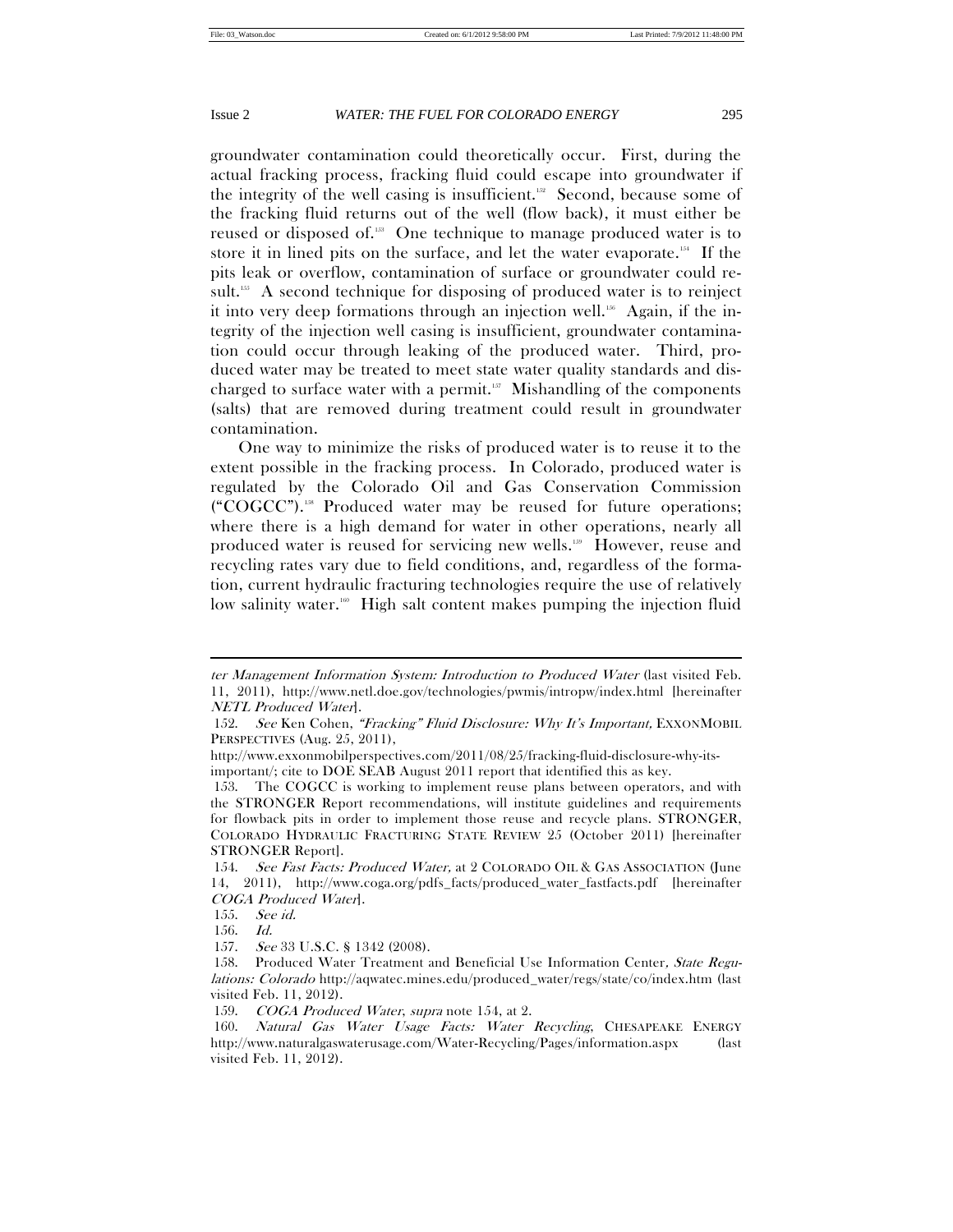difficult and can make the fracturing fluid ineffective.<sup>161</sup> In some cases, use of recycled water can increase the power requirements and result in higher volumes of chemicals needed to reduce friction.<sup>162</sup> Colorado's recent STRONGER Report—which evaluated the effectiveness of COGCC regulations governing hydraulic fracturing (prior to the new rules released in December 2011)—recommended that the COGCC work with the Division of Water Resources to evaluate water use in Colorado and also to administer programs that maximize water reuse.<sup>163</sup> Accordingly, there is also an incentive on the water quality side of the hydraulic fracturing process to look for ways to maximize the reuse of produced water and minimize the need for fresh water supplies.

Energy companies are just now starting to explore the water options available for developing the Niobrara formation in Colorado. Not only does it appear that developing the Niobrara shale will likely be more water intensive than developing gas in the Piceance Basin on the West Slope, $164$  but the competition for water in the South Platte Basin has escalated in the past several years due to increased municipal demand on the Front Range.<sup>165</sup> These factors may provide additional cost incentive to energy production companies to treat and reuse produced water, rather than simply dispose of it as a waste stream.<sup>166</sup> On the West Slope, treating produced water for reuse in fracking is far more expensive than simply disposing of it through reinjection.<sup>167</sup> However, due to a more competitive water market on the Front Range, treating produced water for reuse in fracking may end up being a more viable alternative when developing the Niobrara shale if the price of fresh water supplies, and the cost of transporting fresh water to the drilling site, become excessive.

 <sup>161.</sup> Gayathri Vaidyanathan, Alternatives to fresh water eyed for fracturing, E&E News GREENWIRE, Mar. 6, 2012, http://connect.sierraclub.org/ActivistNetwork/home ["Teams", search "Hydrofracking Team", see March 6, 2012 dispatch].

 <sup>162.</sup> Id.

 <sup>163.</sup> STRONGER Report, supra note 153, at 17.

<sup>164.</sup> Compare Water Use in Niobrara Deep Shale Gas Exploration, CHESAPEAKE ENERGY FACT SHEET 1, at 1 (September 2011), http://www.chk.com/Media/Educational-Library/Fact-Sheets/Niobrara/Niobrara\_Water\_Use\_Fact\_Sheet.pdf. (Fracing a single Niobrara deep shale well requires an average of 4 million gallons of water), with Well Completion & Hydraulic Fracturing: Piceance Basin, Colorado, ENCANA NATURAL GAS, (April 2011), http://www.encana.com/pdf/communities/usa/wellcompletionandhydraulicfracturing(Piceance).p df. (the water requirement for fracing a well in the Piceance Basin is about 1.2 million gallons of water).

<sup>165</sup>. Western Water Assessment: The Challenge of Supply and Demand, UNIVERSITY OF COLORADO AT BOULDER: SPRAT, available at

http://wwa.colorado.edu/front\_range/sprat\_dmnd.html (last visited Jan. 30, 2012).

 <sup>166.</sup> U.S. DEP'T OF INTERIOR, BUREAU OF RECLAMATION, Oil and Gas Produced Water Management and Beneficial Use in the Western United States, Sept. 2011, available at http://www.usbr.gov/research/AWT/reportpdfs/report157.pdf.

 <sup>167.</sup> COLORADO GEOLOGICAL SURVEY, Coalbed Methane Stream Depletion Assessment Study – Piceance, Basin, Colorado, April 2008, available at http://geosurvey.state.co.us/water/CBM%20Water%20Depletion/Documents/Piceance\_Final\_R eport.pdf.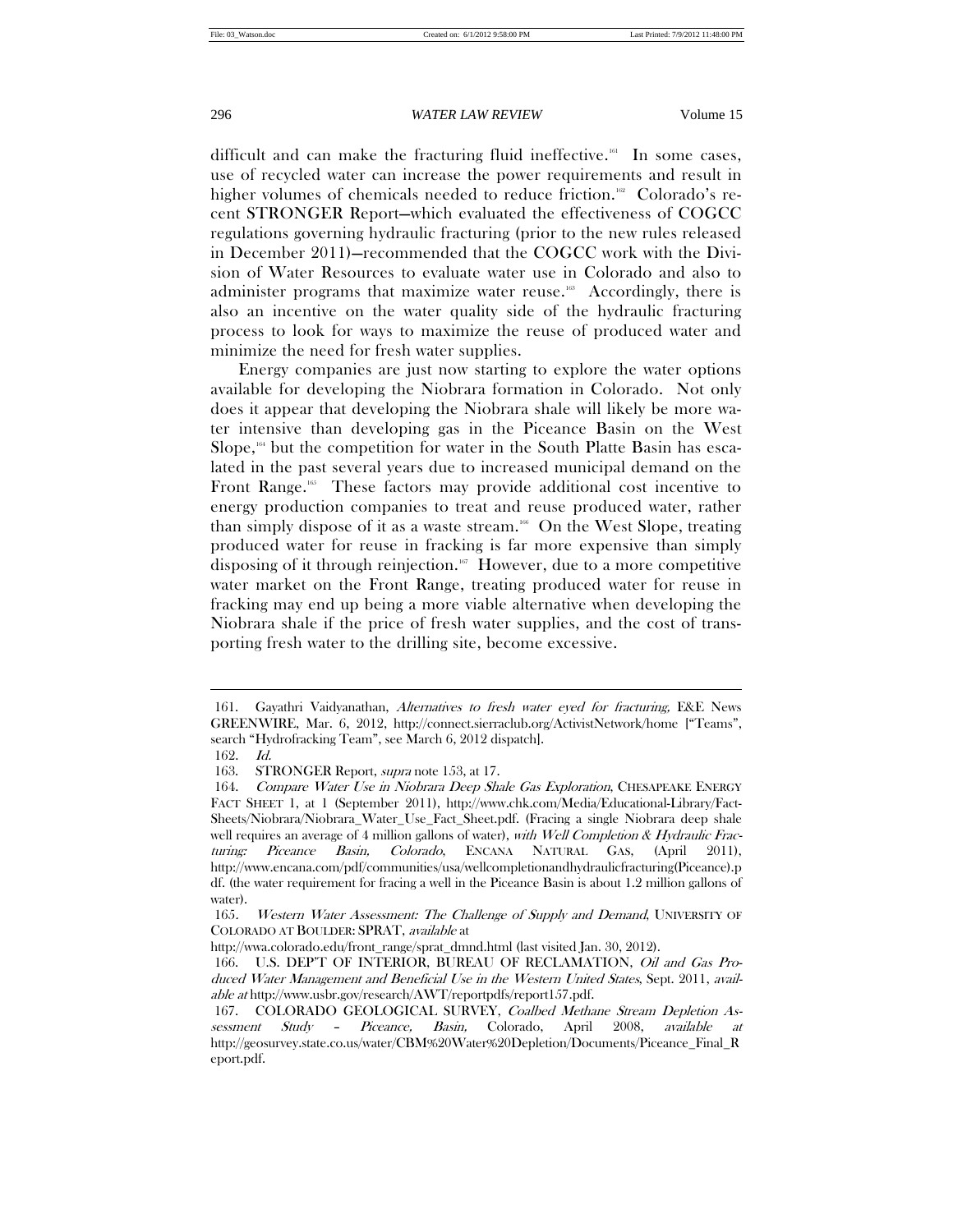# C. COALBED METHANE

# 1. The Technology: Producing Coalbed Methane

Coalbed methane ("CBM") is natural gas that is trapped within coal seams.<sup>168</sup> It is created either by thermo-chemical reaction or by microbiological action<sup>169</sup> The methane is absorbed into the coal cleats (surface area of the coal) and held by water pressure.<sup>170</sup> Coalbed methane is produced by reducing the water pressure by pumping it out of the formation so that the gas may flow out. $n =$ The gas separates from the water and flows up a separate pipe. $122$  Once CBM is extracted, the gas and water are divided. The gas is transported via pipeline, while the water is either injected back into the ground, treated, or discharged on the surface.<sup>173</sup>

CBM accounts for seven percent of natural gas production and eight percent in United States reserves, with eighty percent of that production coming from the Rocky Mountain West.<sup>174</sup> Regional sources for CBM include: the Piceance Basin (northwestern Colorado), the San Juan Basin (southwest Colorado/New Mexico), the Powder River Basin (Wyoming), the Uintah Basin (Utah), and the Raton Basin (south-central Colorado).175 To complete production, companies must pump about 12,000 gallons of water per day, per well, in order to separate the methane.<sup>176</sup> Pumping water during CBM development in basins with deep methane-bearing coals such as the San Juan, Raton, and Piceance basins is unlikely to lower the water table of shallow alluvial aquifers, because of the distance of separation between the two formations. For this reason, Colorado has taken a unique approach with regard to the potential impact of dewatering CBM formations on existing water rights. $177$ 

# 2. Regulatory and Common Law Framework

# i. Colorado's Legal Perspective on CBM Produced Water

Absent a showing to the contrary, groundwater in Colorado is presumed to be "tributary," or hydraulically connected to surface water so as to require administration within the prior appropriation system.<sup>178</sup> Pursuant to the Water Right Determination and Administration Act of 1969,

 <sup>168.</sup> Gary Bryner, Coalbed Methane Development in the Intermountain West: Producing Energy and Protecting Water, 4 WYO. L. REV. 541, 543 (2004).

<sup>169</sup>. See Wyoming Geology, supra note 114 (For more information on the biological processes of bacteria-produced CBM).

<sup>170.</sup> Bryner, *supra* note 168, at 543.

<sup>171.</sup> Wyoming Geology, supra note 114.

 <sup>172.</sup> Id.

<sup>173.</sup> Bryner, *supra* note 168, at 543.

<sup>174.</sup> *Id.* at 541-42.

 <sup>175.</sup> Id. at 542.

 <sup>176.</sup> Id. at 543.

<sup>177.</sup> See Bryner, *supra* note 168, at 549-550.

 <sup>178.</sup> Simpson v. Bijou Irrigation Co., 69 P.3d 50, 59 n.7 (Colo. 2003).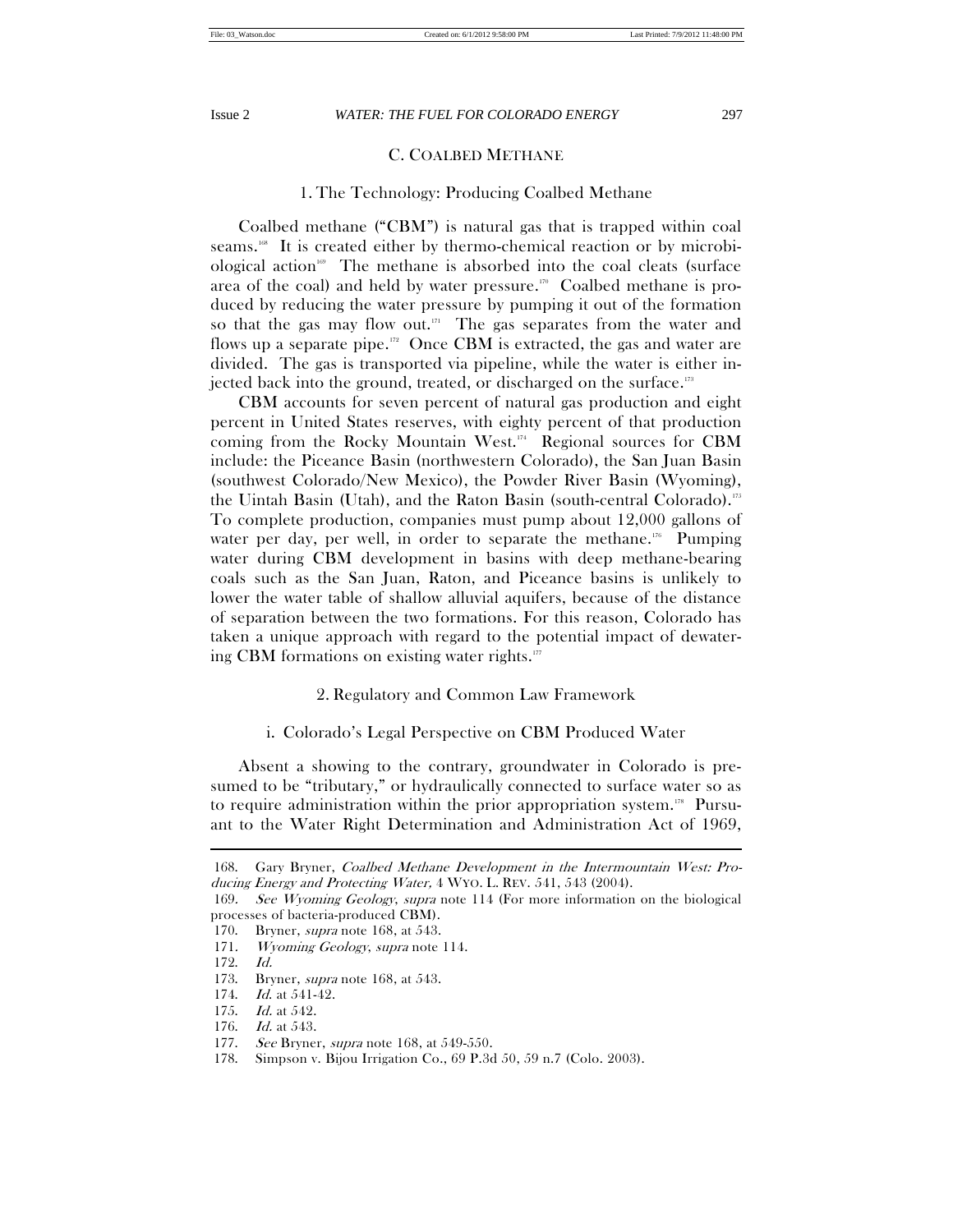§§ 37-92-101 through -602, Colorado Revised Statute ("C.R.S.") ("1969 Act"), the State Engineer must protect existing rights from injury by curtailing out-of-priority diversions of groundwater that may cause injury to vested water rights.<sup>179</sup> In addition, the Colorado Groundwater Management Act requires that all water users obtain a permit from the State Engineer for any "well," which is defined as "any structure or device used for the purpose or with the effect of obtaining groundwater for beneficial use from an aquifer."<sup>180</sup> However, based on their conclusion that produced water was under the exclusive jurisdiction of the COGCC, the State Engineer's office never regulated groundwater produced in the course of oil and gas operations.181 This position was challenged by a group of water users, and the case ultimately went to the Colorado Supreme Court.182

As it pertained to CBM production, Colorado water law (as of 2009) was similar to Wyoming water law, in that produced water from CBM production constituted a beneficial use of that water, though the water was not the object of production.<sup>183</sup> In 2009, the Colorado Supreme Court, affirming a water court ruling, held in Vance v. Wolfe that produced water from CBM development constitutes "beneficial use" and further, operators of CBM wells must obtain well permits pursuant to the Ground Water Management Act.<sup>184</sup> In addition, the Vance decision held that produced water is not only subject to regulation by COGCC, but is also subject to the 1969 Act and the Ground Water Management Act.<sup>185</sup> Accordingly, the Vance decision necessitated that the State Engineer permit all of the five thousand or so existing CBM wells in Colorado.186

# ii. Changing the State Regulatory Framework: Produced Nontributary Groundwater Rules (2 CCR 402-17)

In light of the *Vance v. Wolfe* decision, the Colorado General Assembly passed HB 09-1303,<sup>187</sup> codified in title 37, article 90, sections 137,

 <sup>179.</sup> COLO. REV. STAT. § 37-92-502 (2011).

 <sup>180.</sup> COLO. REV. STAT. § 37-90-137(1); Id. § 37-90-103(21)(a).

 <sup>181.</sup> DEP'T OF NATURAL RES., OFFICE OF THE STATE ENGINEER, STATEMENT OF BASIS, PURPOSE, AND SPECIFIC STATUTORY AUTHORITY: PRODUCED NONTRIBUTARY GROUNDWATER RULES, 2 CCR 402-17, at 2 (last visited Jan. 23, 2011), available at http://water.state.co.us/DWRIPub/Produced%20Nontributary%20Ground%20Water/Fin alProducedNontributaryGroundWater\_SOBP.pdf. [hereinafter STATEMENT OF BASIS].

 <sup>182.</sup> Dave Colvin et al., Origins of Produced Water Regulations in Colorado – A Brief History, AWRA – Colorado, http://awracolorado.havoclite.com/newsletter/briefhistory-of-produced-water-in-colorado/.

<sup>183.</sup> Holly Franz & Rebecca W. Watson, Produced Water: Water Rights and Water Quality: "A 'Meeting' of the Waters"? ROCKY MTN. MIN. L. FOUND. INST., Chapter 12, at 12-8 (2006) available at http://wsmtlaw.com/publications/.

 <sup>184.</sup> Vance v. Wolfe, 205 P.3d 1165, 1173 (Colo. 2009).

 <sup>185.</sup> Id.

 <sup>186.</sup> Mark Jaffe, Drilling Requires Water Permits, DENVER POST (Apr. 21, 2009), http://www.denverpost.com/headlines/ci\_12187563.

 <sup>187.</sup> STATEMENT OF BASIS, supra note 181, at 2.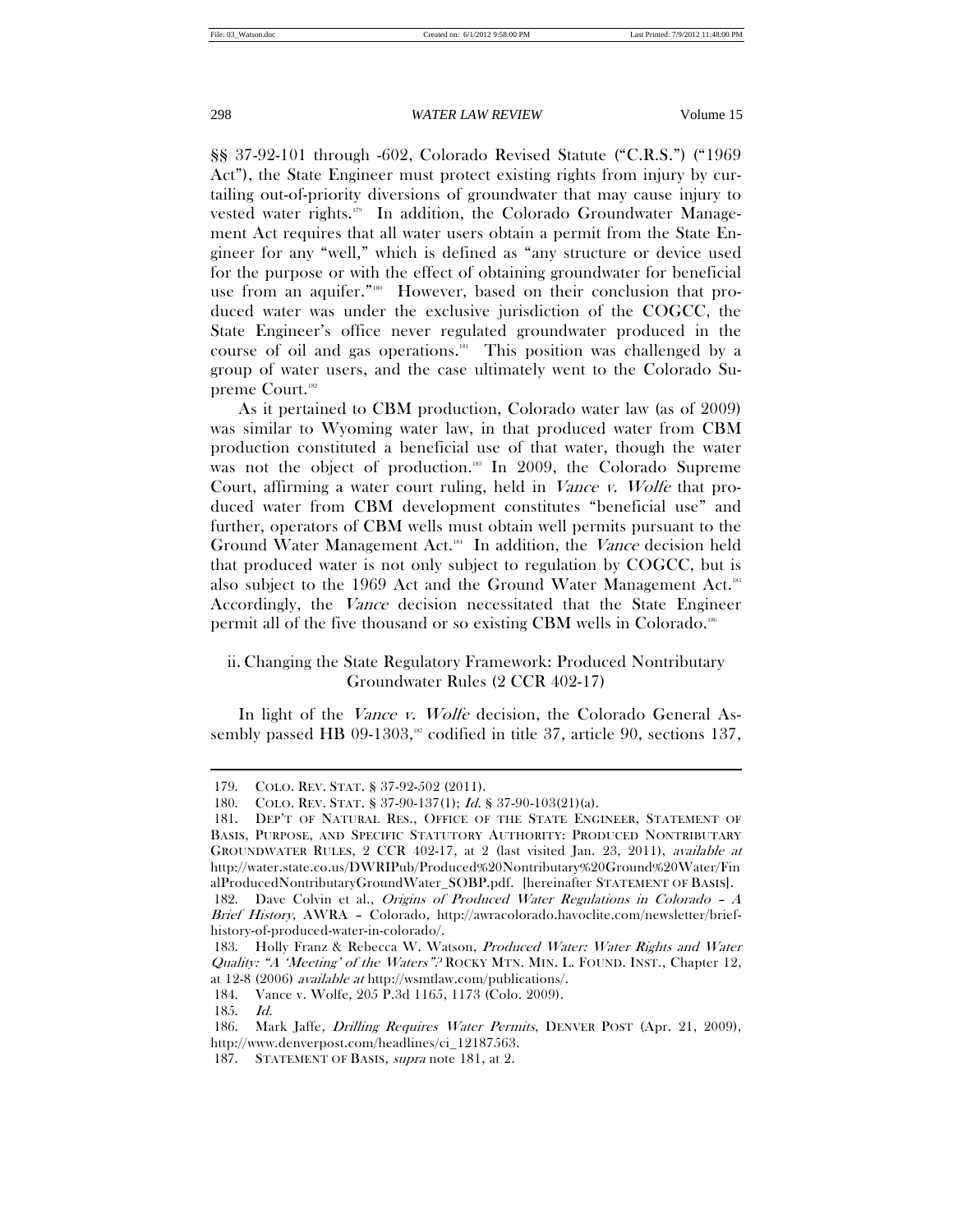138(2), and 308(11) of the C.R.S.,<sup>188</sup> the intent of which was to assist the State Engineer to "efficiently and expeditiously identify those oil and gas wells that withdraw nontributary groundwater" and administer CBM well permits accordingly.<sup>189</sup> The State Engineer's office promulgated new rules that: (1) delineated certain areas or geologic formations as nontributary for the purposes of the State Engineer's administration of produced water; and (2) established an adjudicatory procedure for the State Engineer to make individual nontributary determinations for the administration of produced water.<sup>190</sup>

The first purpose of the rules—to establish certain areas or formations as "nontributary"—was of critical importance to both the State of Colorado and energy companies conducting CBM operations within Colorado borders.191 Nontributary groundwater is statutorily defined as "that groundwater, located outside the boundaries of any designated groundwater basins in existence on January 1, 1985, the withdrawal of which will not, within one hundred years, deplete the flow of a natural stream."192 Unlike tributary water, nontributary groundwater is *not* administered within the priority system.<sup>193</sup> Therefore, CBM wells extracting nontributary groundwater do not have to meet the regular requirements of 1) proving no injury to vested rights and 2) submitting augmentation plans to replace any out-of-priority diversions.194

Without a categorical determination that certain areas are nontributary, the energy companies would have to quantify the impacts of the produced water on surface flows, and even more importantly, find existing water rights that could be used to augment the depletions caused by pumping produced water from the coal bed methane formations.<sup>195</sup> Because the formations tapped for CBM production are often thousands of feet deep,<sup>196</sup> it is technically very difficult to quantify the amount, timing

 <sup>188.</sup> COLO. REV. STAT. §§ 37-90-137 (2011); § 37-90-138(2) (establishing a reasonable period of delay—until April 30, 2010—before oil and gas wells must obtain Ground Water Act permits); § 37-92-308(11) (providing an additional transition period—until December 31, 2012—wherein operators of CBM wells that withdraw tributary groundwater could obtain approval for substitute water plans without having to file applications for plans to augmentation in water court).

 <sup>189.</sup> STATEMENT OF BASIS, supra note 181, at 2.

 <sup>190.</sup> Id. at 2-3.

 <sup>191.</sup> See Jaffe, supra note 186 (noting that energy companies are disappointed with the ruling, but that it only affects wells using nontributary groundwater).

 <sup>192.</sup> COLO. REV. STAT. § 37-90-103(10.5) (2011).

 <sup>193.</sup> COLO. REV. STAT. § 37-92-305(11) (2011).

 <sup>194.</sup> STATEMENT OF BASIS, supra note 181, at 1-3.

 <sup>195.</sup> See id.

 <sup>196.</sup> For example, the San Juan Basin ranges from 550 to 4,000 feet in depth, and parts of the Piceance Basin are up to 6,000 feet deep. ENVTL. PROT. AGENCY, EVALUATION OF IMPACTS TO UNDERGROUND SOURCES OF DRINKING WATER BY HYDRAULIC FRACTURING OF COALBED METHANE RESERVOIRS STUDY 5-2 to 5-3 (2004), available at

http://water.epa.gov/type/groundwater/uic/class2/hydraulicfracturing/wells\_coalbedmetha nestudy.cfm.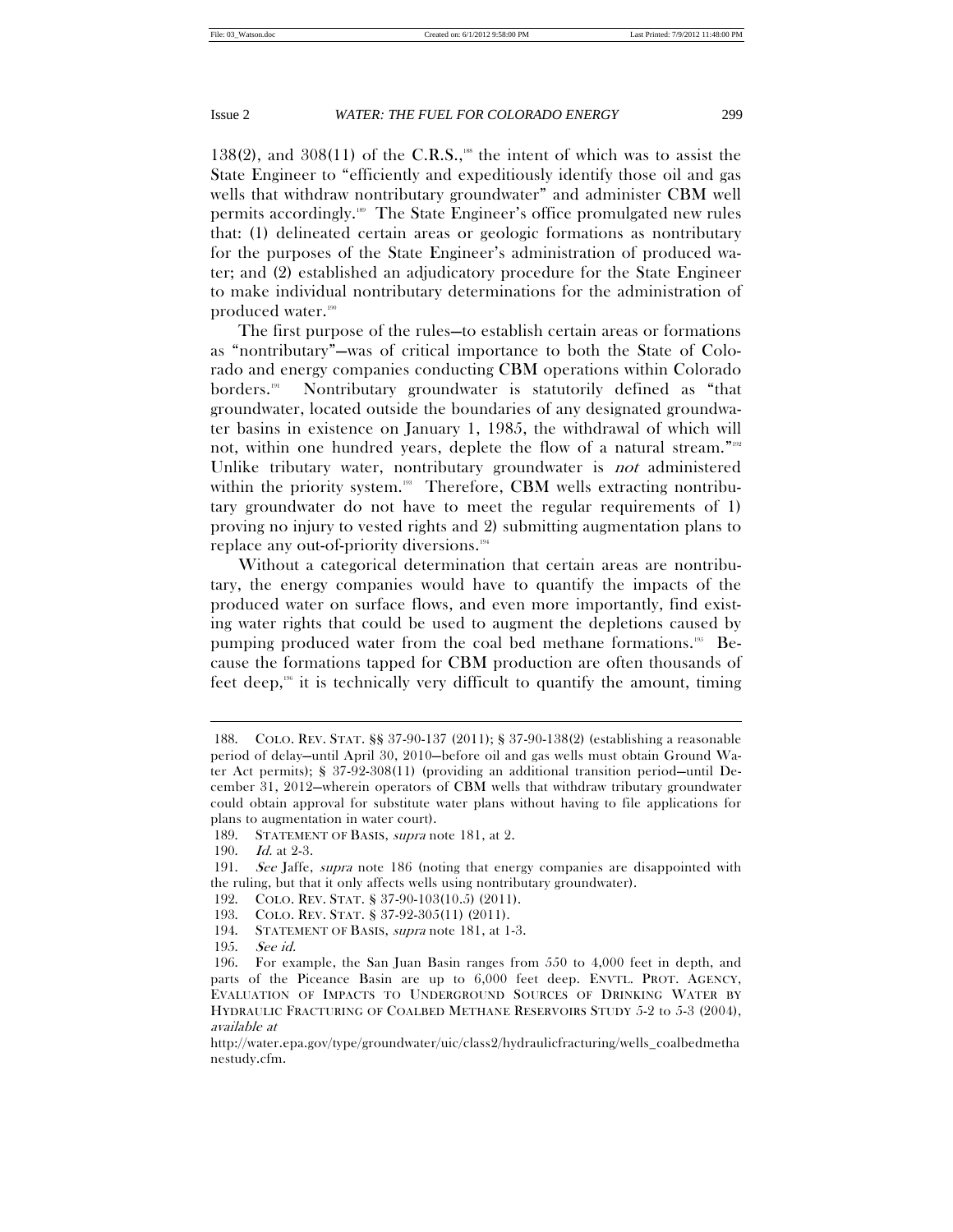and location of depletions attributable to the produced water. Moreover, because of the deep formations, the lagging impact of developing produced water extends out over many, many years.<sup>197</sup> This means that any requirement to augment such depletions would also extend out decades or even hundreds of years into the future. In other words, for CBM production to continue to be economically viable in Colorado, it is important that most of the CBM wells are considered nontributary.

Prior to these rules, there was no procedure in place for the State Engineer to determine whether waters produced during CBM extraction were or were not nontributary.<sup>198</sup> The purpose of the new rules is to create an efficient means for the State Engineer to determine which of the current wells that withdraw produced groundwater are nontributary, thereby requiring permitting under C.R.S. § 37-90-137(7), and which are tributary—thereby requiring water court adjudication, and that any out-ofpriority depletions caused by the production of water during coalbed methane development be augmented.<sup>199</sup>

The State Engineer made the following determinations about which areas of Colorado are considered nontributary for the purposes of the well permitting scheme required under C.R.S.  $\S 37-90-137(7)$ .

 <sup>197.</sup> For instance, after 30 years of mining the West Decker Mine in Montana, 10 feet of drawdown were recorded at a distance of about 5 miles from the mine. JOHN WHEATON & JOHN METESH, POTENTIAL GROUND-WATER DRAWDOWN AND RECOVERY FROM COALBED METHANE DEVELOPMENT IN THE POWDER RIVER BASIN, MONTANA 13 (2002), available at

http://www.blm.gov/pgdata/etc/medialib/blm/mt/field\_offices/miles\_city/og\_eis/techdocs. Par.26011.File.tmp/CBM3DGWReport.pdf.

 <sup>198.</sup> STATEMENT OF BASIS, supra note 181, at 3.

 <sup>199.</sup> Id. at 3-4.

 <sup>200.</sup> Id. at 11-34.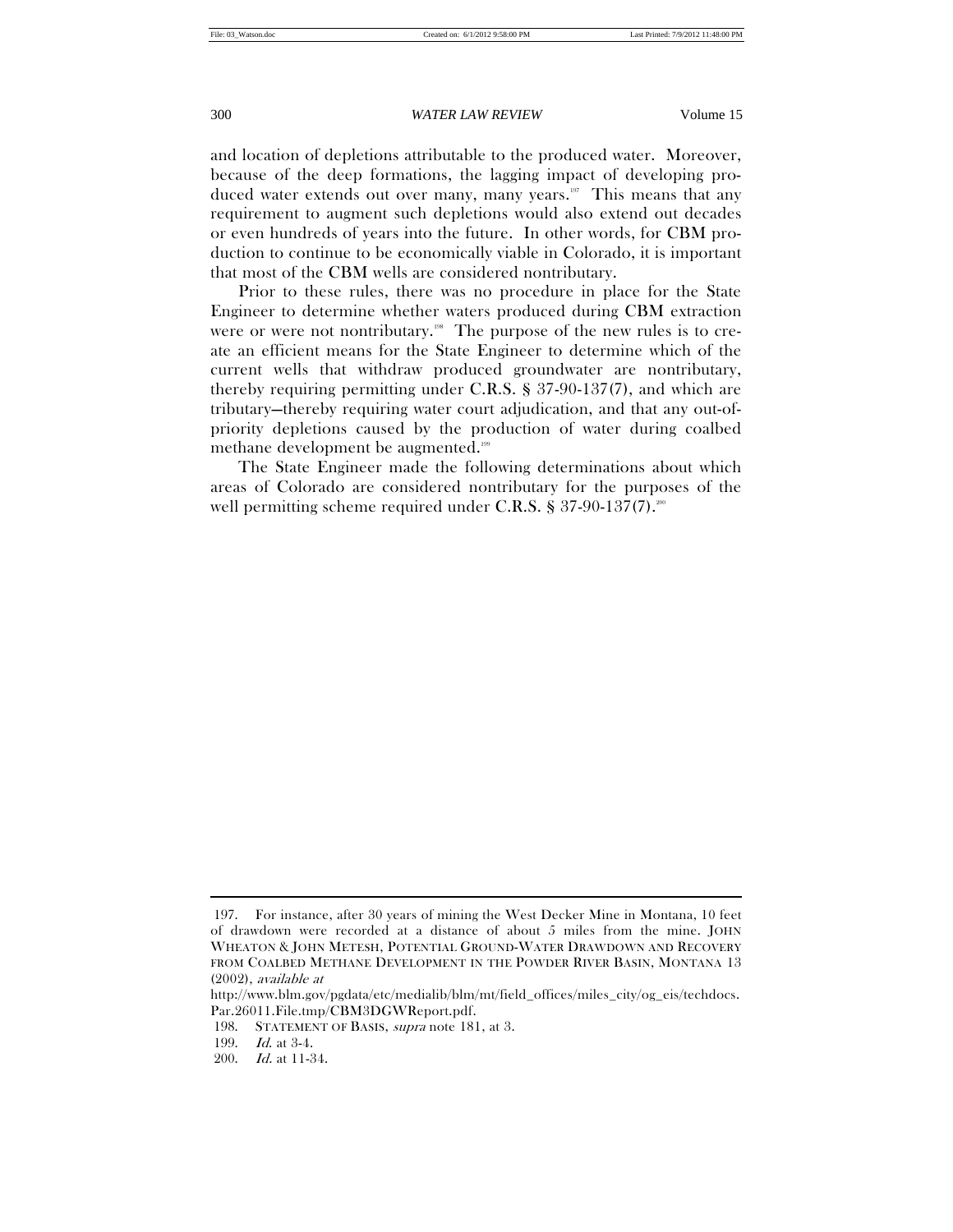| <b>Basin/Field</b>                | Formation (Name)                                                                            | Rule                             | <b>Area Designated As</b>                                                                                                                                                                                                                                                                                                                    |
|-----------------------------------|---------------------------------------------------------------------------------------------|----------------------------------|----------------------------------------------------------------------------------------------------------------------------------------------------------------------------------------------------------------------------------------------------------------------------------------------------------------------------------------------|
| (Name)                            |                                                                                             | <b>Dictating</b><br>Nontributary | Nontributary                                                                                                                                                                                                                                                                                                                                 |
|                                   |                                                                                             | Designation                      |                                                                                                                                                                                                                                                                                                                                              |
| <b>Piceance Basin</b>             | Mesaverde<br>Formation                                                                      | Rule<br>17.7.D.1                 | Cameo and South Canyon<br>Coal Groups (in the<br>Muddy Creek Drainage<br>North of Paonia Reservoir<br>in Delta and Gunnison<br>Counties)                                                                                                                                                                                                     |
|                                   | <b>Neslen Formation</b>                                                                     |                                  | All Neslen Formation<br>within Piceance Basin in<br>Garfield and Rio Blanco<br>Counties                                                                                                                                                                                                                                                      |
|                                   | Shallow<br>Formations                                                                       |                                  | Undifferentiated Wasatch<br>Formation, middle and<br>lower Wasatch<br>Formation, Iles Forma-<br>tion of the Mesaverde<br>Group, Williams Fork<br>Formation of the Me-<br>saverde Group, and un-<br>differentiated<br>Mesaverde Group, within<br>certain delineated areas in<br>Rio Blanco, Garfield,<br>Mesa, Delta, and Pitkin<br>Counties. |
|                                   | <b>Weber Formation</b><br>Morrison and                                                      |                                  | Rangely Oil Field in Rio<br><b>Blanco County</b><br>Wilson Creek Oil Field in                                                                                                                                                                                                                                                                |
|                                   | Entrada Sundance<br>Formations                                                              |                                  | Rio Blanco County                                                                                                                                                                                                                                                                                                                            |
| Northern San<br><b>Juan Basin</b> | Fruitland<br>Formation                                                                      | Rule<br>17.7.D.2                 | <b>All Fruitland Formation</b>                                                                                                                                                                                                                                                                                                               |
|                                   | A Pictured Cliff,<br>Cliff House,<br>Menefee, Point<br>Lookout, and<br>Dakota<br>Formations |                                  | Within delineated areas<br>in Southwestern Colorado                                                                                                                                                                                                                                                                                          |
| Paradox Basin                     | Paradox<br>Formation                                                                        |                                  | Hovenweep Shale, Gothic<br>Shale, and Desert Creek<br>Members within Mesa,<br>Montrose, San Miguel,<br>Dolores, and Montezuma<br>Counties                                                                                                                                                                                                    |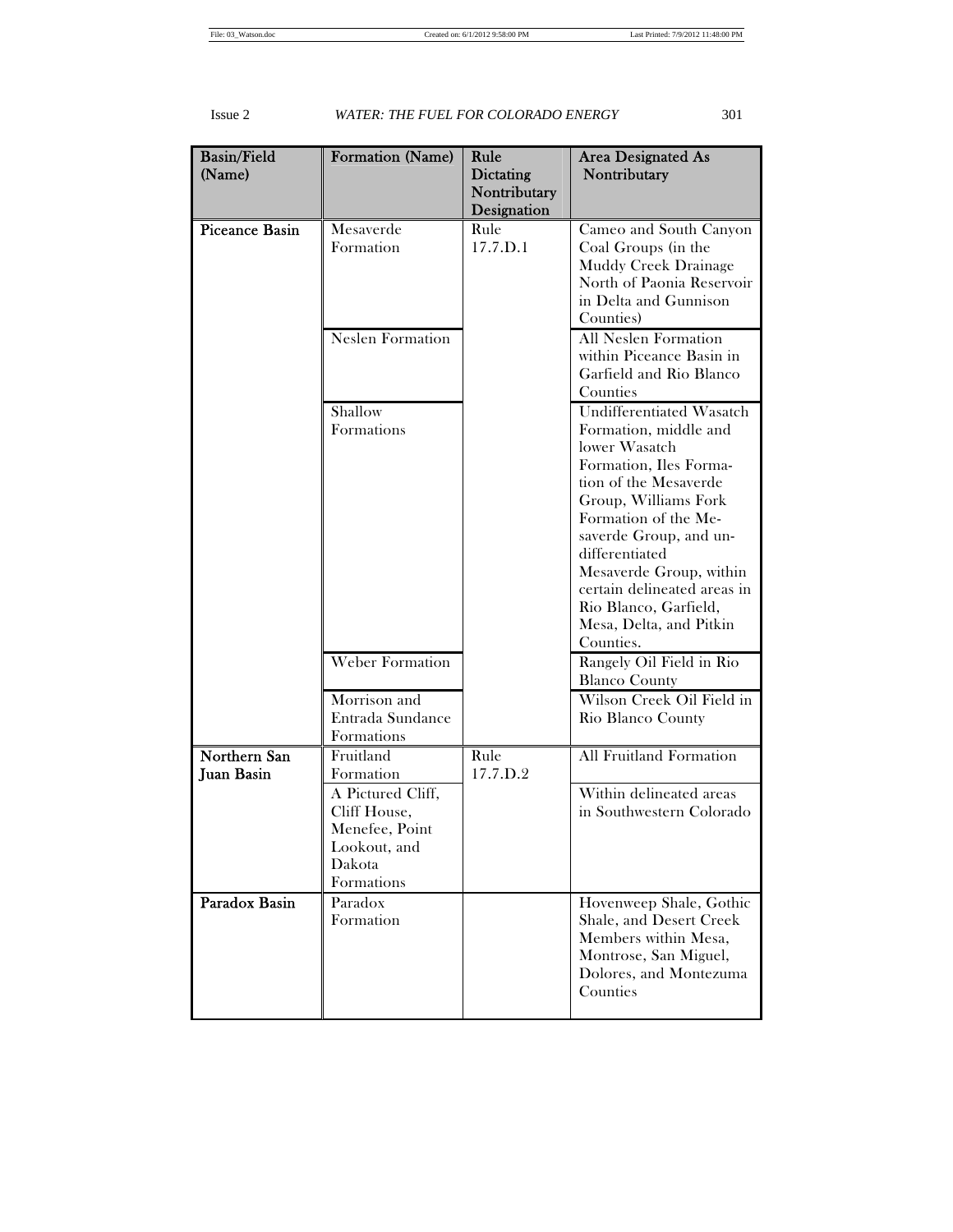| <b>Basin/Field</b><br>(Name) | Formation (Name)                                                                                                                                                                                                                              | Rule<br>Dictating<br>Nontributary<br>Designation | Area Designated As<br>Nontributary                                                                                                                |
|------------------------------|-----------------------------------------------------------------------------------------------------------------------------------------------------------------------------------------------------------------------------------------------|--------------------------------------------------|---------------------------------------------------------------------------------------------------------------------------------------------------|
| Sand Wash<br><b>Basin</b>    | From Fort Union<br>Formation, Lance<br>Formation, Lewis<br>Shale, Meseverde<br>Group, Baxter<br>Shale, Frontier<br>Formation                                                                                                                  |                                                  | Mowry Shale, Dakota<br>Sandstone, Nugget Sand-<br>stone, and Hiawatha<br>Member of the main body<br>of the Wasatch Formation<br>in Moffat County. |
|                              | Wasatch<br>Formation                                                                                                                                                                                                                          |                                                  | Hiawatha and West Hia-<br>watha Gas Fields                                                                                                        |
| Denver-<br>Julesburg Basin   | Pierre Shale For-<br>mation, Lower<br>Pierre Shall For-<br>mation, the Nio-<br>brara Formation,<br>the Carlile Forma-<br>tion, the Green-<br>horn Formation,<br>the Graneros<br>Formation, the<br>Dakota Group,<br>and the Lyons<br>Formation |                                                  | Parkman, Sussex, and<br>Shannon Members of<br>Pierre Shale Formation;<br>within certain delineated<br>areas in northeastern<br>Colorado.          |

As a result of these findings, the producers of wells within these areas, although required to obtain a well permit from the State Engineer's office, do not have to attempt to quantify the out-of-priority depletions associated with produced water, nor find alternative water supplies to replace those depletions on a virtually permanent basis.<sup>201</sup> Under the new State Engineer rules, wells outside of these formations may also seek a nontributary designation pursuant to the adjudicatory process established therein.202 The new State Engineer rules appear to have balanced the concerns of water rights users, who have been provided with a forum to demonstrate injury to their rights by the production water in the CBM process, and energy producers, who can continue to produce CBM efficiently at least in nontributary-designated formations.

# D. OIL SHALE

Commentators have again suggested that an oil shale boom is coming to Colorado in the next decade.<sup>203</sup> Oil shale is attractive due to its abun-

 <sup>201.</sup> See id. at 1-3.

 <sup>202.</sup> Id. at 2-3.

 <sup>203.</sup> Carrie Covington Doyle, The Modern Oil Shale Boom: An Opportunity for Thoughtful Mineral Development, 20 COLO. J. INT'L ENVTL. L. & POL'Y 253, 254 (2009).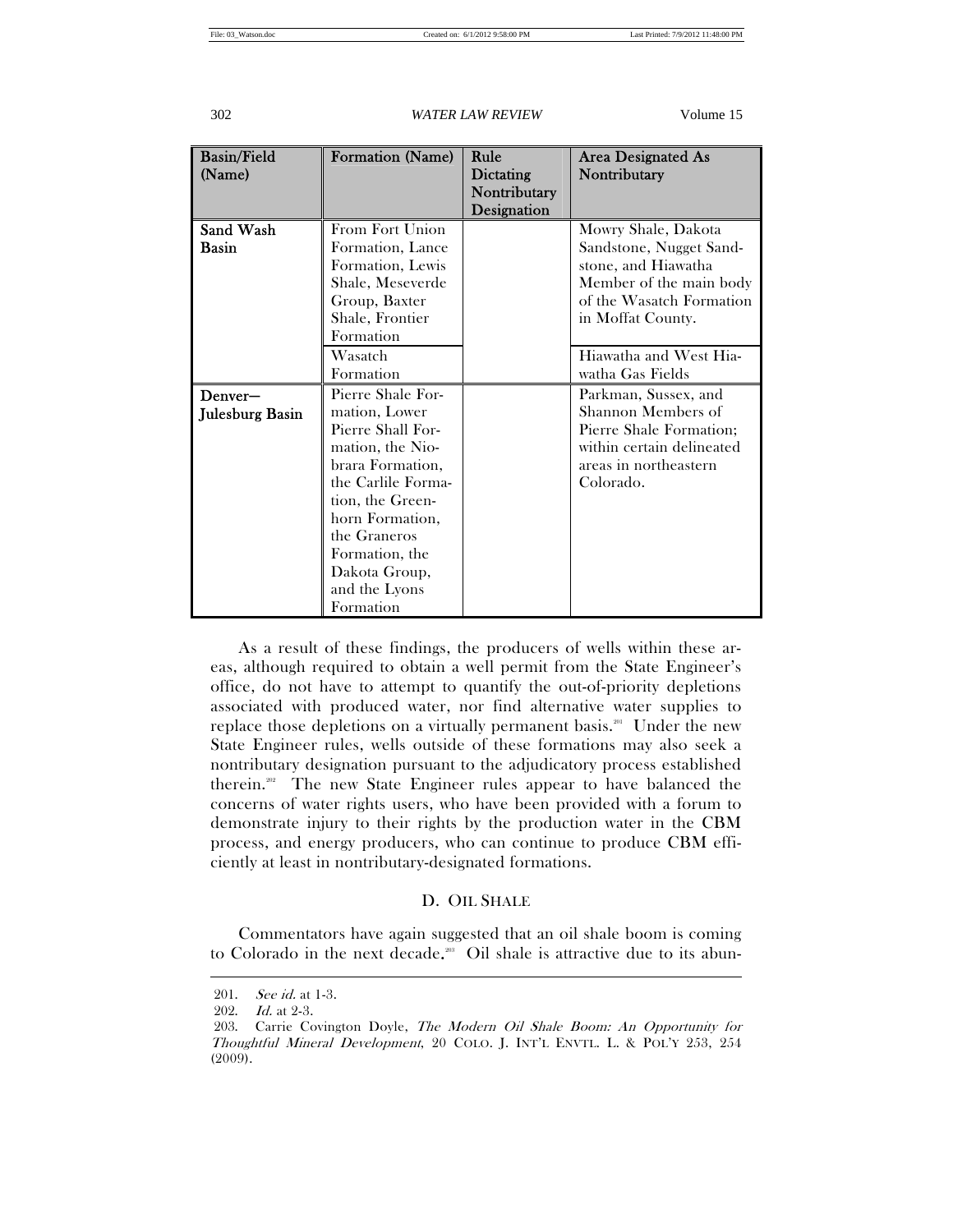dance and potential as a domestic source of oil—it is a sedimentary rock that contains solid bituminous materials (known as kerogen) that are released as petroleum-like liquids when the rock is heated.<sup>204</sup> The biggest known resource for oil shale lies in the Green River Formation, located at the intersection of Utah, Wyoming, and Colorado (known as the Piceance Basin), which may contain as much as 800 billion to 1.8 trillion barrels of oil resources.<sup>205</sup> Over seventy percent of those oil shale deposits are lie within federal lands and fall under the regulatory authority of the U.S. Department of the Interior, Bureau of Land Management  $("BLM")$ .<sup>206</sup> Reserve estimates in the area of Colorado surrounding Grand Junction indicate there are 1.5 to 1.8 billion barrels (bbl) of retrievable oil.<sup>207</sup>

## 1. History of Oil Shale Development in Colorado

Coloradans have known about significant oil shale reserves since the late 19th century, $\frac{308}{100}$  and have attempted to take advantage of this resource since that time. For as long as the energy industry can remember, oil shale development has been "around the corner." However, until recent technological developments, oil shale was difficult to develop.<sup>200</sup> Energy companies have attempted to harness the oil shale resources in Colorado for over a century; many of those companies hold at least somewhat senior water rights, and this fact may have major implications for the West Slope in particular.<sup>210</sup>

Shell, a subsidiary of Royal Dutch Shell, has slowly acquired water rights and cropland in the Piceance Basin<sup>211</sup> for the purposes of oil shale research and development—indeed, Shell states that it believes oil shale development will become commercially viable "in the next decade."<sup>2212</sup>

<sup>204.</sup> About Oil Shale, OIL SHALE AND TAR SANDS PROGRAMMATIC EIS INFO. CTR., http://ostseis.anl.gov/guide/oilshale/index.cfm (last visited Feb. 9, 2011).

 <sup>205.</sup> Covington Doyle, supra note 203, at 261-62.

<sup>206.</sup> Id. at 262. See also BUREAU OF LAND MANAGEMENT, U.S. DEP'T OF THE INTERIOR, FES 08-32, PROPOSED OIL SHALE AND TAR SANDS RESOURCE MANAGEMENT PLAN AMENDMENTS TO ADDRESS LAND USE ALLOCATIONS IN COLORADO, UTAH, AND WYOMING AND FINAL PROGRAMMATIC ENVIRONMENTAL IMPACT STATEMENT (2008), available at http://ostseis.anl.gov/.

<sup>207.</sup> See WATER NEEDS ASSESSMENT, supra note 4 at 3-26.

<sup>208.</sup> See Center for the American West, What Every Westerner Should Know About Oil Shale, http://www.centerwest.org/publications/oilshale/2history/1boom.php (last visited Feb. 8, 2012) [hereinafter Every Westerner].

 <sup>209.</sup> Id.

 <sup>210.</sup> Most hold senior rights from the 1950s, but some hold water rights from as far back as the 1890s. See LAWRENCE J. MACDONNELL, WESTERN RES. ADVOCATES, WATER ON THE ROCKS: EXECUTIVE SUMMARY, available at

http://www.westernresourceadvocates.org/land/wotrreport/index.php.

<sup>211</sup>. See Steve Lipsher, Colorado's oil shale draws Shell's interest, THE HOUSTON CHRONICLE (May 11, 2008), http://www.chron.com/business/energy/article/Colorado-soil-shale-draws-Shell-s-interest-1785278.php.

 <sup>212.</sup> See SHELL, Operations Overview,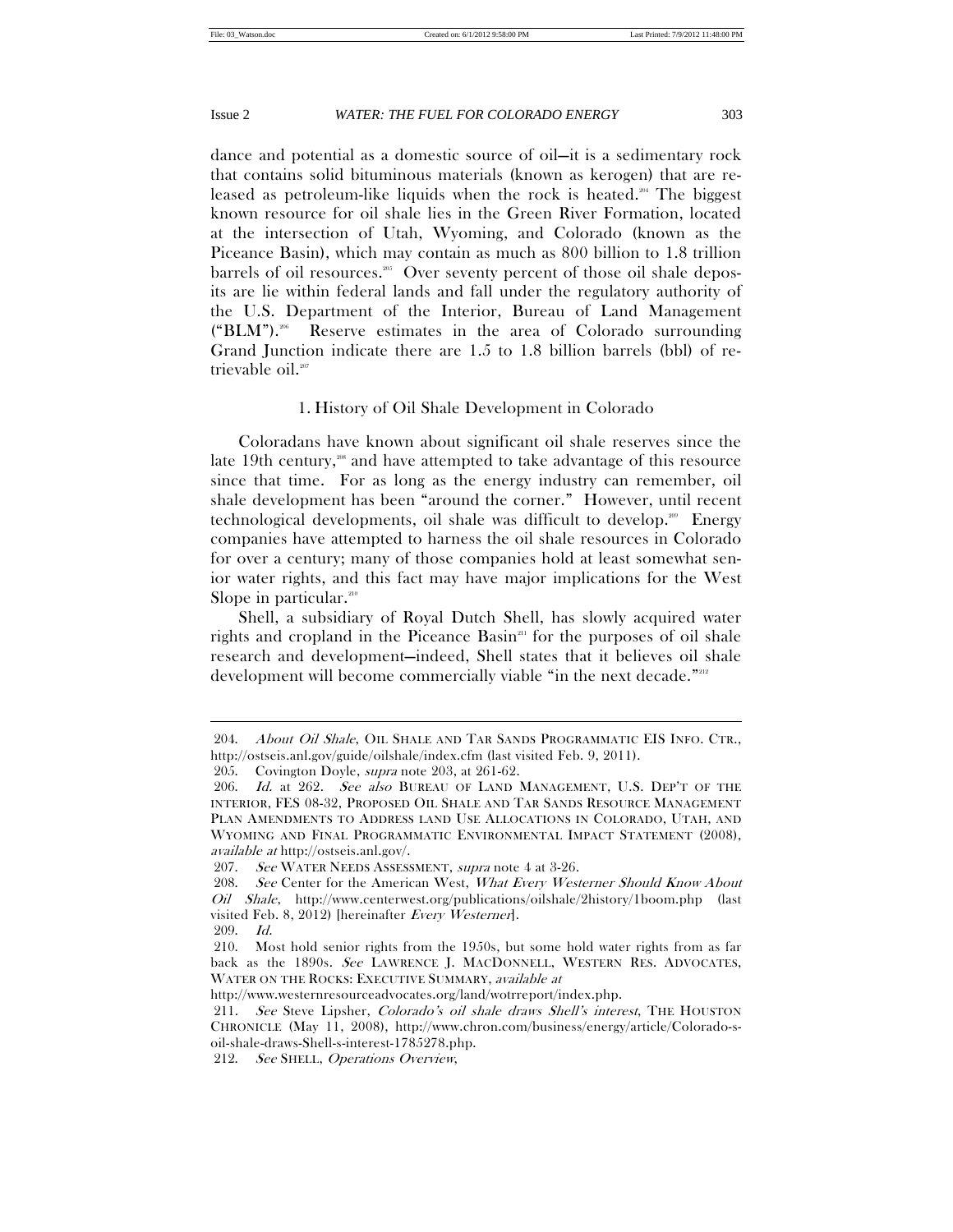Oil shale development has been susceptible to crude oil boom-andbust cycles and development of oil shale has begun only to be halted a number of times.<sup>213</sup> One of the more recent cycles began in 2005 when Congress declared, in the Energy Policy Act of 2005 ("EPACT"), that oil shale development should take priority as a "strategically important resource."214 This statutory provision tasked BLM with oil shale leasing to promote rapid commercial development.<sup>215</sup> Early in 2006, BLM, by rulemaking, granted research and development leases in Colorado.<sup>216</sup> But EPACT directed an accelerated move to commercial oil shale development, and to facilitate oil shale leasing BLM began an environmental analysis of a leasing program.217 In 2007 a Draft Programmatic Environmental Impact Statement ("PEIS") was issued for public comment and completed in 2008.218 The Record of Decision identified areas open for leasing and amended eight Resource Management Plans to allow for leasing of oil shale.<sup>219</sup> In addition, commercial oil shale rules were promulgated.<sup>220</sup> However, when Secretary of the Interior Ken Salazar arrived in 2009, he pulled back on the reins of commercial oil shale. Instead of expediting the development process of oil shale, as the EPACT 2005 directed, Secretary Salazar slowed the process, $221$  explaining that he would take a "judicious approach to oil shale development [that] will help Western Slope communities avoid any unfortunate bust that comes from an unchecked boom on commercial leasing."<sup>222</sup>

In February 2011, Secretary Salazar directed that the Department of Interior take a "fresh look" at oil shale and review the commercial rules

http://www.fas.org/sgp/crs/misc/RL34748.pdf.

http://www.shell.us/home/content/usa/aboutshell/shell\_businesses/upstream/ (last visited Feb. 6, 2012).

 <sup>213.</sup> The Colony Oil Project in Parachute Creek was spearheaded by Exxon in the early 1980s after the oil embargo in the 1970s fanned the flames of fear over reliance on foreign oil. After the oil bust in 1982, Exxon shut down the Colony Oil Project – a \$5 billion project. See ANTHONY ANDREWS, CONGRESSIONAL RESEARCH SERVICE, DEVELOPMENTS IN OIL SHALE, at CRS-29 (2008), available at

 <sup>214.</sup> Id. at Summary; Energy Policy Act of 2005 § 369, Pub. L. No. 109-58 (2005).

 <sup>215.</sup> ANDREWS, supra note 213.

 <sup>216.</sup> See CTR. FOR THE AM. W., We'll Get it Right Next Time: Commercial Leasing (last visited Jan. 23, 2011), available at

http://www.centerwest.org/publications/oilshale/4getitright/2commercial.php#30 [hereinafter Get It Right

 <sup>217.</sup> Energy Policy Act § 369(d).

 <sup>218.</sup> Get It Right, supra note 217.

 <sup>219.</sup> See BUREAU OF LAND MGMT., Details on the Oil Shale & Tar Sands PEIS, http://www.blm.gov/wo/st/en/prog/energy/oilshale\_2/PEIS\_details.html (last visited Feb 9, 2012).

 <sup>220.</sup> Id.

 <sup>221.</sup> See Stephen Power, Interior Secretary Scraps Oil-Shale Leasing, THE WALL STREET JOURNAL (Feb. 25, 2009), available at

http://online.wsj.com/article/SB123560039534376131.html.

 <sup>222.</sup> Get It Right, supra note 216.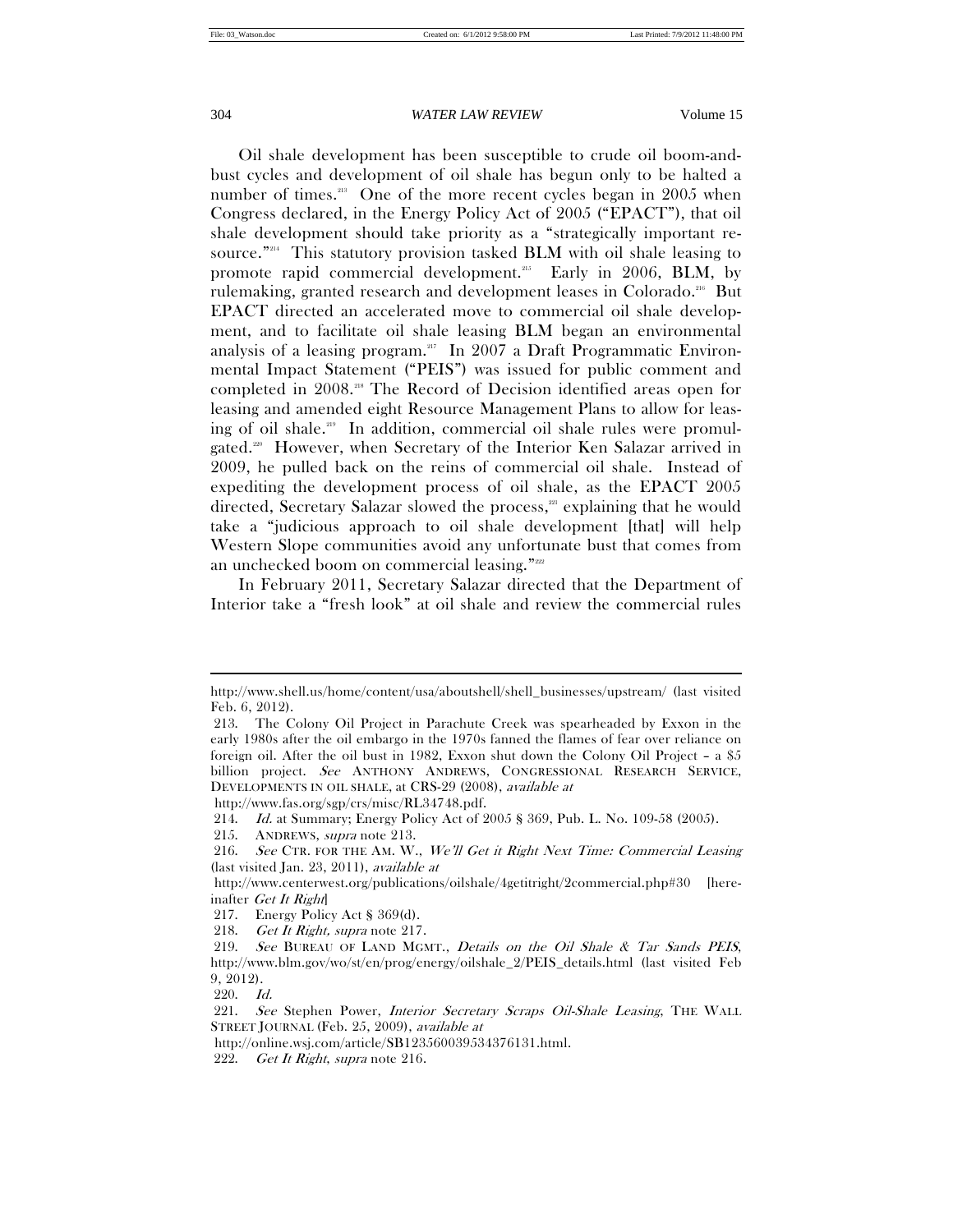for oil shale development<sup>223</sup> and **BLM** began a new planning process for oil shale.224 One of Secretary Salazar's noted concerns was the "protect[ion] of water supplies in the arid West" and the Rule's low royalty rate.<sup>225</sup> On February 3, 2012, the BLM issued a new Draft Programmatic Environmental Impact Statement for oil shale and Tar Sands with a comment period closing on May 4, 2012.<sup>226</sup> How this story will unfold is anybody's guess, but so long as oil and gas companies remain interested in developing technologies making oil shale commercially viable, $x$  oil shale development will remain a potentially significant future water demand in Colorado.

# 2. Oil Shale Production Techniques

The two methods generally under discussion for extracting oil from shale rock are surface retort and in situ underground retort.<sup>228</sup> Surface retort—the older of the two technologies—involves mining the shale out of the earth first and then extracting or retorting the oil from the shale above ground.<sup>229</sup> Above ground oil shale retort is plagued by environmental concerns. In particular, it requires access to significant amounts of water.<sup>200</sup> In situ underground retort uses heat to extract oil from the shale while the rock is in place underground.<sup>231</sup> Currently, oil companies are using BLM research and development leases to test *in situ* technology to extract oil from the shale. In some cases, the heating process, which itself can require significant power, can take years before the oil is adequately heated and extracted from the shale so that it can be pumped to the surface.<sup>232</sup> However, until the regulatory environment is more settled and the long-term economics are viable - the cost of producing oil from

226. Fed. Reg. (Feb 3, 2012) available at

228. Covington Doyle, supra note 203, at 263.

<sup>223.</sup> Press Release, BUREAU OF LAND MGMT., Salazar: Technology, Water Supplies, and Fair Return Must Guide Nation's Oil Shale Program (Feb. 5, 2011), available at http://www.blm.gov/wo/st/en/info/newsroom/2011/february/NR\_02\_15\_2011.html.

 <sup>224.</sup> Notice of Intent to Prepare a Programmatic Environmental Impact Statement (EIS) and Possible Land Use Plan Amendments for Allocation of Oil Shale and Tar Sands Resources on Lands Administered by the Bureau of Land Management in Colorado, Utah, and Wyoming, 76 Fed. Reg. 21003 (proposed April 14, 2011), available at http://www.blm.gov/wo/st/en/prog/energy/oilshale\_2.html.

<sup>225.</sup> Id. See also U.S. GOV'T ACCOUNTABILITY OFFICE, GAO-11-35, ENERGY-WATER NEXUS: A BETTER COORDINATED UNDERSTANDING OF WATER RESOURCES COULD HELP MITIGATE THE IMPACTS OF POTENTIAL OIL SHALE DEVELOPMENT (2010), available at http://www.gao.gov/products/GAO-11-35.

http:// http://ostseis.anl.gov/documents/index.cfm (Colorado lands open to federal oil shale leasing were reduced by approximately ninety percent - 350,000 acres to 35,308). Bruce Finley, "Federal officials scale back plan to open Rocky Mountain land to shale development," Denver Post (Feb. 3, 2012).

 <sup>227.</sup> SHELL, supra note 212, at Colorado.

 <sup>229.</sup> Id.

 <sup>230.</sup> ANDREWS, supra note 213, at CRS-7.

<sup>231.</sup> Covington Doyle, *supra* note 203, at 264.

<sup>232.</sup> Get It Right, supra note 216.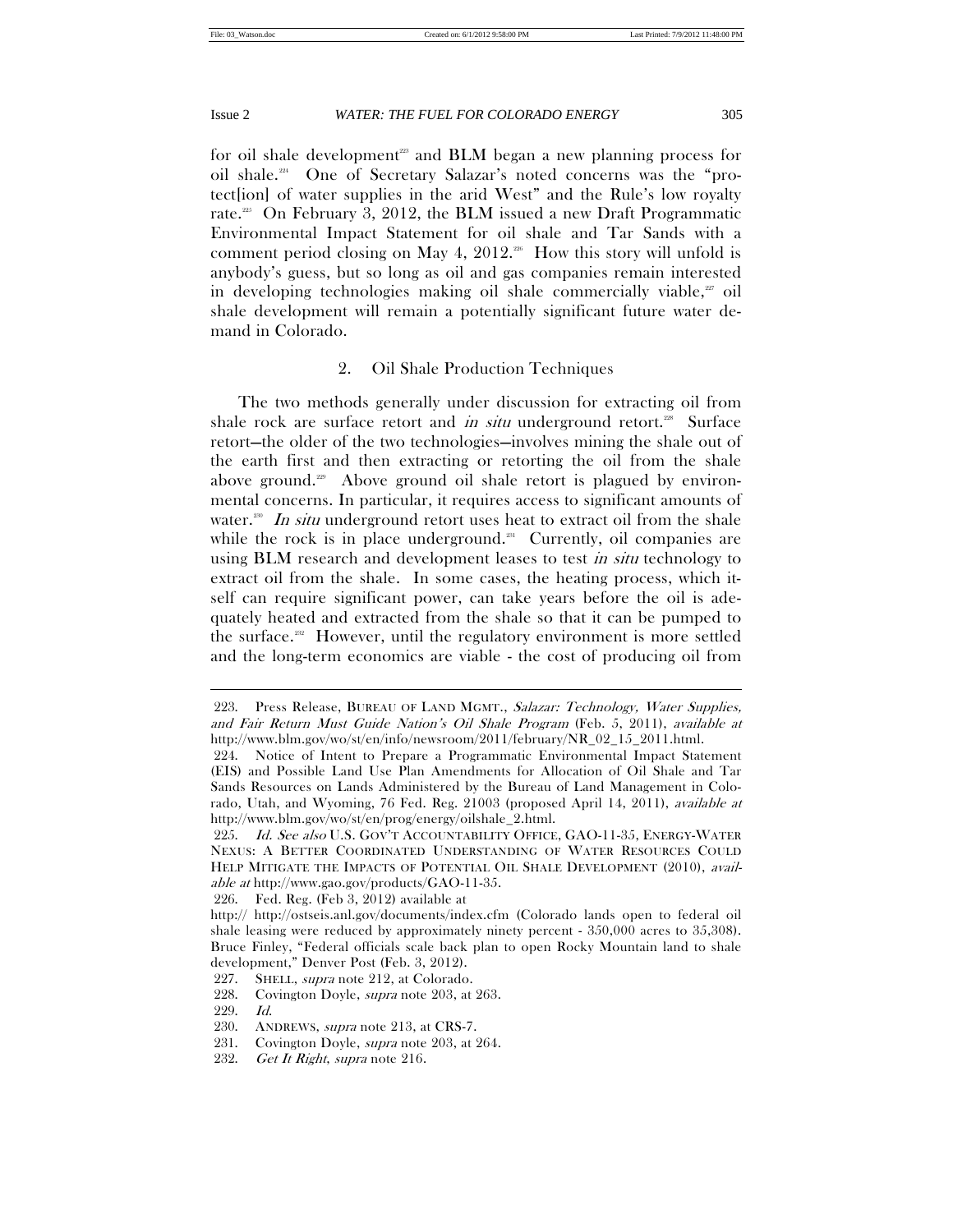oil shale is currently greater than sixty dollars per barrel<sup>233</sup> and oil shale becomes economically viable when oil prices are higher and stay high, it is likely that oil shale remains in the more distant future.

# 3. Water Demand for Oil Shale Production

Even if the lower water use estimates of three to four barrels of water per barrel of oil shale $234$  are correct, $235$  oil shale development requires large quantities of water. To develop Colorado's estimated oil shale reserve, the direct demand (1.55 million bbl) will require approximately 100,000 acre-feet per year, according to a February 2011 Colorado River Water Conservation District ("CRWCD") Study.<sup>236</sup> This number was cut drastically from an earlier study (the CRWCD's Phase I Study), where the estimate suggested approximately 400,000 acre feet per year to produce Colorado's recoverable oil shale.<sup>237</sup> The CRWCD notes, however, that the study is not predictive, and that the water needs for oil shale development will vary depending on technological improvements, economic viability, future demand, and other limitations such as environmental permitting requirements.238

In anticipation of oil shale development, oil companies have established conditional water rights associated with more than 200 separate proposed structures, including reservoirs and pipelines in the Colorado River and White River Basins.<sup>239</sup> Collectively, these rights would enable the direct diversion of more than 10,000 cubic feet per second and the storage of more than 1.7 million acre-feet.<sup>240</sup> If energy companies were to exercise their decreed water rights, Western Resource Advocates ("WRA"), a Colorado conservation organization, argues there would be four major impacts on traditional water use in Colorado: 1) impacts on agriculture;<sup>241</sup> 2) impacts on junior users;<sup>242</sup> 3) restrictions on the 1922 Colorado River Compact;<sup>213</sup> and 4) impacts on endangered fish.<sup>244</sup> j

 <sup>233.</sup> About Oil Shale, supra note 204.

<sup>234.</sup> WATER ON THE ROCKS: EXECUTIVE SUMMARY, supra note 210, at xiii.

 <sup>235.</sup> Initial process water requirement estimates of 2.1 to 5 barrels of water per barrel of oil developed in the 1970s has declined to the present estimated 1 to 3 barrels of water per produced barrel of oil shale. See DOE OFFICE OF PETROLEUM RESERVES, Fact Sheet: Oil Shale Water Resources,

fossil.energy.gov/.../reserves/npr/Oil\_Shale\_Water\_Requirements.pdf (last visited Jan. 23, 2011).

 <sup>236.</sup> COLORADO RIVER WATER CONSERVANCY DIST., ENERGY DEVELOPMENT WATER NEEDS ASSESSMENT: PHASE II FINAL REPORT, at iii (Feb. 2011), http://www.crwcd.org/media/uploads/Energy\_Development\_Water\_Needs\_Assessment\_ Phase\_II\_Final\_Report.pdf. [hereinafter CRWCD REPORT].

<sup>237.</sup> *Id.* at iii.<br>238. *Id.* at iv.

 $Id.$  at iv.

 <sup>239.</sup> WATER ON THE ROCKS: EXECUTIVE SUMMARY, supra note 210, at v.

 <sup>240.</sup> Energy companies have also acquired full or partial ownership of over 100 existing irrigation ditches, with rights to divert more than  $650$  cfs for oil shale deposits. See id.

<sup>241.</sup> Id. at xiv ("Energy companies own large portions of the water rights historically used to irrigate lands in the region…Should oil shale move beyond the research phase,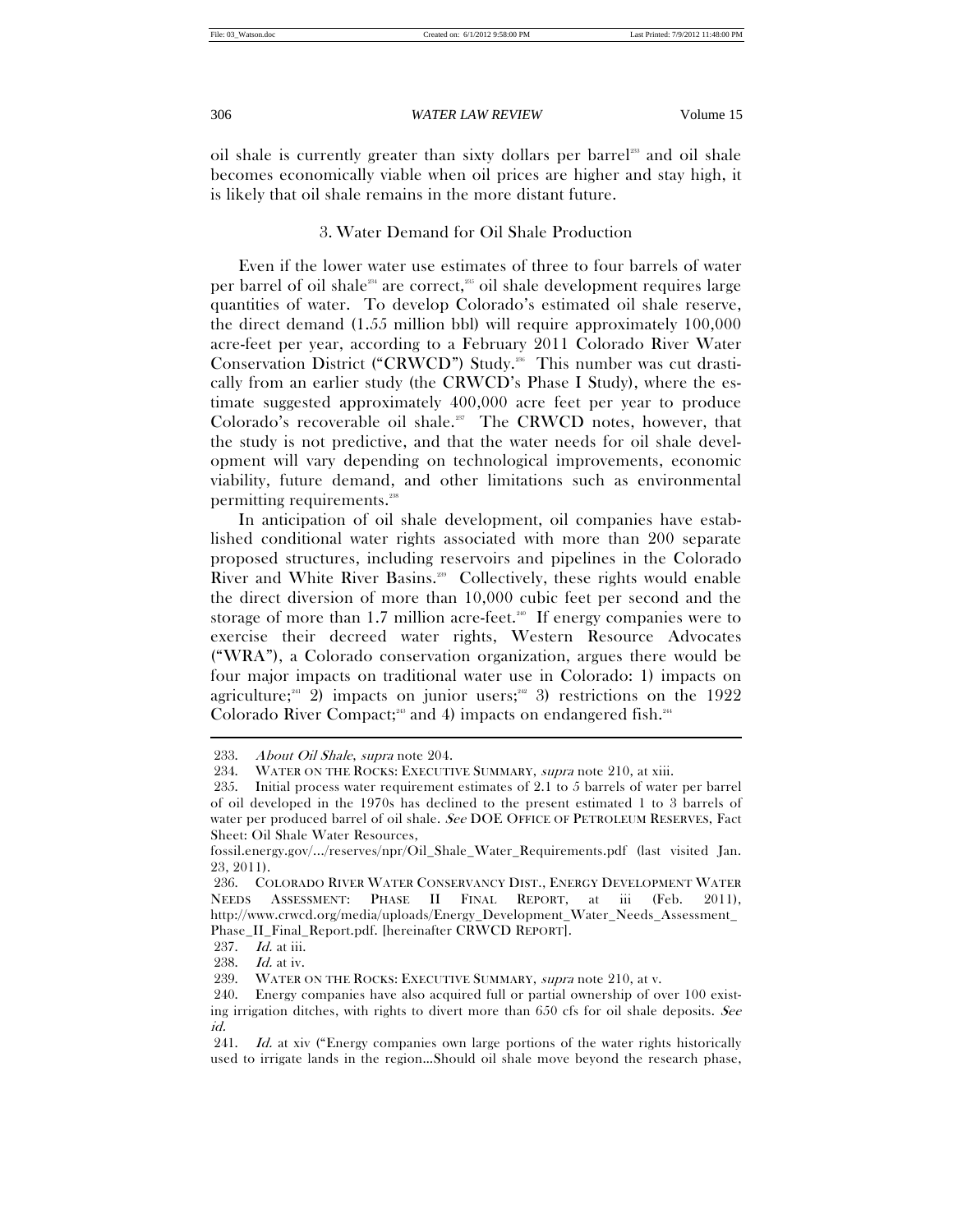The water rights associated with oil shale development have, from time to time, come under legal challenges from other water rights users. In 1999 and 2000, there were a series of cases challenging oil companies' conditional water rights appropriated for oil shale development on the basis that (1) the companies had failed to diligently develop the water rights; (2) the companies could not meet the statutory requirement  $(C.R.S. \S 37-92-305(9)(b))$  that they "can and will" develop the water rights and put them to beneficial use within a reasonable time, and; (3) that the water rights were speculative because it was unlikely that commercial scale oil shale development would occur.<sup>245</sup>

The Colorado Supreme Court determined that, in addition to the reasonable diligence requirement,<sup>26</sup> the "can and will" standard and the anti-speculation doctrine would be applied in the context of an application for diligence for conditional water rights.<sup>247</sup> However, the Colorado Supreme Court also held that the current economic infeasibility of oil shale extraction due to low oil prices could be taken into account, and thus determined that OXY USA, Inc. had met its burden of proof demonstrating that it had diligently developed its conditional water rights.<sup>248</sup>

More recently, in July of 2011 the water court in Water Division No. 6 nullified 140,000 acre-feet of White River Basin conditional water rights, some of which were intended for use in potential oil shale development, on the basis that the Yellow Jacket Water Conservancy District did not have the requisite quorum of directors necessary to authorize the filing of diligence applications when the same were filed by the District's secretary and general counsel in 2009.<sup>249</sup> The District has appealed the water court ruling to the Colorado Supreme Court.<sup>250</sup> If unsuccessful on

many…of these rights would be changed in use, and the lands historically irrigated would be taken out of agriculture.").

 <sup>242.</sup> An outcome of oil shale development would be the displacement of existing uses to new oil-shale-related uses with senior priorities – as some of these rights date back to the 1950's, more junior uses would be affected in western Colorado and the Colorado Front Range. See id.

 <sup>243.</sup> As increased consumption would increase the risk of a "call" by the Lower Colorado Basin states against the Upper Basin, decreasing the legal availability of water under the 1922 Colorado River Compact's associated laws and requirements. See id.

 <sup>244.</sup> According to the U.S. Fish and Wildlife Service, additional depletions from the Colorado River Basin would jeopardize the continued existence of four species of fish – any new water development program would be required to follow regulations associated with protection of the endangered fish. See id.

 <sup>245.</sup> Mun. Subdistrict, N. Colo. Water Conservancy Dist. v. Getty Oil Exploration Co., 997 P.2d 557 (Colo. 2000); Mun. Subdistrict, N. Colo. Water Conservancy Dist. v. OXY USA, Inc., 990 P.2d 701 (Colo. 1999); Mun. Subdistrict, N. Colo. Water Conservancy Dist. v. Chevron Shale Oil Co., 986 P.2d 918 (Colo. 1999).

 <sup>246.</sup> OXY, 990 P.2d at 705-06.

<sup>247.</sup> *Id.* at 707-08.

 <sup>248.</sup> Id. at 711-12.

 <sup>249.</sup> In re Yellow Jack Water Conservancy Dist., No. 09CW48, 09CW50 (Colo. Dist. Ct., Water Div. No. 6, July 1, 2011)

 <sup>250.</sup> Colorado Supreme Court Case No. 2011SA306 and 2011SA307, Consolidated into Case No. 2011SA306.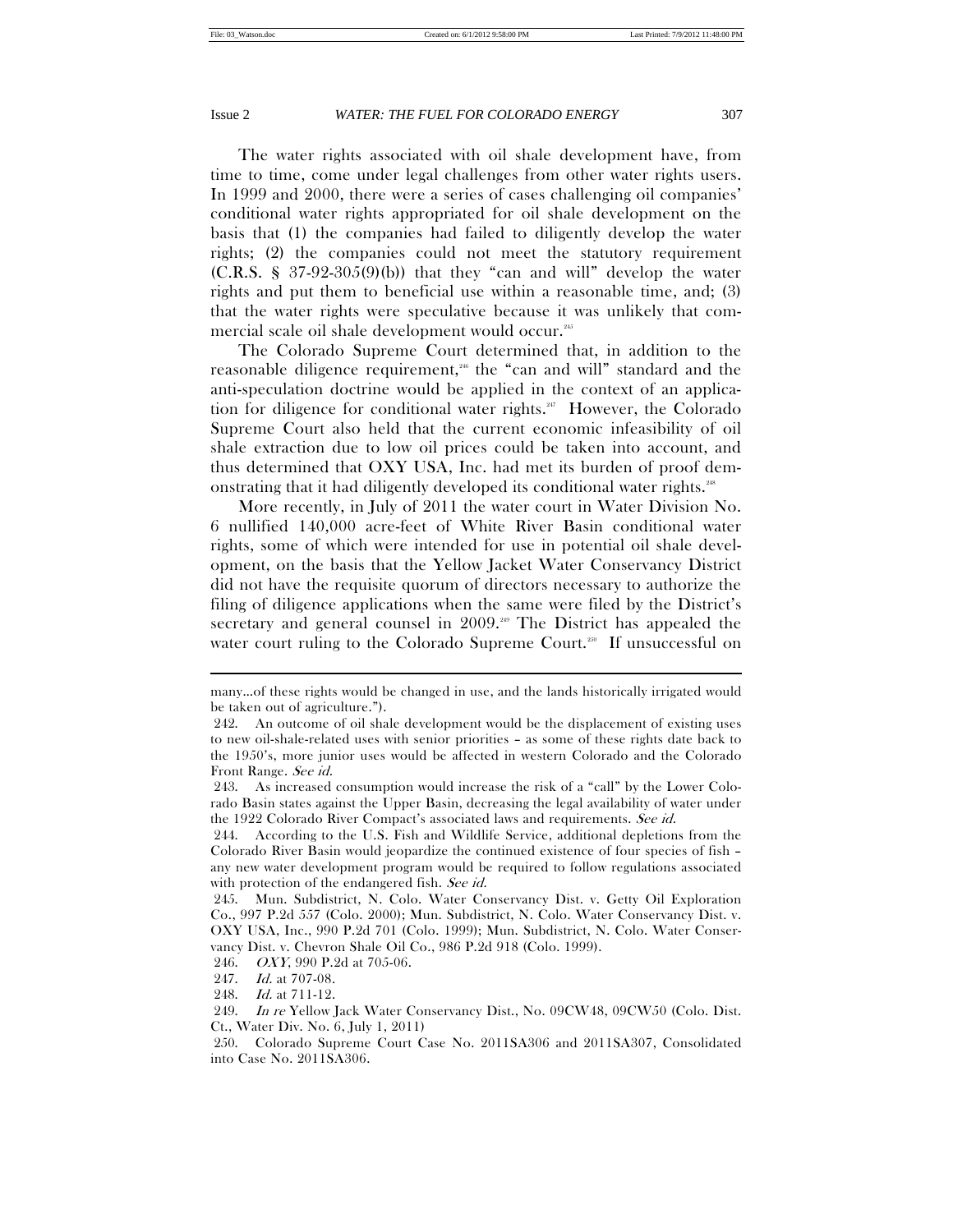appeal, the District could apply for new conditional water rights, though, if granted, it would have lost its priority date of the voided rights.<sup>251</sup> Some observers believe that the water court decision is one which shows disfavor for oil shale development.<sup>252</sup> Whether that is true or not, if upheld, this decision, and other inevitable future challenges to the water rights appropriated for oil shale development, could have significant impact on energy development because of the potential impact on actual water availability.

# 4. Protecting Water Quality

In addition to refining the extraction process, companies with oil shale interests are attempting to reduce water demands associated with oil shale production and develop techniques to protect water quality in the nearby alluvial aquifers. Shell engaged in testing the viability of an underground freeze wall—one that is designed to create an impermeable frozen barrier that will surround the heat zone—in order to protect nearby groundwater from contamination.253 American Shale Oil is working on a similar project to protect groundwater, but intends to drill into deeper layers of the oil shale below the Piceance Basin's aquifers.<sup>254</sup> Chevron plans to target shale beds capped by impermeable geological formations, in an effort to prevent groundwater from seeping into the contaminated rubble left behind from the extraction process.<sup>255</sup> A successful technology to prevent groundwater contamination will be a key factor for commercial scale oil shale production to become a reality in Colorado.

# E. SOLAR

# 1. The Technology: Producing Solar

Production of photovoltaic solar energy ("PV") is the world's fastest growing technology, and because demand is increasing and technology improvements for producing solar panels are improving, costs for installing direct-use PV systems have dropped.<sup>256</sup> Considering the rapidly de-

<sup>251.</sup> Dennis Webb, *Oil Shale Water Rights Nullified*, GRAND JUNCTION SENTINEL, July 1, 2011, available at

http://www.gjsentinel.com/special\_sections/articles/oil\_shale\_water\_rights\_\_nullif.

 <sup>252.</sup> See Press Release, WESTERN RES. ADVOCATES, Coalition Praises Decision to Terminate Oil Shale Water Rights: Decision Upholds Agric. Traditions and Healthy Rivers (July 5, 2011), available at

http://www.westernresourceadvocates.org/media/archive11/YellowJacketwaterrights7-5- 11.pdf.

<sup>253.</sup> Get It Right, supra note 216, at 19.

 <sup>254.</sup> Id. at 19-20.

 <sup>255.</sup> Id.

 <sup>256.</sup> Joseph Glennon & Andrew Reeves, Solar Energy's Cloudy Future, 1 ARIZ. J. ENVTL. L. & POL'Y 91, 105 (2010); In 2012, U.S. Department of Energy, Secretary Chu noted the cost of solar panels have dropped four-fold over the past three years and he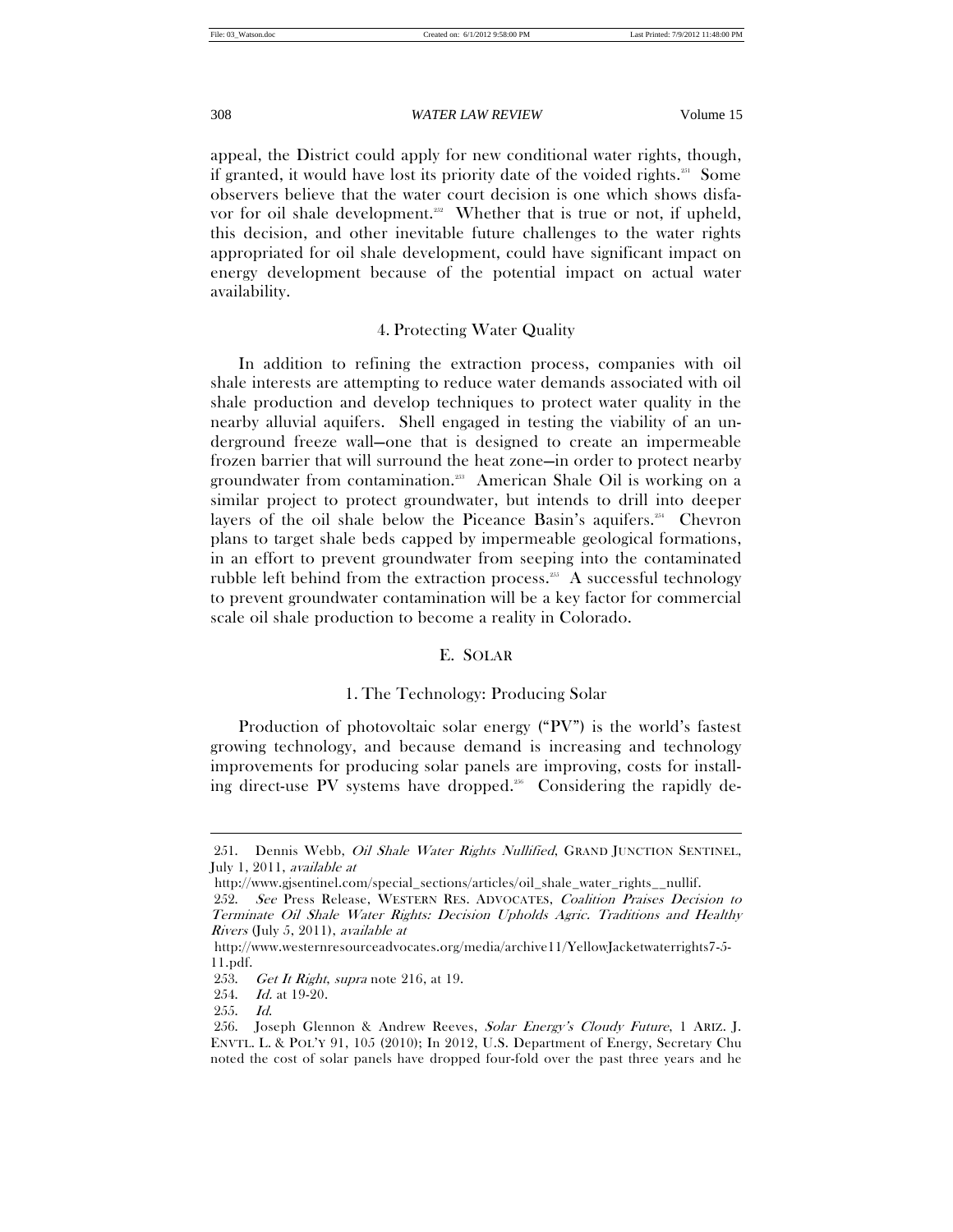creasing cost of PV, implementation of renewable energy portfolio standards (mandated by state governments such as California, Colorado, and Washington), state and federal subsidies, $257$  a less arduous permitting process, and the heightened water concerns surrounding other forms of utility grade solar power, PV, which does not require cooling water, is playing a growing role in the solar technology development game.258

Another type of utility-grade solar —Concentrating Solar Power ("CSP")—has raised concerns regarding water availability. CSP is a utilityscale technology, and because it can include storage capabilities, CSP with storage can avoid the intermittency problems found in typical solar energy sources. <sup>259</sup> CSP technologies come in four different forms: solar trough, linear Fresnel, power tower, and dish/engine.<sup>260</sup> The first three utilize a steam cycle similar to that used in coal and gas-fired electric power plants: the energy harnessed from the sun boils water, creating exhaust steam, and spins a turbine that generates electricity.<sup>261</sup> Though the boiled water is usually recycled, it is the cooling process that uses large volumes of water. Closed-loop CSP withdraws approximately 750 - 920 gal/mWh, depending on whether the system utilizes trough or tower technology.262 Some CSP projects, like Ivanpah Solar Electric Generating System in California (power tower), have elected to air-cool the turbine – there is a significant loss of efficiency, but the issue of using scarce Mohave Desert water is addressed.<sup>263</sup> Others, like Crescent Dunes (power

 $\overline{a}$ 

261. Id.

predicted those prices would likely fall by another 50% in the next eight years. Platts, Inside Energy at 11 (April 16, 2012).

 <sup>257.</sup> Id. at 106.

 <sup>258.</sup> See generally Energy.gov, Department of Energy Awards More Than \$145 Million for Advanced Solar Technologies (Sept. 1, 2011), available at http://energy.gov/articles/department-energy-awards-more-145-million-advanced-solartechnologies. Despite its intense focus on developing renewable energy standards for electric utilities, California is also very strict about the use of water in clean energy projects. In addition to the requirement that solar developers not use any drinking-quality groundwater, they are encouraged to embrace dry-cooling technologies and to sign a power purchase agreement with a utility before applying for a license application with the California Energy Commission. See Todd Woody, Rules for Clean Energy Projects in California, green.blogs.nytimes.com (October 2, 2009), available at http://green.blogs.nytimes.com/2009/10/02/clean-energy-project-rules-forcalifornia/#more-26091.

 <sup>259.</sup> Glennon & Reeves, supra note 256, at 97; U.S. Department of Energy, Energy Basics, "Thermal Storage Systems for Concentrating Solar Power" explaining the use of molten salt for solar storage, available at

http://www.eere.energy.gov/basics/renewable\_energy/thermal\_storage.html.

 <sup>260.</sup> Id. at 97.

 <sup>262.</sup> Id. at 99-100 (Various closed-loop CSP technologies consume between 750-920 gal/mWh. This is compared to approximately 300-480 gal/mWh for fossil fuels, 100-180 gal/mWh for natural gas, and 400-720 for nuclear. Solar does beat out geothermal, which consumes 1400 gal/mWh.).

 <sup>263.</sup> BUREAU OF LAND MGMT., CALIFORNIA DESERT CONSERVATION AREA PLAN AMENDMENT, FINAL ENVIRONMENTAL IMPACT STATEMENT: IVANPAH SOLAR ELECTRIC GENERATING SYSTEM, FEIS-10-31 (2010), available at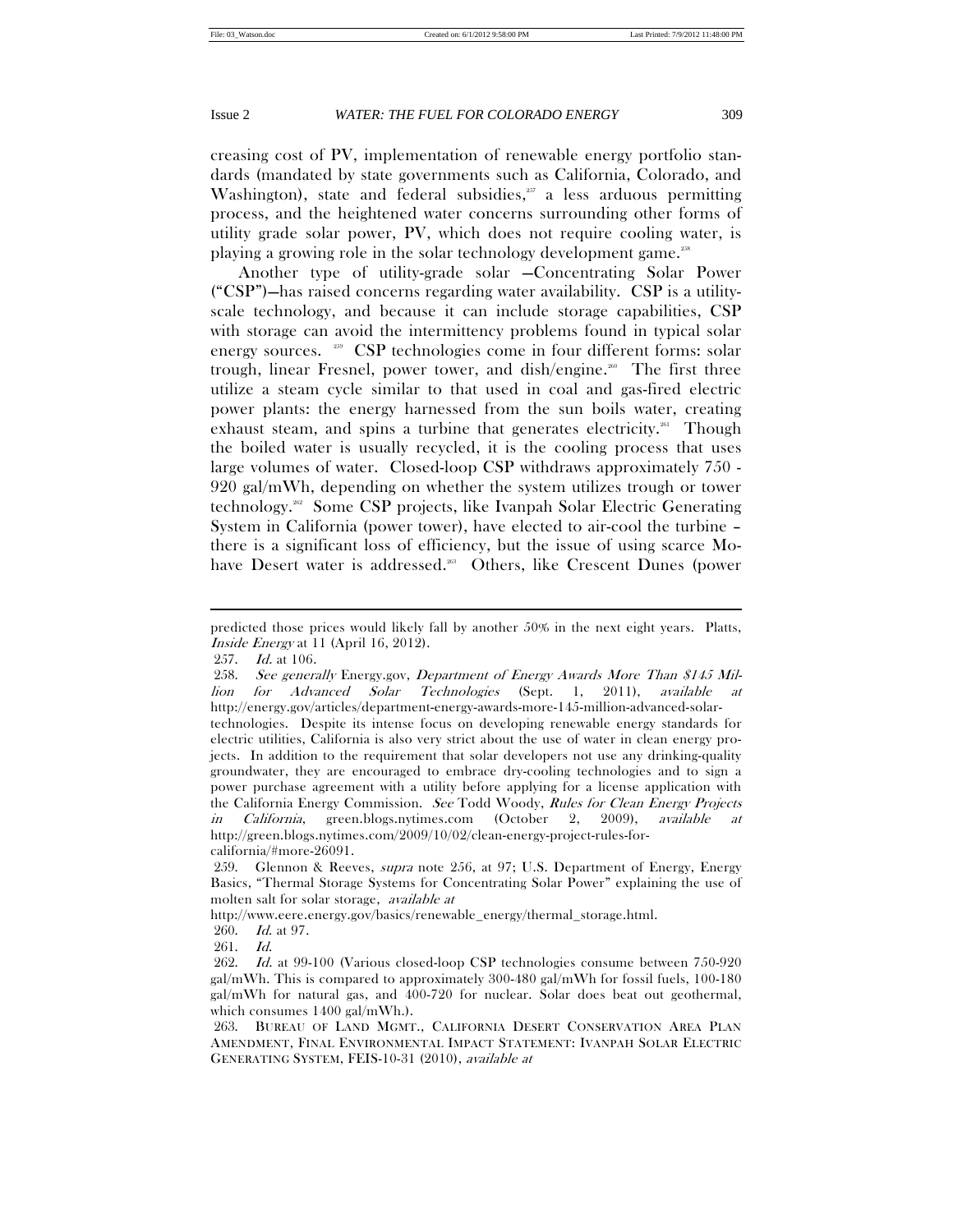tower) in Tonopah, Nevada have elected to use a hybrid system – part air, part water—to reduce the impact on efficiency and water consumption.<sup>264</sup>

2. Concentrating Solar Power (CSP) v. Photovoltaic Solar (PV)

Some commentators believe that CSP, particularly with storage, is more competitive dollar for dollar than PV; however, when one considers the long-term costs of CSP's potential heavy water consumption, along with the greater construction and permitting costs of CSP, and the rapidly decreasing cost of PV panels, PV might actually be more economically competitive.<sup>265</sup> Indeed, three major solar companies have switched from CSP to PV.<sup>266</sup> Switching from CSP to PV projects can make it easier and less expensive to obtain permits and construct and, thus, easier to obtain financing particularly when water consumption and the effects on water resources in arid climates is a concern.<sup>267</sup> Still, PV is at a disadvantage without storage capability, and until that issue can be addressed, interest in CSP technologies will continue.<sup>268</sup>

# 3. Reconciling Federal and State Objectives: Solar Development in the San Luis Valley

In the Draft Programmatic Environmental Impact Statement for Solar Energy Development in Six Southwestern States, the BLM identifies the proposed Antonito Southeast solar energy zone ("SEZ") in Conejos County, Colorado as one of the major SEZ opportunities in the United States.<sup>269</sup> Conejos County is located in the San Luis Valley, a high eleva-

http://www.blm.gov/pgdata/etc/medialib/blm/ca/pdf/needles/lands\_solar.Par.79875.File.t mp/Ivanpah%20FEIS%20exec%20sum.pdf.

 <sup>264.</sup> See BUREAU OF LAND MGMT, CRESCENT DUNES SOLAR PROJECT ENVIRONMENTAL IMPACT STATEMENT, Jan. 7, 2011), available at http://www.blm.gov/nv/st/en/fo/battle\_mountain\_field/blm\_information/national\_environ mental/crescent\_dunes\_solar.html. See also Paul Denholm and Mark Mehos, ENABLING GREATER PENETRATION OF SOLAR POWER VIA THE USE OF CSP ENERGY STORAGE, NATIONAL RENEWABLE ENERGY LABORATORY, Nov. 2011, available at http://www.nrel.gov/csp/pdfs/52978.pdf.

<sup>265.</sup> John Farrell, When Picking Solar Options, It's the Water, Stupid, CleanTechnica (Aug. 5, 2011), available at http://cleantechnica.com/2011/08/05/when-pickingsolar-power-options-its-the-water-stupid/.

 <sup>266.</sup> Reuters, Solar Thermal Plants Scrap Steam for Photovoltaic, cnet.com (July 1, 2011), available at http://news.cnet.com/8301-11128\_3-20076065-54/solar-thermalplants-scrap-steam-for-photovoltaic/.

 <sup>267.</sup> Id.

 <sup>268.</sup> But compare SEIA, New Report Finds U.S. Solar Energy Installations Soared by 109% in 2011 to 1,855 Megawatts (March 14, 2012), http://www.seia.org/cs/news\_detail?pressrelease.id=2000. 2011 was a record year for PV installation. While the US saw no new CSP projects last year, 10 new PV projects came online. At the end of 2011, cumulative PV capacity reached nearly 4,000 MW in 2011. 269. See BUREAU OF LAND MGMT., SOLAR DRAFT PROGRAMMATIC ENVIRONMENTAL IMPACT STATEMENT, 10.1-1 (December 2010), available at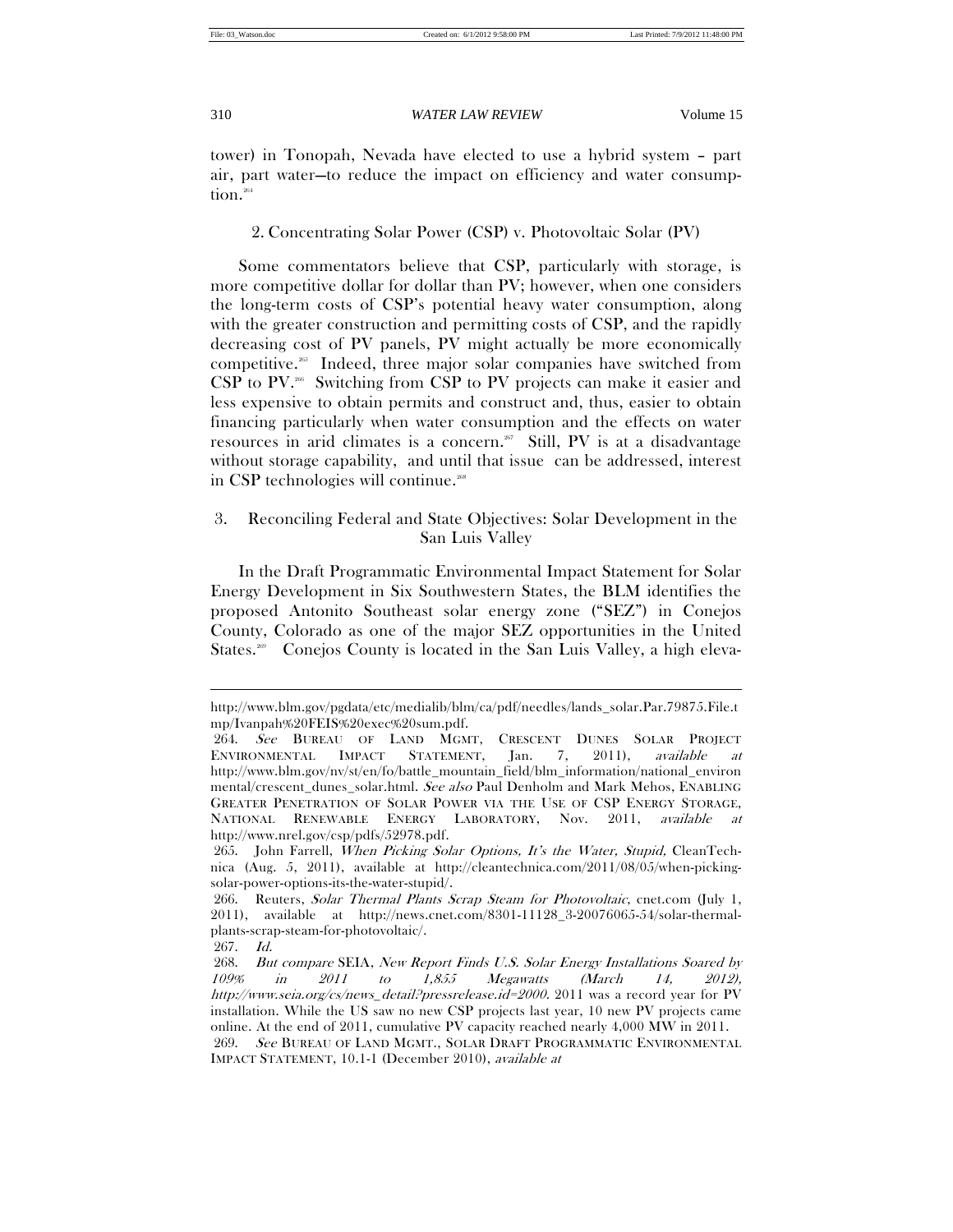tion (approximately 8,000 feet) basin between two mountain ranges, 270 and is in the Rio Grande Headwaters sub-basin of the Rio Grande hydrologic region. $271$  The climate is arid and evaporation rates generally exceed precipitation rates, with average annual precipitation and snowfall amounts in the southern San Luis Valley measuring seven and twenty-five inches respectively.<sup>272</sup> According to the BLM, "[a]quifers in the San Luis Valley are predominantly recharged by snowmelt runoff from higher elevations of the surrounding mountain ranges along the valley rim . . . as well as by irrigation return flows, subsurface inflow, and seepage from streams."273 The surface and groundwater rights in the Rio Grande Headwaters subbasin, where the Antonito Southeast SEZ is located, are already over appropriated, meaning that solar companies would have to purchase an augmentation certificate or existing water rights in order to use water. $274$ 

As the BLM notes in the solar environmental analysis, it would be very difficult for any project seeking an amount of water more than approximately 1,000 acre-feet per year (1.2 million m3/yr) to be successful in obtaining needed water rights, because any use of water in the SLV area must be augmented (or taken from other areas) and this directly affects other water rights and rights of other states under inter-state treaties.275 In addition, there would be a significant amount of produced wastewater—normal operations would produce up to 22 acre-feet per year (27,100 m3/yr) of sanitary wastewater requiring treatment on-site or sent to an off-site facility<sup>276</sup>—and the quantity of water discharged would range from 246 to 422 acre feet per year (303,000 to 521,000 m3/yr).<sup>277</sup>

SLV residents, who host three PV solar facilities have also fought the plans for construction of some utility-scale solar projects in the SLV. 278 Residents have noted the wastewater problem, but on March 26, 2012 the Saguache County Commissioners decided (2-1) to issue a permit for a 6,200 acre CSP solar with storage project capable of producing up to 200  $\text{mw}^{279}$  Although it would appear that the citizens of the SLV do not oppose utility-scale solar projects wholesale, in addition to aesthetic and

 $\overline{a}$ 

275. Id. at 10.1-61 to -62.

 276. Id. at 10.1-66. In compliance with COLO. REV. STAT. ANN. § 25-8-204 (1981).

277. SOLAR DPEIS, supra note 270, at 10.1-66.

278. Smith, supra note 9.

 279. Sara Burnett and Mark Jaffe, Sprawling solar plant on tap for San Luis Valley, THE DENVER POST, March 27, 2012,

http://www.denverpost.com/breakingnews/ci\_20262088/sprawling-solar-plant-tap-san-luisvalley.

http://solareis.anl.gov/documents/dpeis/Solar\_DPEIS\_Colorado\_SEZs.pdf [hereinafter SOLAR DPEIS]; Solar Supplemental Programmatic Environmental Impact Statement C-79 (October 2011), available at http://solareis.anl.gov/documents/supp/index.cfm.

 <sup>270.</sup> Id.

 <sup>271.</sup> Id. at 10.1-57.

<sup>272.</sup> *Id.* at 10.1-57.

<sup>273.</sup> *Id.* at 10.1-59.

 <sup>274.</sup> The Bureau of Land Management notes that the "viability of a solar project will depend on its ability to obtain water rights" in the SLV. Id. at 10.1-61.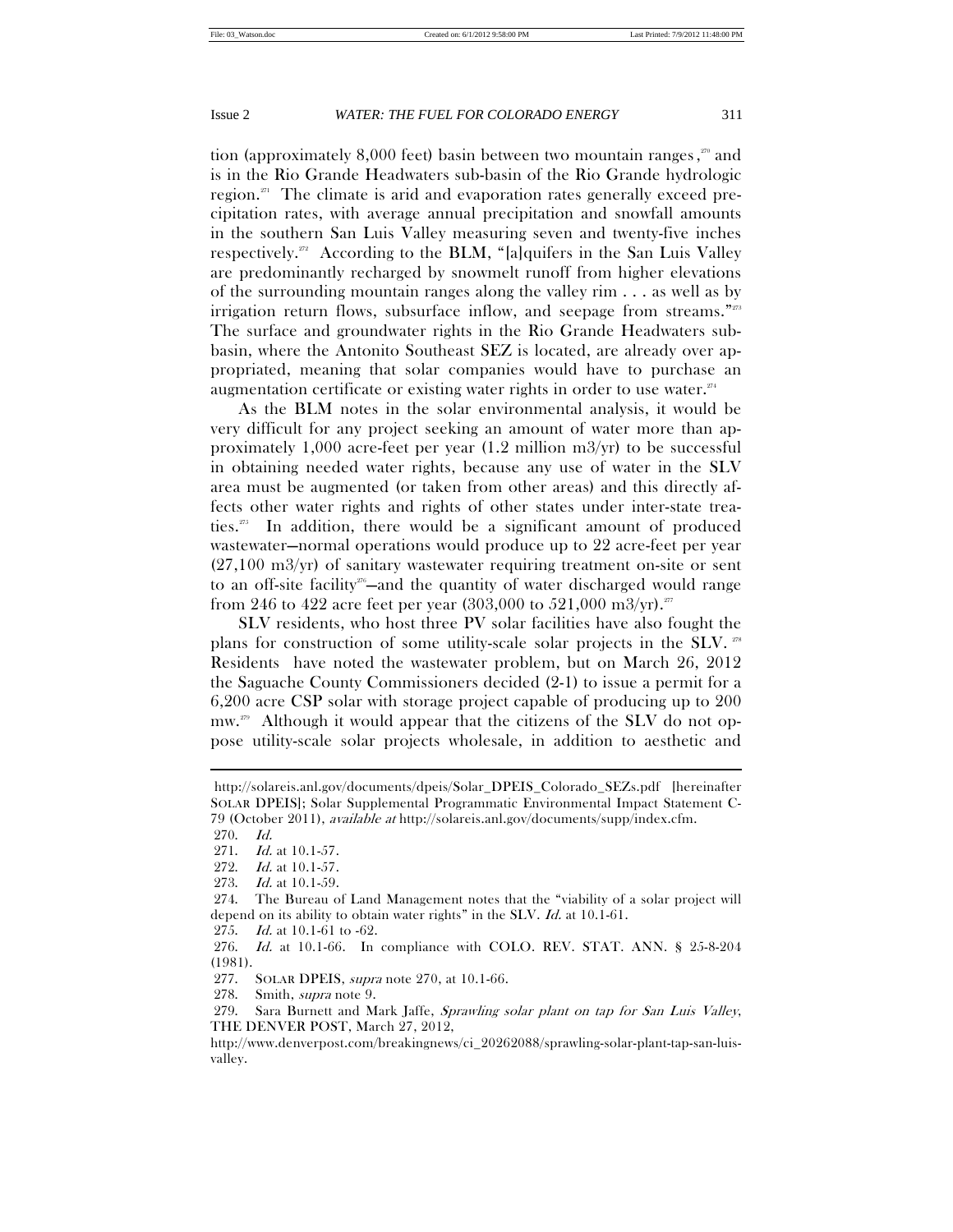$\overline{a}$ 

## 312 *WATER LAW REVIEW* Volume 15

land use objections, local groups express concern over the availability of water and of pitting solar in competition with traditional water uses, such as irrigating crops.<sup>280</sup> In addition to these citizen objections, recent changes to local water district regulations in response to Rio Grande River compact issues will likely make finding adequate, reliable water supplies more challenging.<sup>281</sup>

4. Water Availability Issues: Meeting the Rio Grande Compact

The BLM's Solar DPEIS identifies the Rio Grande Compact of 1938, an interstate treaty that obligates Colorado to deliver a certain amount of water to the Colorado-New Mexico border, as a potential restriction on water availability for solar projects in the San Luis Valley.<sup>282</sup> This is a result of irrigators in the San Luis Valley using more than Colorado's share of Rio Grande water for a number of years.<sup>283</sup> In an effort to reduce overall water use in the Valley, while still maintaining the viability of the agricultural community, local organizations have implemented new management plans.284 These plans will ultimately result in the retirement of tens of thousands of acres of irrigated agricultural land in the San Luis Valley in order to reduce overall water depletions and enable the State of Colorado to meet its Rio Grande River compact obligations.<sup>285</sup>

C.R.S. § 37-48-126 authorizes the Rio Grande Water Conservation District ("RGWCD") to create sub-districts for the administration of a water management plan in each sub-district.<sup>286</sup> In June 2009, the RGWCD's Board of Directors adopted the Water Management Plan for Special District #1 (Sub-district #1).<sup>287</sup> As such, the sub-district is respon-

 <sup>280.</sup> Position Paper, SAN LUIS VALLEY ECOSYTEM COUNCIL, http://www.slvec.org/images/stories/docs/Final.Position\_paper4F1.pdf (last visited Feb. 9, 2012).

 <sup>281.</sup> SOLAR DPEIS, supra 270, at 10.1-61. This federal-state policy tug of war over energy and water is not unique to Colorado. In 2010, Arizona Senator Jon Kyle issued a policy report on the state of solar energy development on federal lands in his state, stating: "Placing additional demands on Arizona's water supply in order to export 'renewable energy' to other states that have greater energy demands is unsustainable. Arizona should not become a solar energy farm for the rest of the country, especially when its water supply is limited and it is currently in the midst of a long-term drought." OFFICE OF SENATOR JON KYL, DEPLOYING SOLAR POWER IN THE STATE OF ARIZONA: A BRIEF OVERVIEW OF THE SOLAR-WATER NEXUS 18 (2010), available at http://www.circleofblue.org/waternews/wp-content/uploads/2010/08/solarwater1.pdf .

 <sup>282.</sup> SOLAR DPEIS, supra note 270, at 10.1-61.

<sup>283.</sup> RIO GRANDE WATER CONSERVANCY DIST., PROPOSED PLAN OF WATER MGMT. 5 (2009), available at

http://www.rgwcd.org/attachments/File/Plan\_of\_Water\_Management\_51109.pdf [hereinafter RGWCD PROPOSED PLAN].

 <sup>284.</sup> See id. at 7-8.

<sup>285.</sup> *Id.* at 6, 10.

 <sup>286.</sup> COLO. REV. STAT. ANN. § 37-48-126(1) (1975).

<sup>287.</sup> Plan of Water Mgmt., RIO GRANDE WATER CONSERVATION DIST., available at http://www.rgwcd.org/page6.html (last visited Jan. 23, 2012).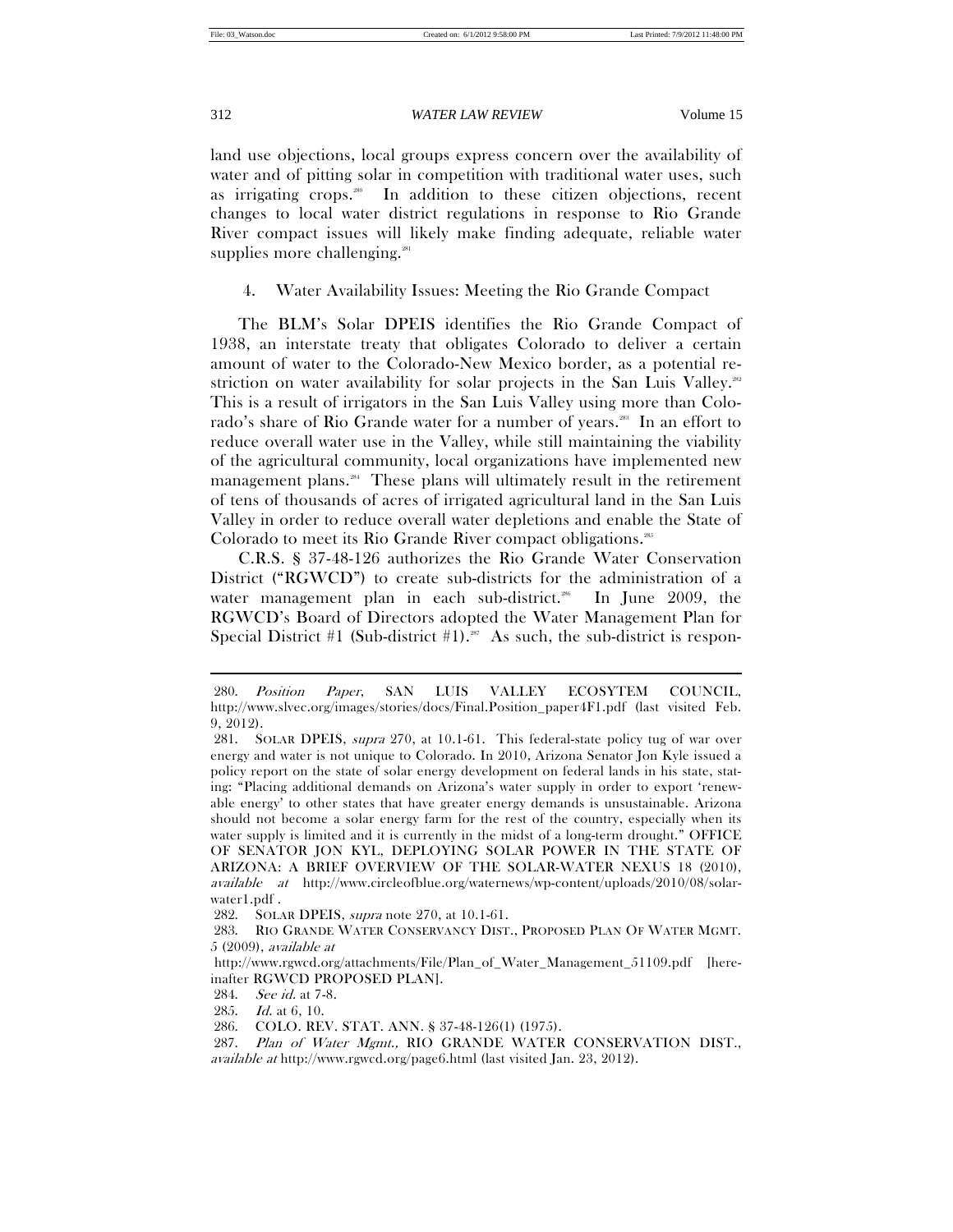sible for imposing "limits on groundwater withdrawals in order to reduce groundwater extractions to a sustainable level and help sustain [Rio Grande River Compact] obligations."288 The sub-district plan involves using fees imposed upon well users within the sub-district to purchase and retire groundwater rights from irrigators.<sup>289</sup> The operation of the Plan complies with the applicable Colorado statutory requirements.<sup>290</sup> Subdistrict #1, alone, anticipates retiring  $40,000$  acres of irrigated land.<sup>291</sup>

Because water demands are already so oversubscribed in the Rio Grande basin that the local water users must implement such drastic reduction of existing water use, finding sufficient water supplies for solar companies to develop utility-scale solar projects that use CSP wet-cooling will likely prove exceedingly difficult.<sup>292</sup> Therefore, unless CSP developers adequately address water consumption, uncertainty of water availability in the San Luis Valley draws into question whether there is a realistic chance that the Antonito Southeast Solar Energy Zone will develop into one of the country's main solar resources.

# F. HYDROPOWER

The connection between energy and water demand associated with hydropower is fairly obvious—power is generated from the flow of water.<sup>28</sup> "Hydropower was one of the oldest forms of energy harnessed before the industrial revolution" and is by far the most significant renewable energy resource in the country.294 Hydropower accounts for seventy percent of renewable energy, half of which is produced in Washington, California, and Oregon,<sup>295</sup> and provides for approximately seven percent of United States electricity needs.<sup>206</sup> However, Colorado is not a very big hydropower state—hydropower only accounts for 3.7 percent<sup>297</sup> of the total electricity produced in Colorado as of 2009.298

 <sup>288.</sup> SOLAR DPEIS, supra note 270, at 10.1-61; see also RGWCD PROPOSED PLAN, supra 284, at 10.

 <sup>289.</sup> RGWCD PROPOSED PLAN, supra 284, at 10-11.

 <sup>290.</sup> Id. at 8.

 <sup>291.</sup> Id. at 6.

 <sup>292.</sup> SOLAR DPEIS, supra note 269, at 10.1-61 to -62

 <sup>293.</sup> K. K. DUVIVIER, THE RENEWABLE ENERGY READER 125-27 (2011).

 <sup>294.</sup> Id. at 125.

 <sup>295.</sup> Id. at 125-26.

<sup>296.</sup> Id. at 126. However, some estimates show from five percent up to ten percent of United States electricity generated from hydropower. See, CARPE DIEM – WESTERN WATER & CLIMATE PROJECT, Herding Cats: Dealing with Uncertainty and Many, Many Shareholders–Panel III, Summary of Proceedings 11 (2010).

 <sup>297.</sup> Hydro makes up 3.7 percent of the ten percent of electricity generated from renewables in Colorado. Wind – at 6.3 percent – generated the most of other renewables. U.S. ENERGY INFO. ADMIN., SUMMARY RENEWABLE ELECTRIC POWER INDUSTRY STATISTICS (July 2011), available at

http://www.eia.gov/cneaf/solar.renewables/page/state\_profiles/pdfstate/colorado.pdf.

 <sup>298.</sup> Totals are from 2005 to 2009 data, reported in July 2011. Id.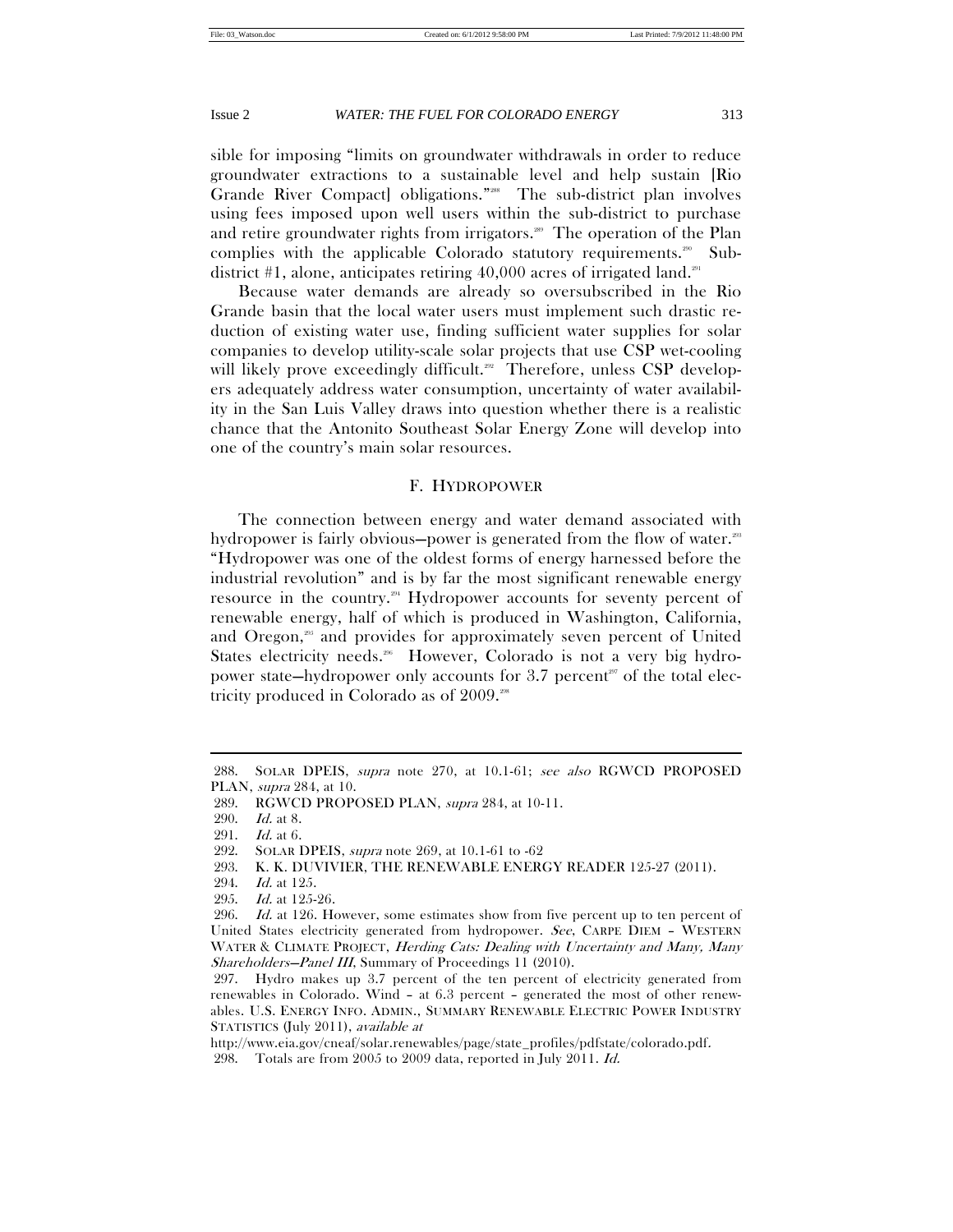Hydropower is a very efficient renewable resource and can operate on utility scale at an average of ninety percent efficiency.<sup>299</sup> That being said, hydropower can have significant environmental consequences,<sup>300</sup> though in most cases—such as in Colorado—large hydropower projects are entirely nonconsumptive, and one hundred percent of the water is released back into the river.<sup>301</sup>

# 1. The Technology: Producing Hydropower

To generate hydroelectric power, the water must be in motion – the flowing water turns blades in a turbine, and the form of energy is changed from kinetic to mechanical energy.<sup>302</sup> The turbine then turns the generator rotor, which converts the mechanical energy into electrical energy.<sup>303</sup> Most hydroelectric power plants are located on rivers and streams in order to guarantee a stable water supply, and dams are utilized to guarantee that supply.<sup>304</sup> The dam creates a height from which water flows (called "head"), while a pipe called a penstock carries the water from the reservoir to the turbines.<sup>305</sup> Then, the water's force on the turbine blades turns the rotor (the moving part of the electric generator), so that electricity is produced when coils of wire on the rotor move past the generator's stationary coil (or stator).<sup>366</sup> The output of energy from a dam is determined by the volume of water released (discharge) and the vertical distance the water falls (head)—the discharge and head determine what type of turbine must be used (the stronger the head, the more pressure available to drive those turbines).<sup>307</sup> The water flows unchanged back into the river or stream.<sup>308</sup> From there, the electricity generated is transmitted through transmission lines and facilities.<sup>309</sup>

 <sup>299.</sup> DUVIVIER, supra note 294, at 126.

 <sup>300.</sup> Volumes are written on the issues associated with hydropower and its effects on fish, particularly salmon. See generally Michael C. Blumm, Erica J. Thorson, & Joshua D. Smith, Practiced at the Art of Deception: The Failure of Columbia Basin Salmon Recovery Under the Endangered Species Act, 36 ENVTL. L. 709 (2006).

 <sup>301.</sup> See, infra page 52, the Shoshone Hydro Plant; CHRISSY SLOAN, THE EFFECT OF THE SHOSHONE AND CAMEO CALLS ON THE ROARING FORK WATERSHED, Roaring Fork Conservancy 1 (2004), available at www.roaringfork.org/images/other/shoshone.pdf.

 <sup>302.</sup> U.S. DEP'T OF INTERIOR, BUREAU OF RECLAMATION, POWER RES.OFFICE, RECLAMATION: MANAGING WATER IN THE WEST – HYDROELECTRIC POWER 3 (2005) [hereinafter POWER RESOURCES OFFICE].

 <sup>303.</sup> Id.

 <sup>304.</sup> The DOI's analogy is helpful for understanding the role of dams: "The reservoir acts much like a battery, storing water to be released as needed to generate power." Id. 305. Id. at 4.

 <sup>306.</sup> Id.

 <sup>307.</sup> Id. at 7.

 <sup>308.</sup> Id. at 4.

 <sup>309.</sup> Id. at 5.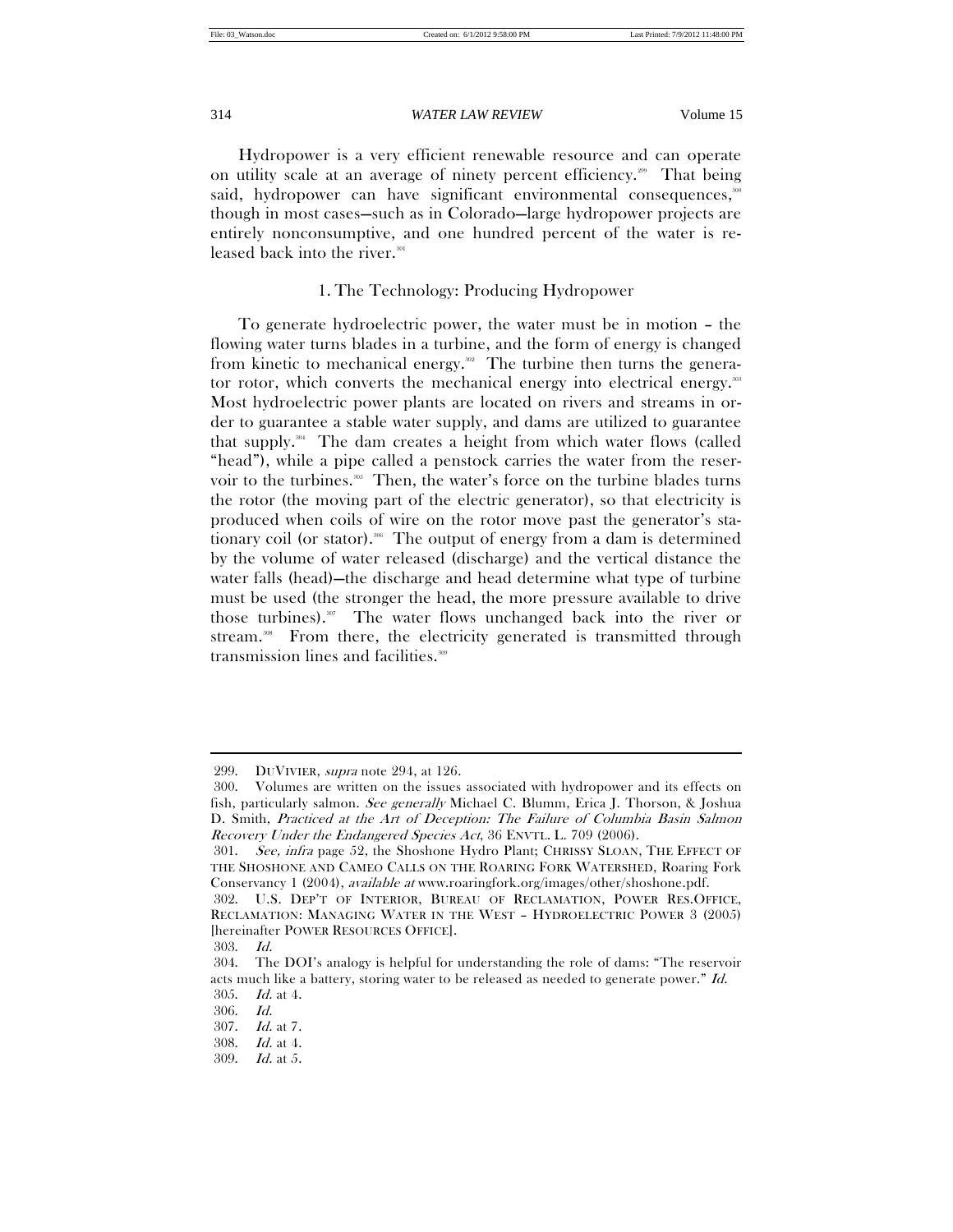2. Federal Permitting Regulation v. State Determined Water Rights

The Federal Energy Regulatory Commission ("FERC"), an independent federal agency, is responsible for the hydropower licensing process under the Federal Power Act ("Power Act").<sup>310</sup> Fifty-percent of the nation's installed hydroelectric capacity was due for licensing renewals in 2010.311 Section 4(e) of the Power Act authorizes FERC to "issue licenses . . . for the purpose of constructing, operating and maintaining dams, water conduits, reservoirs, power houses, transmission lines, or other project works necessary or convenient for the . . . development, transmission, and utilization of power" on bodies of water within Congress's Commerce Clause jurisdiction or

upon any part of the public lands and reservations of the United States . ..: *Provided*, That licenses shall be issued within any reservation only after a finding by the Commission that the license will not interfere or be inconsistent with the purpose for which such reservation was created or acquired, and shall be subject to and contain such conditions as the Secretary of the department under whose supervision such reservation falls shall deem necessary for the adequate protection and utilization of such reservations. $312$ 

Thus, pursuant to Section 4(e), FERC must consult with the department that manages the subject federal land regarding conditions to include in the license.<sup>313</sup> Under section 15 of the Power Act, the Commission may "issue a new license to the existing licensee upon such terms and conditions as may be authorized or required under the then existing laws and regulations, or . . . issue a new license under said terms and conditions to a new licensee."<sup>314</sup>

In some cases, FERC-conditioned approval of a renewed license for a hydropower project can come into conflict with state-issued water rights.<sup>315</sup> One of the common conditions placed upon a hydropower license, especially in water-short stream systems, is a bypass flow requirement to protect fish and wildlife.<sup>316</sup> This means that the hydropower project is required to forego diverting a portion of its decreed water right in order to maintain certain flows for the benefit of fish and wildlife. $317$  In a similar

 <sup>310. 16</sup> U.S.C. § 792 (2006).

 <sup>311.</sup> See Sarah C. Richardson, The Changing Political Landscape of Hydropower Project Relicensing, 25 WM. & MARY ENVTL. L & POL'Y REV. 499, 511 (2000).

 <sup>312. 16</sup> U.S.C. § 797(e).

 <sup>313.</sup> See id.

 <sup>314. 16</sup> U.S.C. § 808(a)(1).

 <sup>315.</sup> See, e.g., North Carolina v. Fed. Energy Regulatory Comm'n, 112 F.3d 1175, 1189 (D.C. Cir. 1997) (finding that the withdrawal from Virginia Beach waters did not constitute a "discharge" under the CWA, and so FERC was not required to obtain a § 401 certificate in its relicensing process).

 <sup>316.</sup> US FISH & WILDLIFE SERVICE, Hydropower: Examples of Accomplishments, http://www.fws.gov/habitatconservation/hydropower.html (last accessed Feb. 26, 2012). 317. Id.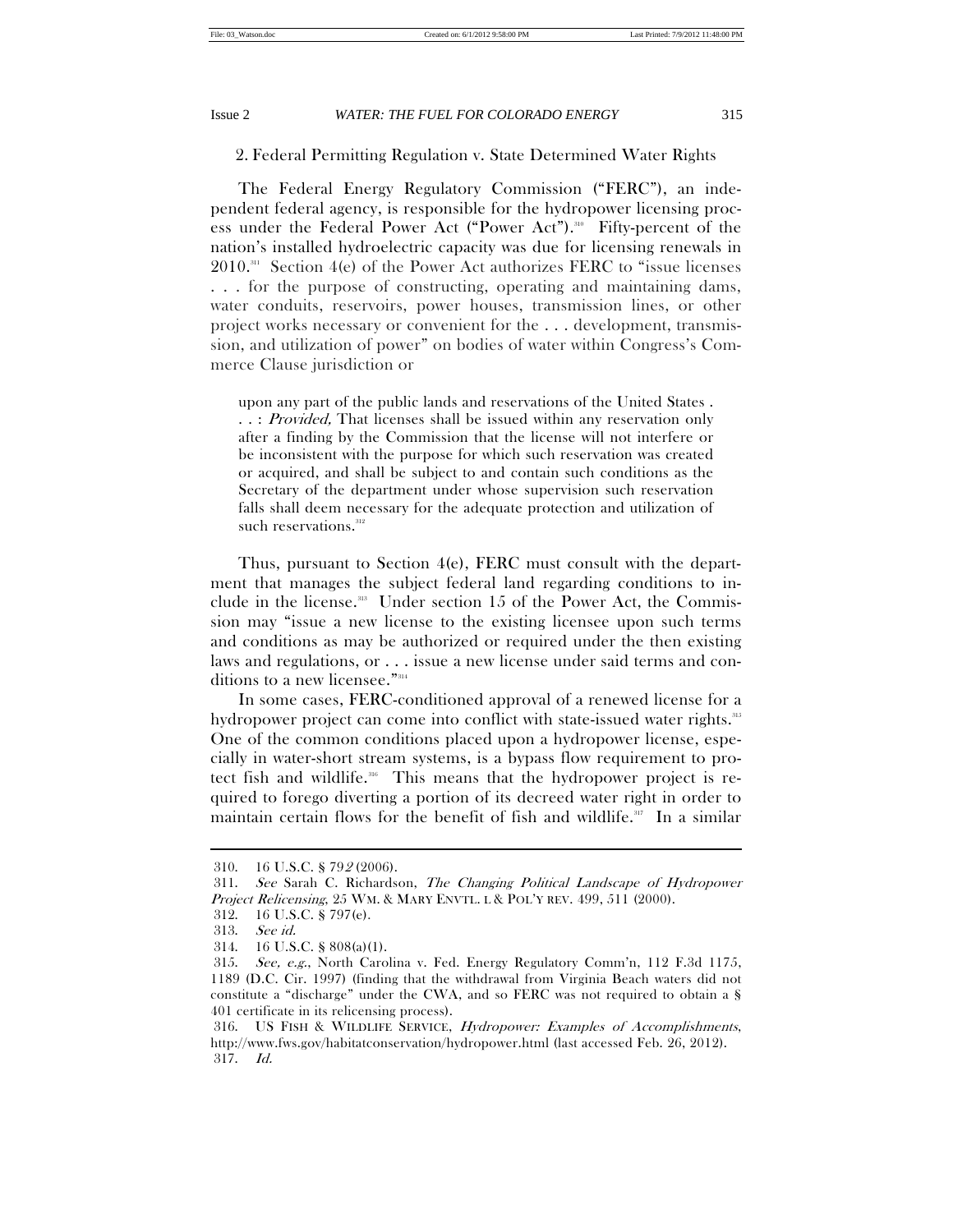context, the Forest Service imposed a bypass flow on a reservoir located on federal land above Ft. Collins pursuant to the Federal Land Policy Management Act ("FLPMA") 43 U.S.C. §§ 1701-1782.<sup>318</sup> Water user interveners in the case challenged the authority of the Forest Service to impose the bypass flow requirement on the basis that "Congress has not granted to the Forest Service the authority to impose bypass flow conditions in order to reallocate water from existing uses to unmet National Forest needs."<sup>319</sup>

The water user interveners asserted: (1) that the exercise of this authority by the Forest Service would contradict the repeated and explicit decisions by Congress to defer to and respect state authority over water allocation and use; (2) that the imposition of bypass flow requirements on existing water uses would be contrary to Congressional intent to authorize the National Forest system principally to enhance the quantity of water that would be available for nonfederal water users; (3) that the applicable statutes explicitly and broadly disclaim any agency authority to affect existing nonfederal uses of water or to interfere with state control over the allocation and use of water; (4) that the applicable statutes also limit the exercise of Forest Service authority by making it subject to valid existing rights such as existing water rights and facilities; and (5) that the use of bypass flow requirements by federal agencies to obtain water for federal purposes is inconsistent with the McCarran Amendment, 43 U.S.C. § 666, by which Congress established a unified and all-inclusive method to allocate the use of water between federal and non-federal water uses, including the riparian uses which Plaintiffs seek to protect in this case.320 The court rejected all of these arguments and held that the Forest Service's exercise of its regulatory authority to impose bypass flows as a condition on the use of National Forest land does not constitute the assertion of a water right. $321$ 

There have been recent instances where FERC relicensing has imposed bypass flows on Colorado hydropower projects. Public Service Company of Colorado's ("PSCo") Salida Hydropower Station on the South Fork of the Arkansas River was relicensed in the late  $1990s<sup>322</sup>$ . The license was issued May 7, 1997 and required PSCo to implement a staged bypass flow regime at two locations, with bypass flow amounts increasing at ten, fifteen, and twenty years after issuance of the license in order to support fishery values on the river. $323$  This was a negotiated condition, which attempted to balance the demands of state and federal wildlife

 <sup>318.</sup> Trout Unlimited v. U.S. Dep't of Agric., 320 F. Supp. 2d 1090, 1109 (D. Colo. 2004).

 <sup>319.</sup> Id. at 1102.

 <sup>320.</sup> Id.

 <sup>321.</sup> Id. at 1106.

 <sup>322.</sup> FEDERAL ENERGY REGULATORY COMM'N., Order Issuing Subsequent License, Project No. 2275-002 (Issued May, 1997), available at

http://www.ferc.gov/industries/hydropower.asp [hereinafter Salida Hydro License]. 323. Id. at 12, 22.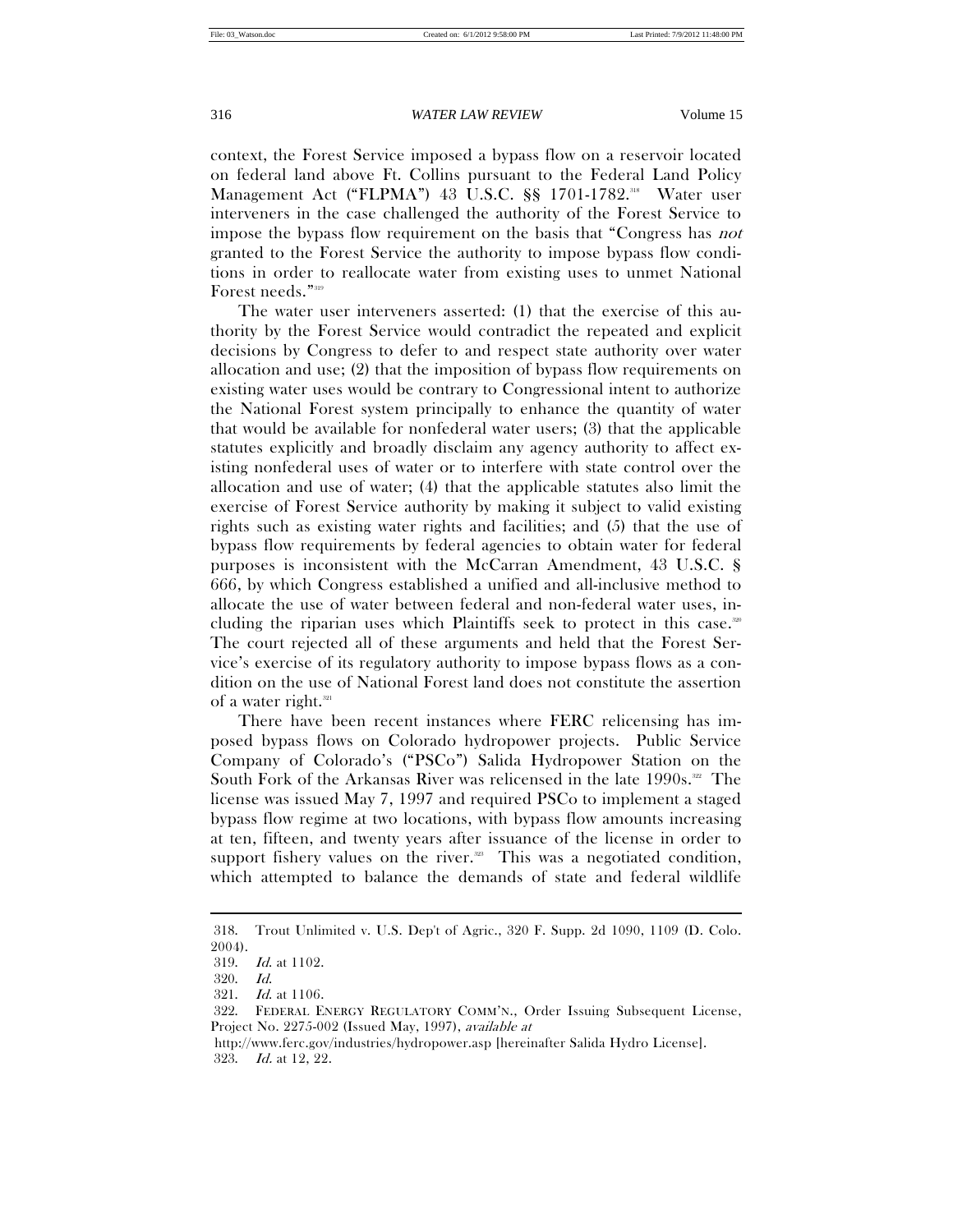agencies with the economics of the project. $244$  More recently, FERC issued the Tacoma Hydropower Station a license on January 29, 2010.<sup>325</sup> The license requires PSCo to bypass water it would otherwise be entitled to divert under its water rights to provide continuous flows in Cascade and Elbert Creeks to enhance habitat for trout and other aquatic resources.<sup>336</sup> PSCo had opposed the imposition of bypass conditions for a number of reasons, including the concern that these conditions would make winter operations difficult under certain conditions, and would make the project non-economical.<sup>327</sup>

These two examples demonstrate that even though hydropower is a critical piece of the renewable energy portfolio in Colorado—in that it provides clean, reliable, low-cost energy—even the most established hydropower projects can be threatened at each new FERC license renewal because of stringent bypass flow conditions which not only diminish stategranted water rights, but also make continued economic operation of the projects more difficult.

# 3. The Shoshone Hydro Plant: A Critical Link in West Slope Water Administration

The Shoshone Hydropower Plant, which has been in operation for over a century, provides a unique example of the links that bind water and energy in Colorado. Unlike most hydropower stations, which rely upon releases of stored water to produce energy, the Shoshone project diverts water directly from the Colorado River.<sup>328</sup> A diversion dam across the river backs up water and diverts it at a rate of 1,250 cubic feet per second ("cfs") into a tunnel constructed at the top Shoshone Falls.<sup>329</sup> The water falls down 287 feet to the generation station housing the turbines and provides the mechanical energy required by the generators to create electrical energy.<sup>330</sup> The water right powering the entire project is a  $1902$ direct flow right for  $1,250$  cfs.<sup>331</sup> This senior water right has become the most powerful water right on the Colorado River, preserving flows in the river for the benefit of other West Slope water users.<sup>332</sup> During times of

 <sup>324.</sup> Id. at 12-13.

 <sup>325.</sup> FEDERAL ENERGY REGULATORY COMM'N., Order Issuing New License, Project No. 12589-001 (Issued Jan, 2010), available at

http://www.ferc.gov/industries/hydropower/gen-info/licensing/issued-licenses.asp [hereinafter Tacoma Hydro License].

 <sup>326.</sup> Id. at 8.

 <sup>327.</sup> Id. at 5, 14-15, 42.

 <sup>328.</sup> Chrissy Sloan, The Effect of the Shoshone and Cameo Calls on the Roaring Fork Watershed, ROARING FORK CONSERVANCY 1 (Nov. 1, 2004),

www.roaringfork.org/images/other/shoshone.pdf.

<sup>329.</sup> Id. at 1; Donna Gray, Generating Electricity since 1909, GLENWOOD SPRINGS POST INDEPENDENT (Oct. 1, 2006),

http://www.postindependent.com/article/20061001/VALLEYNEWS/110010029

 <sup>330.</sup> Sloan, supra note 329, at 1; Gray, supra note 330.

 <sup>331.</sup> Sloan, supra note 329, at 1.

 <sup>332.</sup> Id.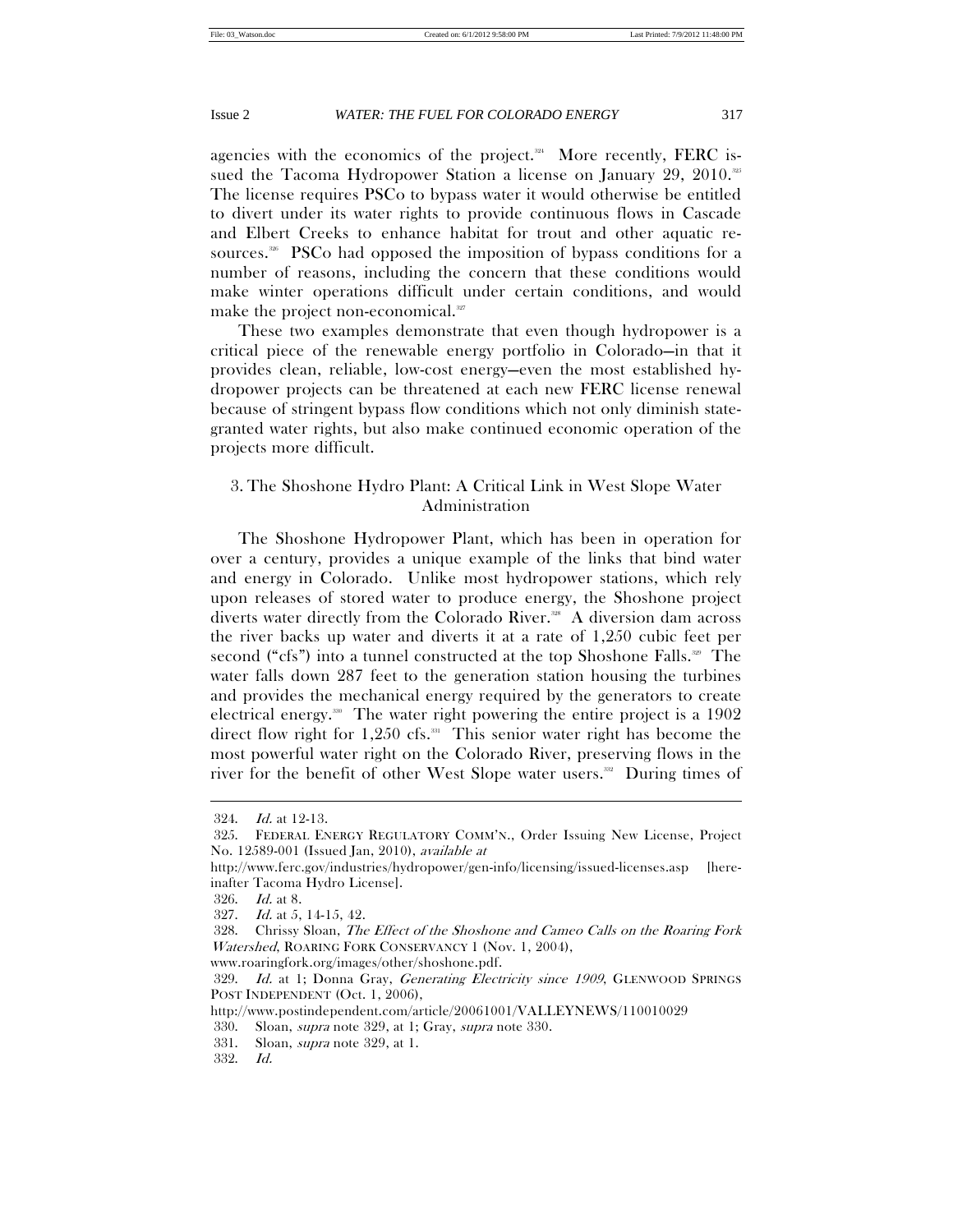low flow, the Shoshone Hydro Plant may divert the entire flow of the river into its turbines, which dries up several miles of the Colorado River between the Shoshone diversion dam and the tailrace, where virtually all of the water diverted returns to the river.<sup>333</sup> Because the Shoshone senior water right calls water downstream to its diversion dam in Glenwood Canyon year round, Eric Kuhn, general manager of the Colorado River Water Conservation District, credits the Shoshone call as the key factor that "makes the river run."334 By calling the water downstream, Shoshone Hydro's water rights prevent upstream, transbasin diversions, such as Denver's Roberts Tunnel system, from taking water out of the Colorado River.<sup>335</sup> Other water users all along the Colorado River, including municipalities, irrigators, and rafters, rely on the Shoshone water right to keep water in the river.<sup>336</sup>

It should come as no surprise then that the Shoshone water right has been in the cross-hairs between Front Range and West Slope water interests for years. In response to severe drought in 2003, Denver Water, Xcel Energy, and several West Slope water users reached a cooperative agreement that provided for the partial shutdown of the Shoshone Hydro plant during times of low flow.<sup>337</sup> Denver Water compensated Xcel for lost revenue due to inefficient power generation and earmarked ten percent of the water gained from the call to be returned to the West Slope.<sup>338</sup>

Denver Water and Xcel, with input from Western Slope water interests, renewed the agreement in 2006.<sup>339</sup> Because Xcel must maintain a franchise agreement with Denver Water in order to use the city's rights of ways for its distribution facilities, Denver Water has significant leverage over Xcel at the negotiating table.<sup>340</sup> West Slope interests are wary that Denver Water will demand more concessions from Xcel on the Shoshone call in future franchise agreement negotiations.<sup>341</sup> Accordingly, the Shoshone call was important to recent negotiations for a comprehensive East Slope–West Slope water agreement.<sup>342</sup>

 $\overline{a}$ 

342. See id. at 33-41.

 <sup>333.</sup> Id.

 <sup>334.</sup> Id.

 <sup>335.</sup> Id. at 1-2.

 <sup>336.</sup> Id.

 <sup>337.</sup> AGREEMENT CONCERNING REDUCTION OF SHOSHONE CALL (Mar. 13, 2006), available at http://www.crwcd.org (follow "Public Information" hyperlink; then select "Shoshone Agreement"; then select "Agreement" hyperlink in the text) [hereinafter Shoshone Call Agreement].

 <sup>338.</sup> Id. at 2-3.

 <sup>339.</sup> See id. at 4-5.

 <sup>340.</sup> Shoshone Power Plant and Xcel-Denver Franchise Agreement, COLO. RIVER WATER CONSERVATION DIST., available at

http://www.crwcd.org/media/uploads/Shoshone\_agreement\_06\_facts.pdf (last visited Feb. 12, 2012) [hereinafter Xcel-Denver Franchise Agreement].

 <sup>341.</sup> See Colorado River Cooperative Agreement, COLO. RIVER WATER CONSERVATORY DIST. (April 28, 2011 proposed agreement), http://www.crwcd.org/media/uploads/20110428\_CRAC\_mediation\_agreement.pdf, 1, 36, 37-38, 40 [hereinafter Colorado River Cooperative Agreement].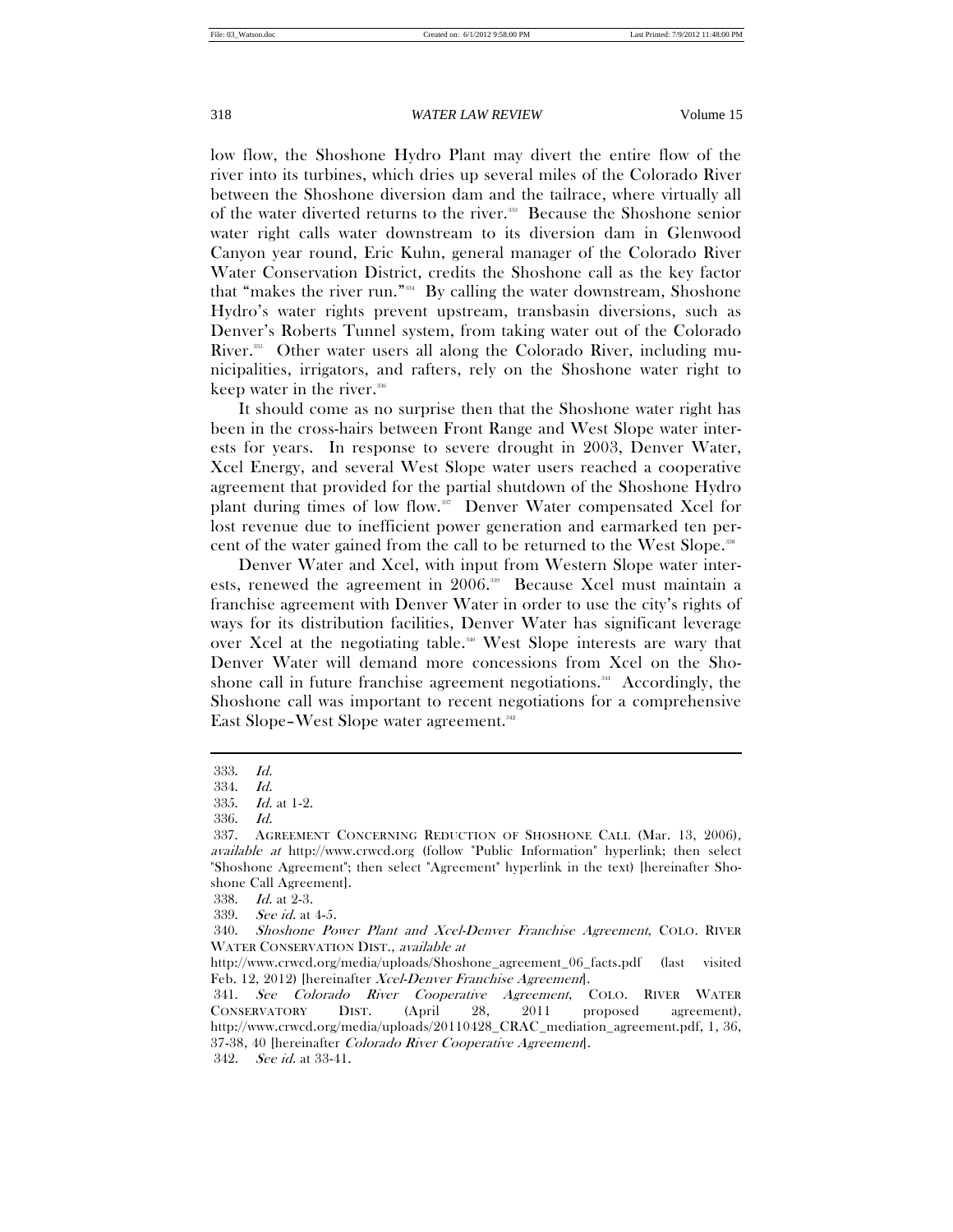Denver Water, the Colorado Water River Conservation District, and many West Slope counties, towns, water providers, recreational interests, and other water users are parties to this draft Colorado River Cooperative Agreement (Xcel is not among them).<sup>38</sup> This agreement has the potential to create a new era of cooperation between Denver Water and water users in the Colorado River Basin by creating significant benefits for both Denver Water and West Slope water interests. According to Denver Water, the Colorado Cooperative Agreement will provide:

# For Cities, Counties and Other Entities in the Colorado River basin<sup>344</sup>

- Additional water for towns, districts, and ski areas in Grand and Summit counties to serve the needs of their residents and to improve the health of our rivers and streams;
- An agreement to operate key Denver Water facilities, such as Dillon Reservoir in Summit County, and Williams Fork Reservoir, and the Moffat Collection System in Grand County, in a way that better addresses the needs and concerns of neighboring communities and enhances the river environment;
- Enhanced recreational opportunities by providing additional water to certain ski areas;
- Greater certainty in the continued availability of water in the middle and lower Colorado River by ensuring that when the Shoshone Power Plant in Glenwood Canyon is not operating, the parties will operate their facilities as if the plant was operational to help maintain the historic flows in the Colorado River;

# For Denver Water<sup>345</sup>

- Greater certainty in developing a secure water future for its customers by resolving long-standing disputes over its service territory, its ability to use West Slope water, its ability to develop future water supplies in the Colorado River Basin, and other legal issues;
- Additional water and enhanced system reliability for customers of Denver Water, representing nearly twenty-five percent of the state's population, by moving forward the Moffat Collection System Project;
- Agreement by all partners to not oppose Denver's storage of its Blue River and Moffat Project water on the Front Range;

 <sup>343.</sup> Proposed Colorado River Cooperative Agreement: Path to a Secure Water Future, DENVER WATER (last visited Feb. 3, 2012), http://www.denverwater.org/SupplyPlanning/Planning/ColoradoRiverCooperativeAgreem ent.

 <sup>344.</sup> Id.

 <sup>345.</sup> Id.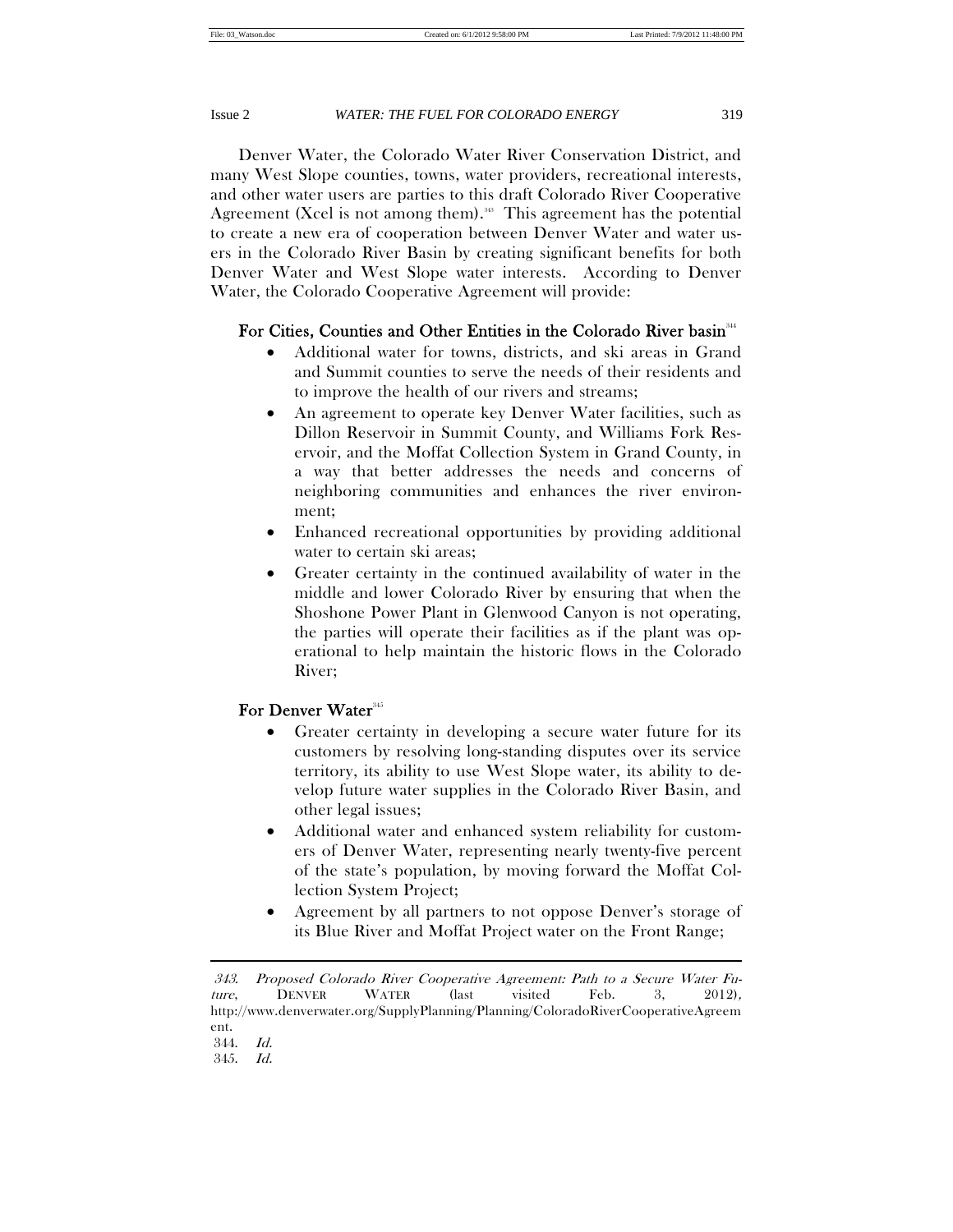$\overline{a}$ 

## 320 *WATER LAW REVIEW* Volume 15

 Clarification of the conditions under which Denver Water will be able to provide water outside its service territory thus paving the way for the cooperative WISE Project;

The Colorado Cooperative Agreement is not yet final as it is currently pending final approval by the thirty-five participating entities.<sup>346</sup>

# 4. Small Hydropower

While Colorado is not a big hydropower state compared to its other Western counterparts, there is a small but growing movement for the implementation of small hydro.<sup>347</sup> Small hydro is not utility-scale, and exists to serve and generate electricity for specific project areas.<sup>38</sup> Some cities in Colorado—such as Boulder and Aspen—have either built, or intend to build, small hydropower facilities for municipal-scale use. In the City of Boulder, eight small hydroelectric generators are enough to support eleven percent of the city's electricity needs for 96,000 residents.<sup>349</sup> Aspen recently applied for preliminary licensing to build hydropower plants that would produce approximately eight percent of the town's needed energy. The project, however, is not without controversy. Critics claim the power generated by the facility is not worth the potential harm caused by reduced stream flows.<sup>350</sup>

The future of hydropower in Colorado is somewhat uncertain. Because many older hydropower projects were the first large scale electrical generating plants to supply significant power to the state, they benefit from relatively senior water rights—unlike many more current energy development projects in Colorado. A project owner's ability to generate power economically through state-derived water rights, however, is in question because federally imposed bypass conditions are now standard practice for FERC relicensing.

348. See DUVIVIER, *supra* note 294, at 165-66.

<sup>346.</sup> Bob Berwyn, Colorado: Transmountain Water Deal Still on Hold, SUMMIT COUNTY CITIZEN'S VOICE (Dec. 30, 2011),

http://summitcountyvoice.com/2011/12/30/colorado-transmountain-water-deal-still-onhold.

 <sup>347.</sup> There are a number of associations and groups working in Colorado on small hydropower systems that will not produce hydropower on a commercial scale. See generally COLO. SMALL HYDRO ASS'N, http://www.smallhydro.co (last visited Feb. 11, 2012); COLO. SMALL HYDRO WORKING GROUP,

http://coloradohydro.groupsite.com/main/summary (last visited Feb. 11, 2012); Small Hydropower Loan Program, COLO. WATER RESOURCES AND POWER DEV. AUTH., http://www.cwrpda.com/SHLPsubmenu.htm (last visited Feb. 3, 2012).

<sup>349</sup>. Case Study: The Benefits of Small Hydro in Boulder, CHELSEA GREEN PUB. (April 12, 2009), http://www.chelseagreen.com/content/case-study-the-benefits-of-smallhydro-in-boulder-colorado.

 <sup>350.</sup> Bob Berwyn, Aspen Hydropower Plan Triggers Green v. Green Tussel, SUMMIT COUNTY CITIZEN'S VOICE (Dec. 22, 2011),

http://summitcountyvoice.com/2011/12/22/aspen-hydropower-plan-triggers-green-vgreen-tussle.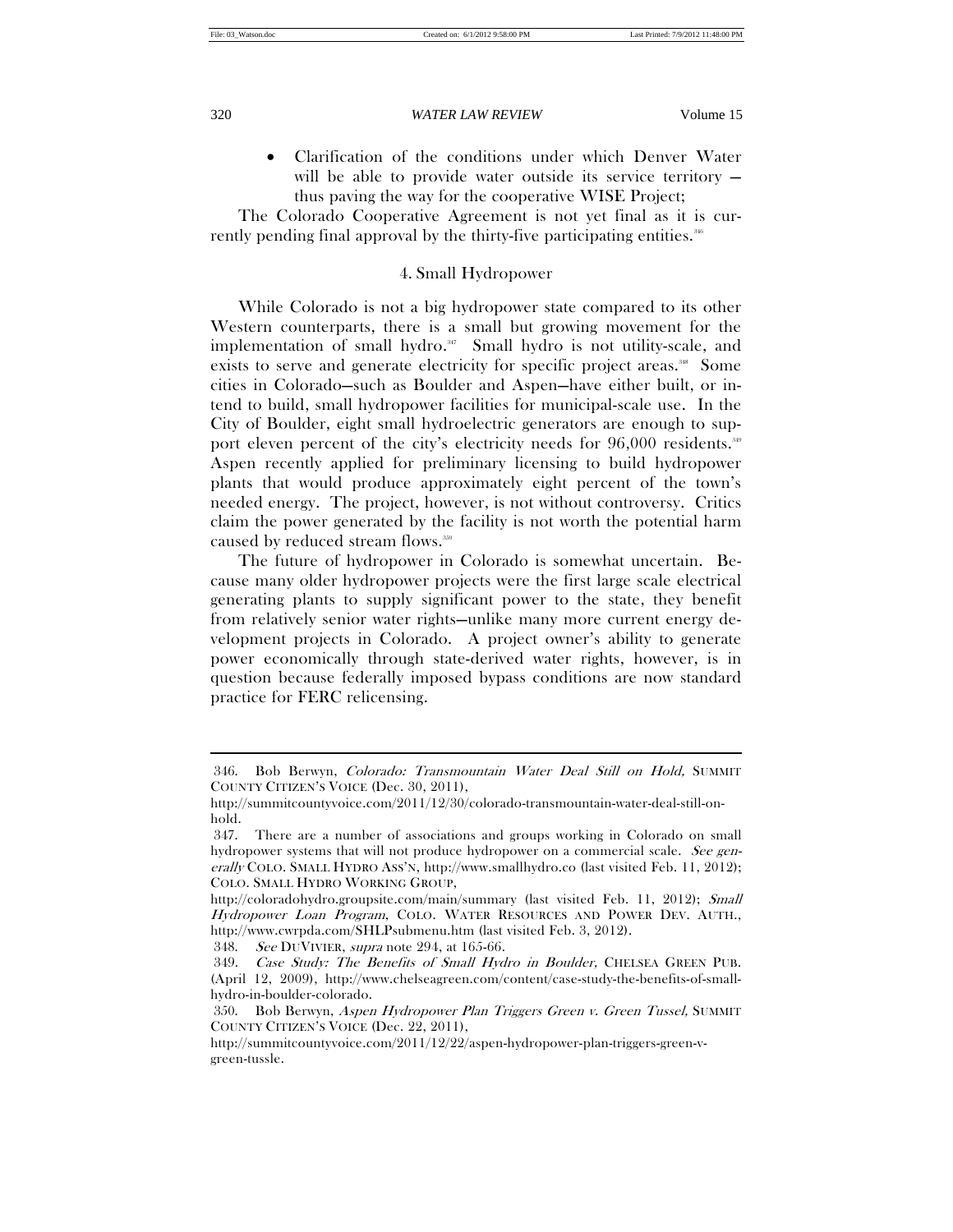# G. GEOTHERMAL

For hundreds of years, people have enjoyed geothermal energy mostly through hot springs. $351$  In the twentieth century, however, technologies to exploit the earth's natural heat to generate electricity became more available.<sup>352</sup> While geothermal energy might be "effectively unlimited,"353 its "most significant environmental and economic impact . . . [is] the effect on water, the material transfer medium for all geothermal systems."354 Those seeking to develop geothermal resource must seek standard water rights to take advantage of the earth's heat. A myriad of water issues affect the development of geothermal energy, in both a technological and legal sense.

# 1. The Technology: Producing Geothermal

There are a number of geothermal technologies and a number of applications. Four generate electricity—1) dry steam systems; 2) hot water systems; 3) hybrid geothermal brine systems; and 4) hot dry rock systems—and the fifth application uses low temperature geothermal waters to heat buildings (also known as "direct use").<sup>355</sup> In addition, there is Geothermal Heat Pump (GHP) technology, which takes advantage of the difference in temperature between above and below ground, and thus differs from other types of geothermal resources.356

Dry Steam Systems. Where a well is drilled to access the geothermal dry steam in a reservoir, the steam rises through the drilled well to the surface and then expands to drive a steam turbine. $357$  Steam then discharges through a condenser and mixes with cool water, and this heated water is pumped to a cooling tower where most of the condensation evaporates.<sup>338</sup> Any unevaporated water is then eventually re-injected into the reservoir.<sup>359</sup>

 $\overline{a}$ 

356. DUFFIELD SASS, supra note 352, at 21.

359. Id.

 <sup>351.</sup> WENDELL A. DUFFIELD & JOHN H. SASS, U.S. DEP'T OF INTERIOR, U.S. GEOLOGICAL SURVEY, GEOTHERMAL ENERGY: CLEAN POWER FROM THE EARTH'S HEAT 2 (2003).

 <sup>352.</sup> Id.

 <sup>353.</sup> DUVIVIER, supra note 294, at 219 (quoting U.S. Secretary of Energy Steven Chu).

 <sup>354.</sup> George Vranesh & John D. Musick Jr., Geothermal Resources: Water and Other Conflicts Encountered by the Developer – An Alternative Energy Source Which Is "Gathering Steam", 13 LAND & WATER L. REV. 109, 121-22 (1977).

 <sup>355.</sup> BUREAU OF LAND MGMT. & U.S. FOREST SERV., GEOTHERMAL PROGRAMMATIC ENVIRONMENTAL IMPACT STATEMENT: GEOTHERMAL LEASING IN THE UNITED STATES, 1-3 to 1-4, 1-6 (2008).

 <sup>357.</sup> Donald J. Kochan & Tiffany Grant, In the Heat of the Law, It's Not Just Steam: Geothermal Resources and the Impacts on Thermophile Biodiversity, 13 HASTINGS W.- NW. J. ENVTL. L. & POL'Y 35, 42 (2007) (explaining that dry steam resources are the most readily usable form of geothermal energy).

 <sup>358.</sup> Id.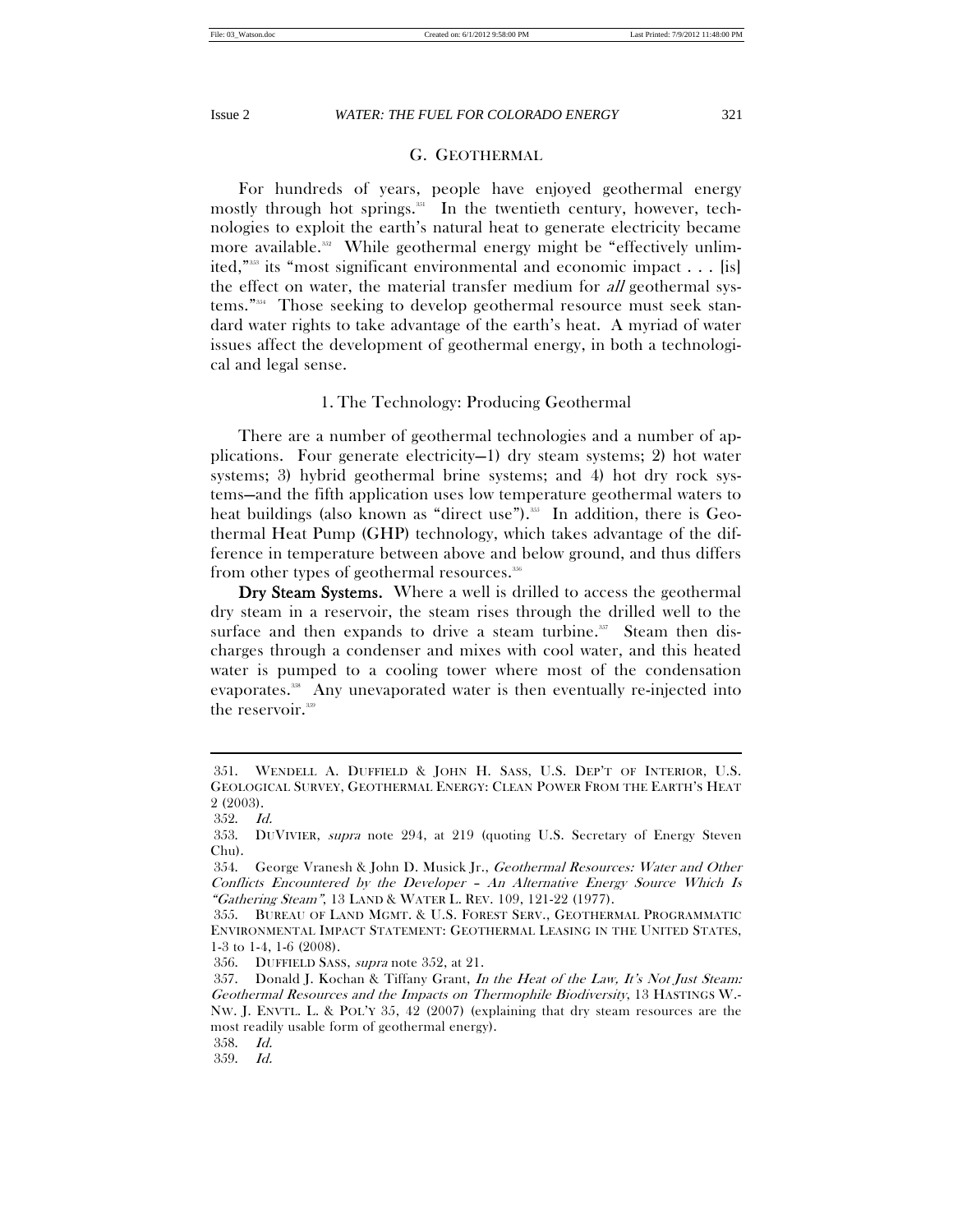Hot Water Systems. Where the underground water's temperature is higher than its boiling point, and remains in liquid form because of extreme underground pressure, electricity can be generated through either flash steam or binary processes.<sup>360</sup> A binary power plant uses cooler geothermal reservoirs than a power dry steam or flash steam power plant<sup>361</sup> Binary plants pump hot water through a heat exchanger, and the cooled water is then returned to the geothermal reservoirs.<sup>362</sup> In the heat exchanger, the hot water heats and vaporizes the lower boiling "binary" fluid, whose vapors then power the steam turbine.<sup>36</sup>

Hot Dry Rock Systems. To exploit hot rock, typically located at depths of eight thousand to twenty thousand feet, high pressure pumps inject water into the formation, fracturing the rock and thereby creating a reservoir.364 Water, when heated in this hot rock reservoir and extracted from secondary wells, can then generate electricity.<sup>365</sup>

Warm-Water Systems: Direct Use. Before high-temperature drilling and well-completion technology, geothermal energy was utilized to heat homes through direct use applications.<sup>366</sup> While thermal water can cool or heat homes and businesses, it cannot be transported without thermal loss and this limits its application.<sup>367</sup>

Geothermal Heat Pumps. GHPs cause thermal energy to flow up temperature, opposite the direction that it would naturally flow.<sup>368</sup> A heat pump works best when the outdoor air is too hot or cold, and this technology substantially increases the efficiency of traditional heating and cooling systems by significantly decreasing the lift – the extra work necessary to get heat or cool air to flow upstream.<sup>369</sup>

While numerous geothermal energy technologies exist, they all have one component in common—they all need a lot of water (with the exception of GHP technology). A utility-scale geothermal power plant consumes 1400 gal/mWh of water to cool equipment and generate electricity.370 Even an area rich in geothermal resources, such as The Geysers in California, requires large volumes of cooling water.<sup>371</sup>

 $\overline{a}$ 

362. Id. at 5-6.

370. Glennon & Reeves, supra note 256, at 99-100.

 371. According to the USGS, The Geysers can generate one thousand megawatts of electricity. See DUFFIELD & SASS, supra note 352, at 7. However, the authors do not

 <sup>360.</sup> Id. at 43.

 <sup>361.</sup> See ALYSSA KAGEL, DIANA BATES & KARL GAWELL, GEOTHERMAL ENERGY

ASS'N, A GUIDE TO GEOTHERMAL ENERGY AND THE ENVIRONMENT 5 (2007).

<sup>363</sup>. Geothermal Basics, GEOTHERMAL ENERGY ASS'N, http://geoenergy.org/Basics.aspx#how\_plant\_work (last visited Jan. 29, 2012).

 <sup>364.</sup> DUFFIELD & SASS, supra note 352, at 10, 22.

 <sup>365.</sup> Id. at 22.

 <sup>366.</sup> Id. at 17.

 <sup>367.</sup> Id.

 <sup>368.</sup> Id. at 21.

 <sup>369.</sup> GHPs offer opportunity for significant energy savings (up to seventy five percent), and can help reduce peak demand for power. Worldwide, there are more than five hundred thousand GHPs, for an output of seven thousand megawatts (U.S. output is five thousand megawatts). See DUFFIELD & SASS, supra note 352, at 21.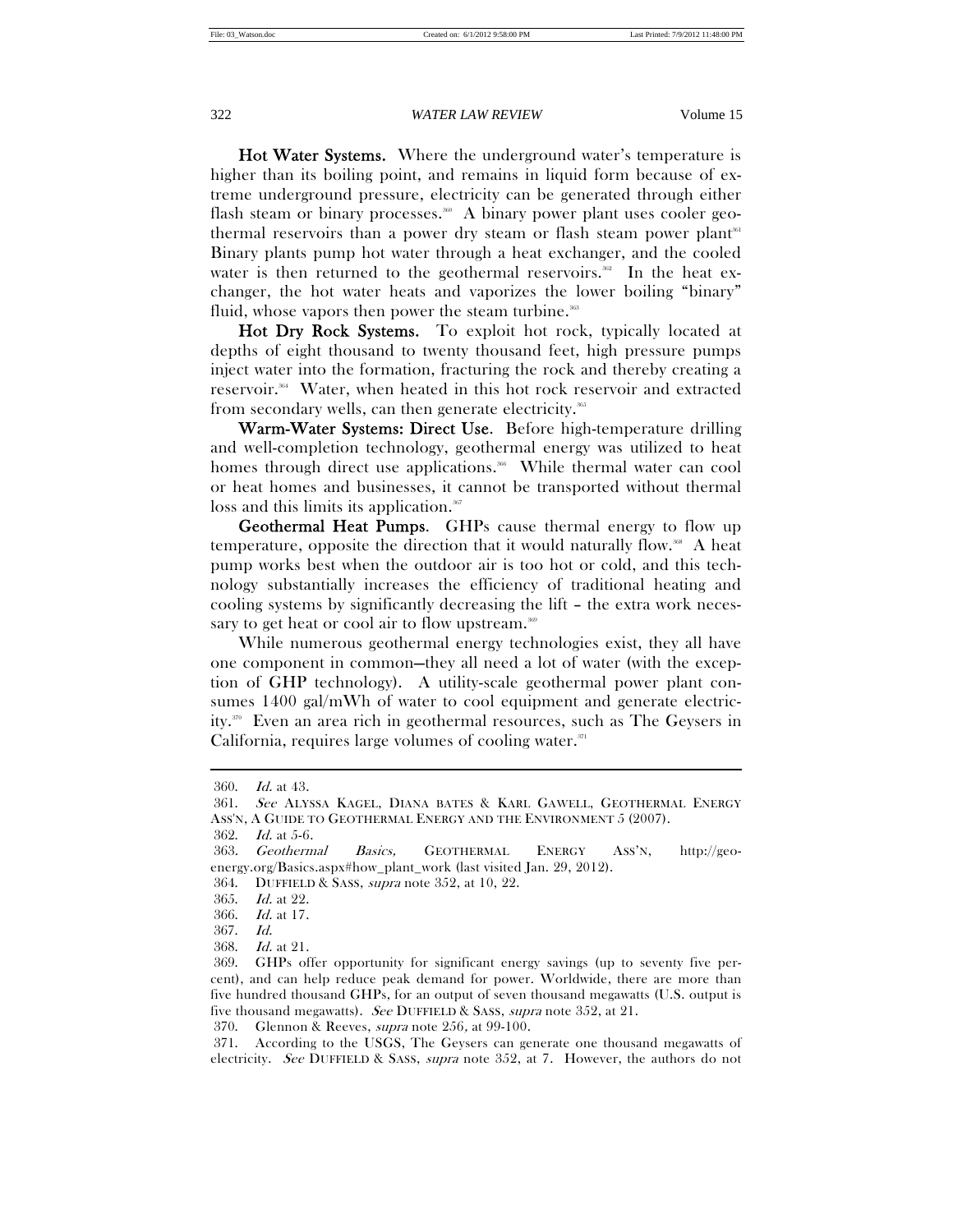# 2. Demand for Geothermal (and GHP technology in particular) in Colorado

GHP technology is among the most efficient cooling and heating technologies available, transferring heat between buildings and the earth three to five times more efficiently than other HVAC systems.<sup>372</sup> Currently, buildings contribute 48 percent of U.S. energy consumption and greenhouse gas emissions:<sup>373</sup> "GHPs could avoid the need to build 91 to 105 [gigawatts] of electricity generation capacity, or 42 to 48 percent of the . . . net new capacity additions projected to be needed nationwide by  $2030.^{"374}$  However, only about 1.54 percent of heating, ventilating, and cooling in North America comes from GHP technology.375

Colorado is not among the top states taking advantage of geothermal resources, either on a utility-scale or for direct use, despite its fifty-nine hot springs.<sup>376</sup> In fact, in the Mount Princeton and Waunita Hot Springs areas, five hot springs produce temperatures at or above 165 degrees Fahrenheit, an optimum temperature for binary power plant development.<sup>377</sup> Colorado also holds a number of low to moderate temperature sites that make direct use with GHP technology possible; $\frac{378}{10}$  and Colorado ranks fifth among states in total geothermal resource potential.<sup>339</sup> According to the Colorado Geothermal Strategic Plan, the following characteristics make Colorado an optimum place for geothermal development: (1)

address the commercially limiting issues associated with voluminous water consumption. Id. Cf. Glennon & Reeves, *supra* note 256, at 99-100; the Geysers has acquired and uses heated waste water to fuel the facility. "Santa Rosa (treated) Waste Water Facility Geothermal Reservoirs at the Geysers" (September 14, 2010). See LXRICHTER, Santa Rosa Treated Waste Water Fueling Geothermal Reservoirs at the Geysers, THINK GEOENERGY, Sept. 24, 2010, http://thinkgeoenergy.com/archives/5783.

 <sup>372.</sup> Elizabeth C. Battocletti & William E. Glassley, Measuring the Costs and Benefits of Nationwide Geothermal Heat Pump Deployment, GHC BULLETIN, Nov. 2010, at 4, available at http://geoheat.oit.edu/bulletin/bull29-3/art2.pdf.

 <sup>373.</sup> Id.

 <sup>374.</sup> Id. at 5.

 <sup>375.</sup> Id. at 4.

 <sup>376.</sup> GEOPOWERING THE WEST COLO. STATE WORKING GROUP, COLORADO GEOTHERMAL DEVELOPMENT: STRATEGIC PLAN, at 7 (August 2007) [hereinafter COLO. GEOTHERMAL DEV. STRATEGIC PLAN], available at

http://geosurvey.state.co.us/SiteCollectionDocuments/EnergyResources/Geothermal/Col oradoGeothermalDevelopmentStratPlan.pdf.

 <sup>377.</sup> Id. at 10. The committee bases this observation on Alaska's production of economically competitive geothermal electricity via binary power plants where well temperatures are 165 degrees Fahrenheit. Id. However, the competitive electric utility market in Colorado makes this less economically viable. Id.

 <sup>378.</sup> THE CITY OF ASPEN & PITKIN CNT'Y, http://aspenpitkin.com/Living-in-the-Valley/Green-Initiatives/Renewable-Energy/Geothermal/ (last visited Jan. 29, 2012). The City of Aspen is conducting a geothermal test project to determine whether geothermal direct use is a viable option for its portfolio. Id. The project will resume in 2012. Id.

 <sup>379.</sup> COLO. GEOTHERMAL DEV. STRATEGIC PLAN, supra note 377, at 11.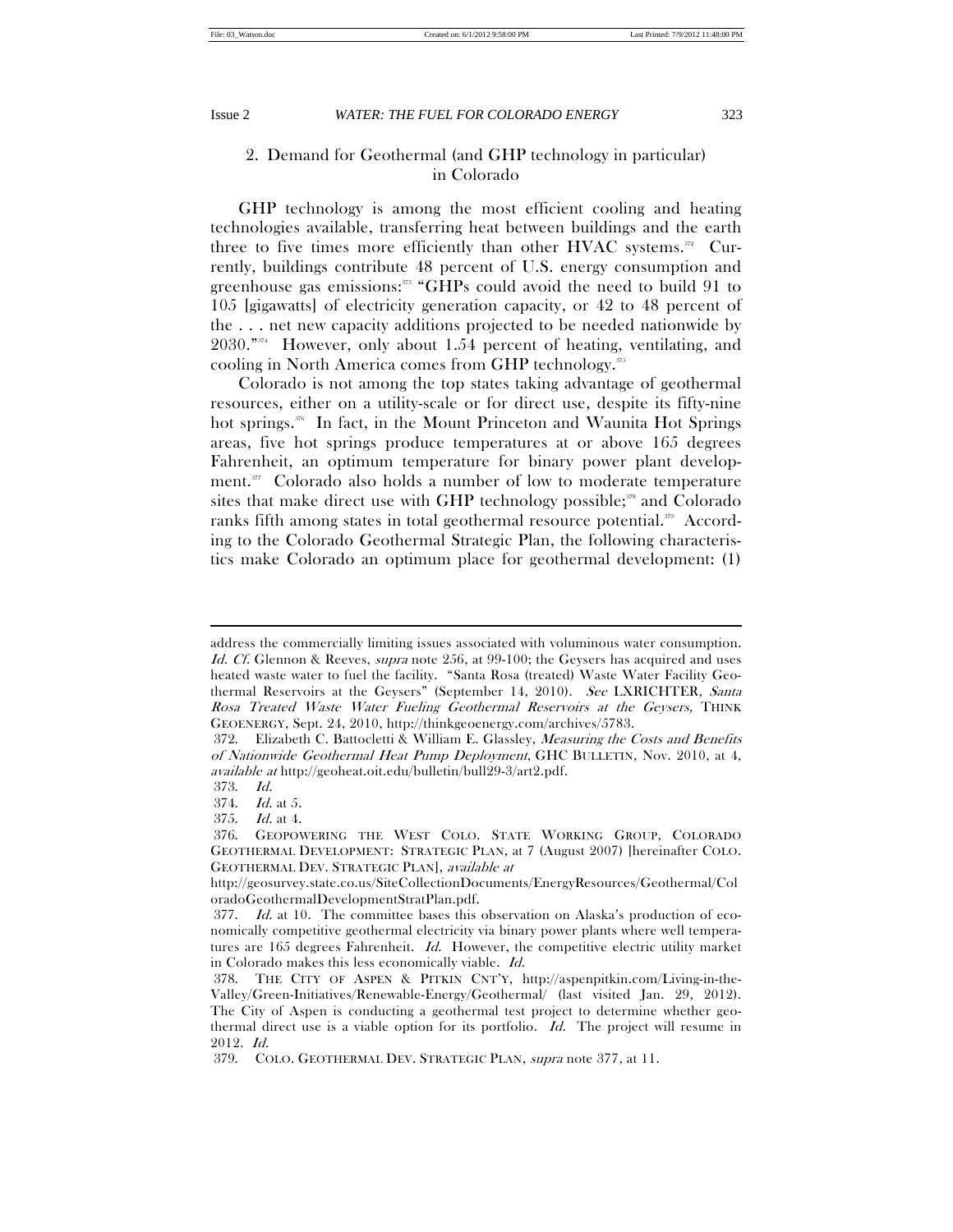high heat flow;<sup>380</sup> (2) volcanism; (3) recent faulting, and (4) continental rifting. $381$ 

Presently, geoexchange resources, including GHPs, heat and cool a number of Colorado State government buildings.<sup>382</sup> Colorado offers financial incentives promoting demand side management technologies, including GHPs.<sup>383</sup>

# 3. Federal Geothermal Law and the Geothermal Steam Act

In 1970, Congress passed the Geothermal Steam Act, authorizing the Secretary of the Interior to issue leases and establish royalties for geothermal resources.<sup>384</sup> In 1977, the Ninth Circuit Court resolved a fundamental resource ownership issue.<sup>385</sup> The Ninth Circuit determined that although the federal government did not reserve geo-resources expressly, the United States had reserved the minerals when it conveyed the surface under the Stock-Homestead Raising Act of 1916, and determined that reservation would include subsurface fuel resources like geothermal.<sup>386</sup>

In 2005, the Energy Policy Act ("EPACT") amended the Geothermal Steam Act to streamline the process of leasing and development of federal geothermal resources by eliminating the previous two-tiered leasing system and implementing a competitive leasing system, including leasing for "direct use" systems for purposes other than commercial electricity generation.387 EPACT also sought to address a twenty year backlog in U.S. Forest Service geothermal leasing.<sup>388</sup>

In 2008, in response to the direction of EPACT, the BLM and the U.S. Forest Service issued a Programmatic Environmental Impact Statement regarding geothermal leasing on federal public lands.<sup>389</sup> In addition to the monitoring activities that the BLM and the U.S. Forest Service must engage in while permitting geothermal development, the BLM and  $\overline{a}$ 

388. Energy Policy Act of 2005 § 225(b)(3).

 389. U.S. DEP'T OF INTERIOR, BUREAU OF LAND MGMT., Geothermal Programmatic Environmental Impact Statement 1 (2008), available at

 <sup>380. &</sup>quot;Colorado has the second largest areal heat flow anomaly in North America . . . [which] predominantly coincides with the mountainous central and western portions of Colorado." COLO. GEOTHERMAL DEV. STRATEGIC PLAN, supra note 377, at 9.

 <sup>381.</sup> Id. at 11.

 <sup>382.</sup> Id. at 7.

 <sup>383.</sup> Id. at 29. Colorado enacted geothermal financial incentives under House Bill 07-1037. Id.

 <sup>384.</sup> Geothermal Steam Act of 1970, 30 U.S.C. §§ 1001-04 (2011).

 <sup>385.</sup> United States v. Union Oil Co. of Cal., 549 F.2d 1271, 1272 (9th Cir. 1977).

 <sup>386.</sup> Id. at 1277.

 <sup>387.</sup> Energy Policy Act of 2005, Pub. L. No. 109-58, §§ 221-37, 119 Stat. 594, 660-74 (2205); see also, Geothermal Leasing Under the Energy Policy Act of 2005, U.S. DEP'T OF INTERIOR, BUREAU OF LAND MGMT. (Oct. 9, 2008), available at http://www.blm.gov/wo/st/en/info/regulations/Instruction\_Memos\_and\_Bulletins/nationa l\_instruction/2009/IM\_2009-022.html.

http://www.blm.gov/pgdata/etc/medialib/blm/wo/MINERALS\_\_REALTY\_\_AND\_RES OURCE\_PROTECTION\_/energy/geothermal\_eis/final\_programmatic.Par.41814.File.d at/Volume\_I\_FINAL.pdf.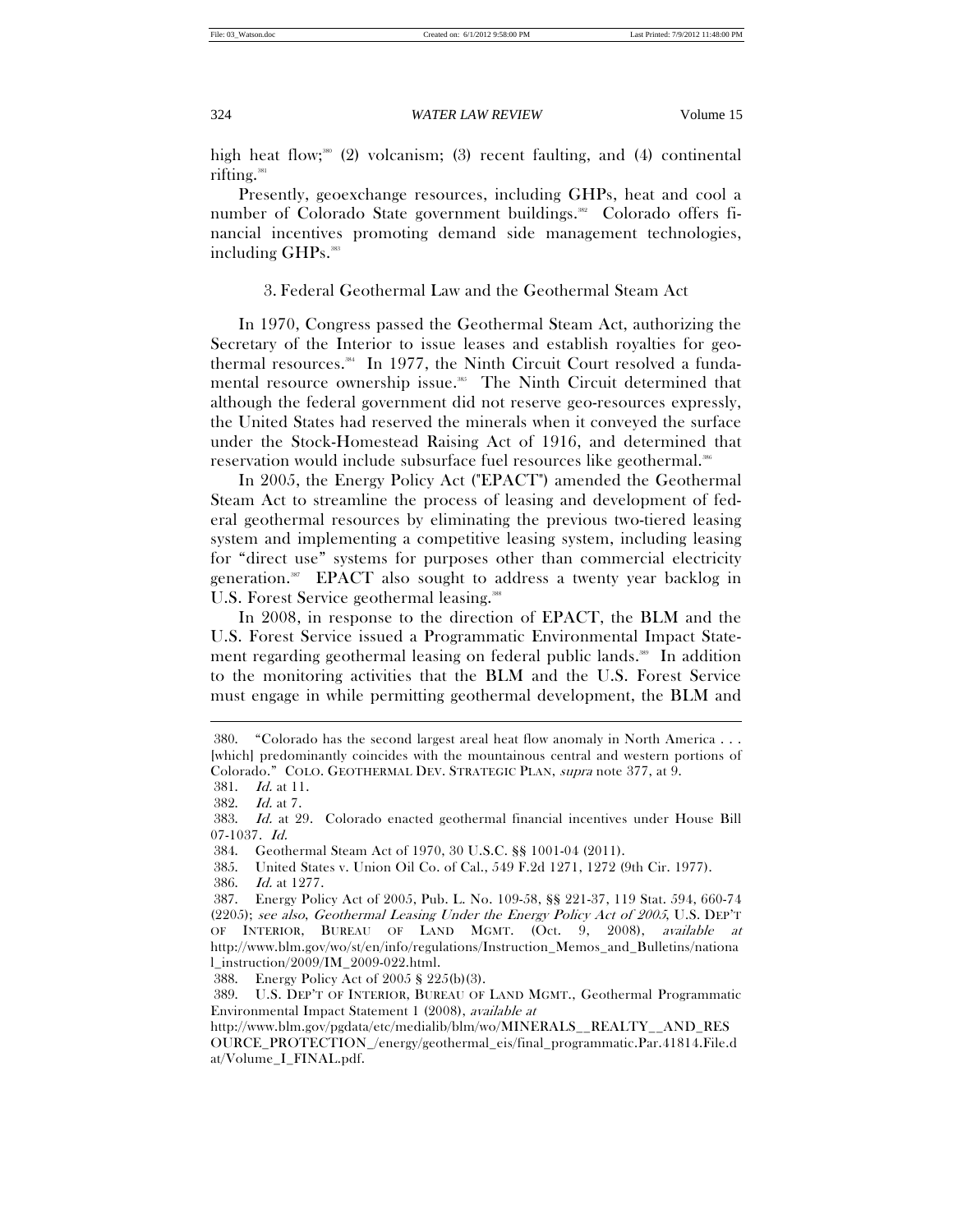U.S. Forest Service must apply stipulations to the leases in order to protect the integrity of the leased lands, particularly where geothermal operations are likely to cause significant adverse environmental effects pertaining to water quality and quantity.<sup>300</sup> While federal protections for geothermal development operations and water quantity affect federal lands, the state also plays a major role in geothermal regulation.<sup>391</sup>

# 4. State Water Law and Geothermal Development

As discussed above (supra at Section IV(3)), in 2009, the Colorado Supreme Court declared that CBM produced water constituted a "beneficial use" under Colorado water law.<sup>392</sup> Decades before the Vance v. Wolfe decision, the use of water as a material medium for geothermal production was codified as a beneficial use of water in Colorado.<sup>398</sup> Accordingly, geothermal resources, like CBM produced water, are subject to water court jurisdiction and are under the jurisdiction of the State Engineer.394 In order to develop geothermal resources from a well, at a minimum, a permit must be obtained from the State Engineer;<sup>395</sup> and if the geothermal resource is determined to be tributary water, a water right must be obtained through the water court.<sup>396</sup>

# 5. Conflicts over BLM Leasing of Geothermal in Colorado

The BLM offered geothermal leases in Colorado in  $2009$ ,<sup>307</sup> but there was significant pushback in Salida and Mt. Princeton, Colorado.<sup>398</sup> In December of 2010, 3E Geothermal LLC of Colorado Springs successfully bid for a 30-year lease on a parcel of federal land near the Mt. Princeton Hot Springs.<sup>399</sup> 3E Geothermal has 10 years to develop the

 <sup>390.</sup> Id. at 2-19.

 <sup>391.</sup> See ELIZABETH DORIS, CLAIRE KREYCIK, KATHERINE YOUNG, NAT'L RENEWABLE ENERGY LAB. POLICY OVERVIEW AND OPTIONS FOR MAXIMIZING THE ROLE OF POLICY IN GEOTHERMAL ELECTRICITY DEVELOPMENT, 16,18 (2009), available at http://www.nrel.gov/docs/fy10osti/46653.pdf.

 <sup>392.</sup> Vance v. Wolfe, 205 P.3d 1165, 1169 (Colo. 2009); see also C.R.S.A. § 37-92- 103(4) (West 2012).

 <sup>393.</sup> COLO. REV. STAT. ANN. § 37-90.5-107(1).

 <sup>394.</sup> See generally id. § 37-90.5-107.

 <sup>395.</sup> Id. § 37-90.5-107(2)(a).

 <sup>396.</sup> Id. § 37-90.5-104(1), -107(1).

 <sup>397.</sup> The BLM notes on its leasing websites that BLM leases do not authorize grounddisturbing activities to explore for or develop geothermal resources without further application, environmental review, and approval by the BLM. See Gunnison Field Office Geothermal Lease Nomination, BUREAU OF LAND MGMT. (Aug. 11, 2011), available at http://www.blm.gov/co/st/en/fo/gfo/geothermal\_lease\_nomination.html.

 <sup>398.</sup> See Trey, BLM Defers Mt. Princeton Geothermal Lease Sale, THE SALIDA CITIZEN (Nov. 12, 2009), http://salidacitizen.com/2009/11/blm-defers-mt-princetongeothermal-lease-sale/.

 <sup>399.</sup> Tracy Harmon, Geothermal Lease Controversy Cools: Christian Ministry Vows to Preserve Mount Princeton Resort's Beauty Near Salida, THE PUEBLO CHIEFTAIN (Dec. 22, 2010), available at http://www.chieftain.com/business/local/article\_e3080354- 0d7d-11e0-bb93-001cc4c03286.html.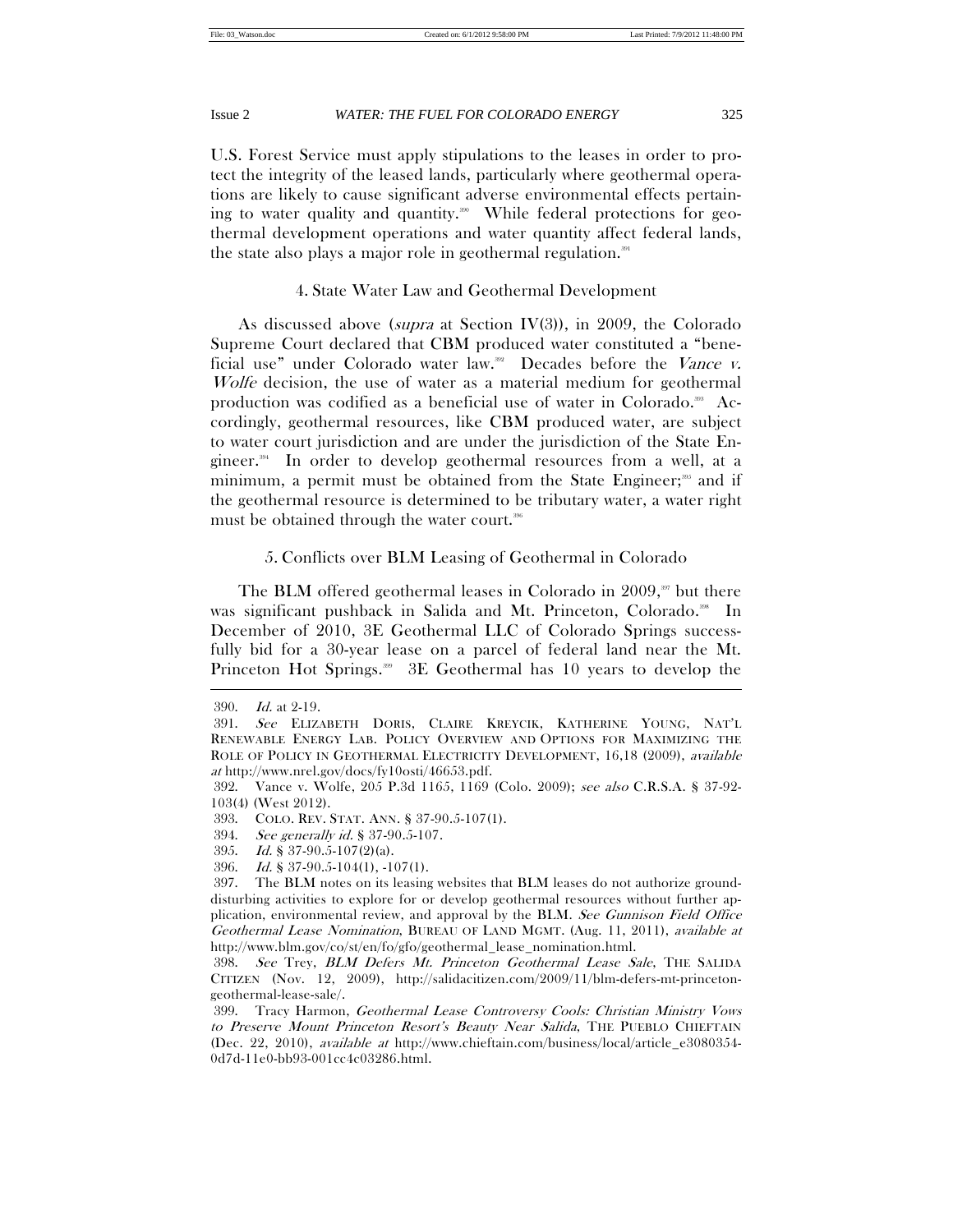geothermal resource, and the lease will continue beyond its primary term as long as3E Geothermal makes a beneficial use of that resource under Colorado water laws.<sup>400</sup> Because 3E Geothermal, LLC is a subsidiary of the Christian ministry group Young Life, one of 60 private landowners in the Mt. Princeton area, there is speculation that 3E Geothermal purchased the geothermal lease in order to protect the area from geothermal development.<sup>401</sup> Although BLM addressed and put stipulations in place to protect water resources in the area in the 2010 leases, the community opposed the lease based largely on concerns over the aesthetic effects of geothermal development and the placement of a geothermal power plant in the Chalk Creek Valley.<sup>402</sup> On February 9, 2012 the BLM offered and sold two geothermal lease parcels, totaling 8,353.26 acres in Gunnison County.<sup>403</sup> As before, the geothermal leases were purchased by a resort company, Double Heart Lodge, LLC whose owner is opposed to geothermal development adjacent to his property.404

Despite its environmental benefits relative to fossil-fuel power plants, and its constant energy availability in contrast to intermittent wind and solar resources, large-scale geothermal development is likely to continue to hit significant bumps and obstacles in Colorado. This is due in part to the aesthetic effects on the resort communities in Colorado where the geothermal resource is most available, and in part to over-appropriated water resources.

# V. CONCLUSION

From fossil fuels to renewable resources, all forms of energy development (with a few exceptions, such as wind energy) require water resources. As Colorado's population continues to increase, constraints on water resources will become more pronounced. As concerns over gaining control of domestic energy supplies and creating national energy security continue to increase, energy developers will continue to flock to

 <sup>400.</sup> Id.

 <sup>401.</sup> Id.; Mark Jaffe, Geothermal Lease Set to Go in Colorado: Hurdles Cleared, the BLM Will Offer 799 Acres in Chaffee County, THE DENVER POST (Sept. 6, 2010), available at http://www.denverpost.com/business/ci\_16086540.Jaffe.

 <sup>402.</sup> Mark Jaffe, Geothermal lease set to go in Colorado: Hurdles cleared, the BLM will offer 799 acres in Chaffee County, The Denver Post (Sept. 6, 2010), available at http://www.denverpost.com/business/ci\_16086540.

 <sup>403.</sup> Mark Jaffe, BLM to Offer New Oil and Gas and Geothermal Leases in Colorado, THE DENVER POST (Nov. 9, 2011), available at

http://blogs.denverpost.com/thebalancesheet/2011/11/09/blm-to-offer-new-oil-and-gasand-geothermal-leases-in-colorado/1658/.

<sup>404.</sup> BUREAU OF LAND MANAGEMENT, Competitive Geothermal Lease Sale, Feb. 9, 2012, http://www.blm.gov/pgdata/etc/medialib/blm/co/programs/oil\_and\_gas/

Lease\_Sale/2012/february.Par.89301.File.dat/February%20\_9\_%202012%20Final%20Sal e%20Results%20Summary.pdf. See also Joe Stone, Geothermal development expansion setback, THE MOUNTAIN MAIL NEWS, Feb. 14, 2012,

http://www.themountainmail.com/news/article\_4e0edc8e-5730-11e1-97c9- 0019bb30f31a.html.